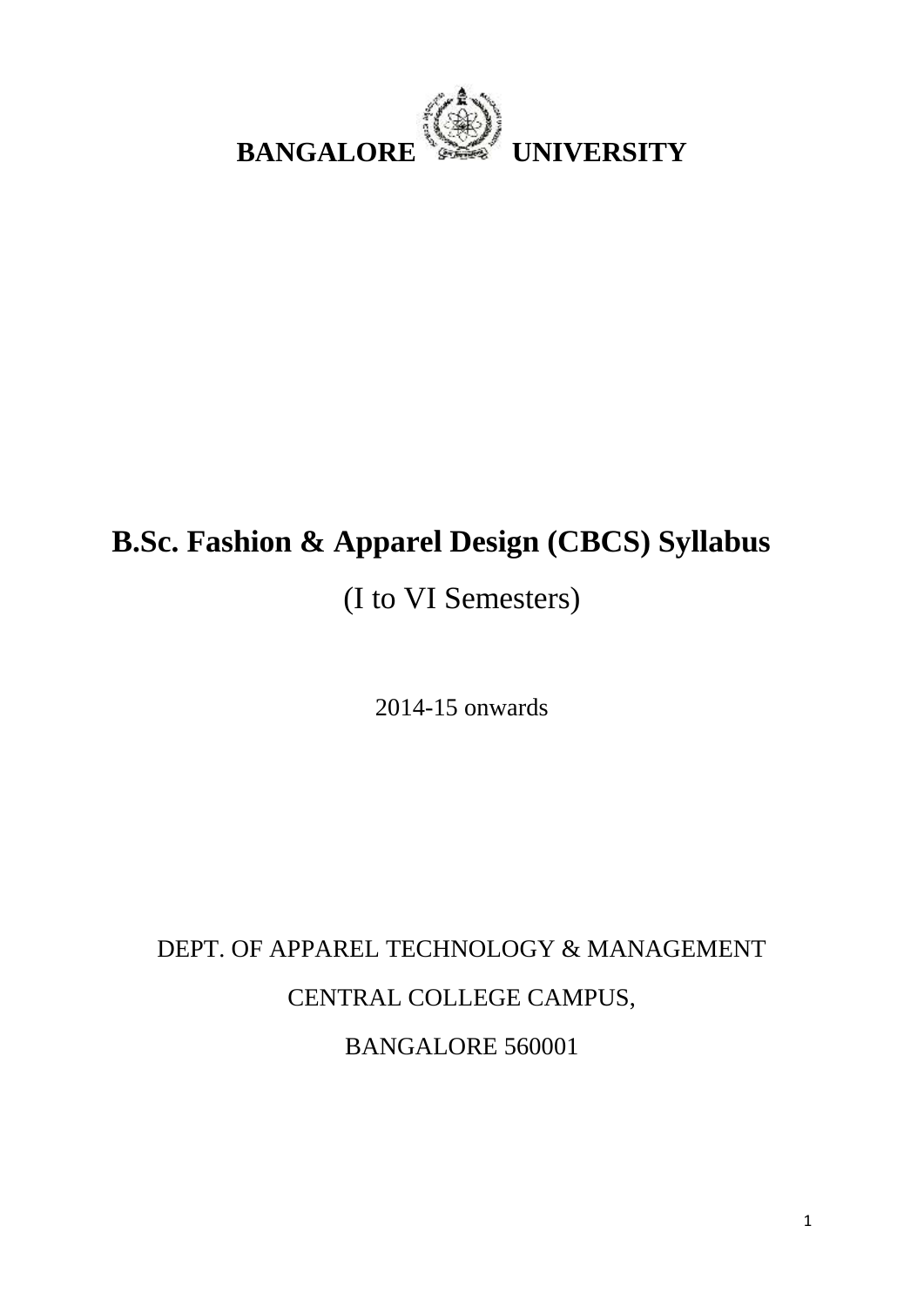| <b>B.Sc.- FASHION AND APPAREL DESIGN(CBCS)</b> |                                 |                      |                          |                  |    |              |       |                |
|------------------------------------------------|---------------------------------|----------------------|--------------------------|------------------|----|--------------|-------|----------------|
|                                                | <b>SEMESTER I</b>               |                      |                          |                  |    |              |       |                |
| <b>CODE</b>                                    | Subjects                        | Instruction<br>Paper |                          | Duration         |    | <b>Marks</b> |       | <b>CREDIT</b>  |
|                                                |                                 | Theory/<br>Practical | Hrs/week                 | of Exam<br>(Hrs) | IA | Exam         | Total |                |
|                                                | Language I                      | Theory               | 4                        | 3                | 30 | 70           | 100   | $\overline{2}$ |
|                                                | Language II                     | Theory               | 4                        | 3                | 30 | 70           | 100   | 2              |
| <b>FAD103 A</b><br><b>FAD 103 B</b>            | Fibre & Yarn Science            | Theory               | 3                        | 3                | 30 | 70           | 100   | $\overline{c}$ |
|                                                |                                 | Practical            | 3                        | 3                | 15 | 35           | 50    |                |
| <b>FAD104 A</b>                                | Elements of Fashion & Design    | Theory               | 3                        | 3                | 30 | 70           | 100   | $\overline{c}$ |
| <b>FAD104 B</b>                                |                                 | Practical            | 3                        | 3                | 15 | 35           | 50    |                |
| <b>FAD105 A</b><br><b>FAD105 B</b>             | Pattern Making & Garment        | Theory               | 3                        | 3                | 30 | 70           | 100   | $\overline{c}$ |
|                                                | Construction-I                  | Practical            | 3                        | 3                | 15 | 35           | 50    |                |
|                                                | India<br>Constitution of<br>and | Theory               |                          |                  |    |              |       | $\overline{c}$ |
|                                                | Human Rights                    |                      | 3                        | 3                | 30 | 70           | 100   |                |
|                                                | CC&EC                           | ۰                    | $\overline{\phantom{a}}$ |                  | 50 |              | 50    |                |
|                                                |                                 |                      |                          | <b>Total</b>     |    | 800          |       | 16             |

| <b>SEMESTER II</b> |                                  |                          |             |                  |    |                          |               |                |
|--------------------|----------------------------------|--------------------------|-------------|------------------|----|--------------------------|---------------|----------------|
| <b>CODE</b>        | Subjects                         | Paper                    | Instruction | Duration         |    | Marks                    | <b>CREDIT</b> |                |
|                    |                                  | Theory/<br>Practical     | Hrs/week    | of Exam<br>(Hrs) | IA | Exam                     | Total         |                |
|                    | Language I                       | Theory                   | 4           | 3                | 30 | 70                       | 100           | $\overline{2}$ |
|                    | Language II                      | Theory                   | 4           | 3                | 30 | 70                       | 100           | $\overline{2}$ |
| <b>FAD203A</b>     | Fabric Science &                 | Theory                   | 3           | 3                | 30 | 70                       | 100           | $\overline{2}$ |
| FAD203B            | Analysis                         | Practical                | 3           | 3                | 15 | 35                       | 50            | 1              |
| FAD204A            | Fashion Illustration &           | Theory                   | 3           | 3                | 30 | 70                       | 100           | $\overline{2}$ |
| FAD204B            | Design                           | Practical                | 3           | 3                | 15 | 35                       | 50            | 1              |
| FAD205A            | Pattern Making &                 | Theory                   | 3           | 3                | 30 | 70                       | 100           | $\overline{2}$ |
| FAD205B            | <b>Garment Construction-II</b>   | Practical                | 3           | 3                | 15 | 35                       | 50            | 1              |
|                    | Environment and Public<br>Health | Theory                   | 3           | 3                | 30 | 70                       | 100           | $\overline{2}$ |
|                    | CC&EC                            | $\overline{\phantom{0}}$ | -           |                  | 50 | $\overline{\phantom{a}}$ | 50            | 1              |
|                    |                                  |                          |             | <b>Total</b>     |    | 800                      |               | 16             |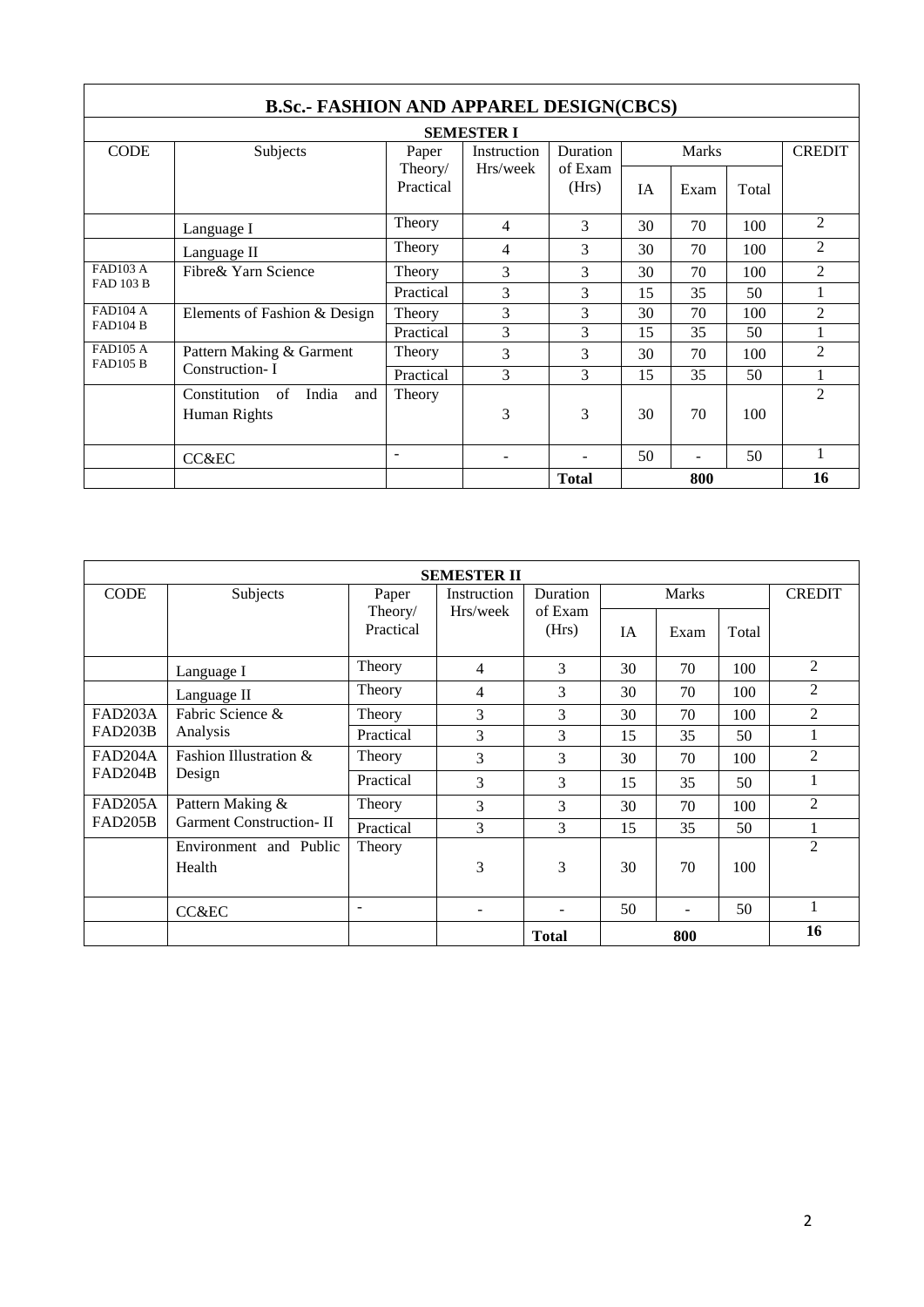| <b>SEMESTER III</b> |                                                               |                          |                          |                  |              |                          |       |                |
|---------------------|---------------------------------------------------------------|--------------------------|--------------------------|------------------|--------------|--------------------------|-------|----------------|
| <b>CODE</b>         | Subjects                                                      | Paper                    | Instruction              | Duration         | <b>Marks</b> |                          |       | <b>CREDIT</b>  |
|                     |                                                               | Theory/<br>Practical     | Hrs/week                 | of Exam<br>(Hrs) | <b>IA</b>    | Exam                     | Total |                |
|                     | Language I                                                    | Theory                   | 4                        | 3                | 30           | 70                       | 100   | 2              |
|                     | Language II                                                   | Theory                   | 4                        | 3                | 30           | 70                       | 100   | $\overline{2}$ |
| FAD303A             | <b>Textile Wet Processing</b>                                 | Theory                   | 3                        | 3                | 30           | 70                       | 100   | 2              |
| FAD303B             |                                                               | Practical                | 3                        | 3                | 15           | 35                       | 50    | 1              |
| FAD304A             | Fashion Art and Design                                        | Theory                   | 3                        | 3                | 30           | 70                       | 100   | $\overline{2}$ |
| FAD304B             |                                                               | Practical                | 3                        | 3                | 15           | 35                       | 50    | $\bf{l}$       |
| FAD305A             | Pattern Making & Garment                                      | Theory                   | 3                        | 3                | 30           | 70                       | 100   | $\overline{2}$ |
| <b>FAD305B</b>      | <b>Construction-III</b>                                       | Practical                | 3                        | 3                | 15           | 35                       | 50    | 1              |
|                     | <b>Computer Applications</b><br>and Information<br>Technology | Theory                   | 3                        | $\mathcal{E}$    | 30           | 70                       | 100   | $\mathfrak{D}$ |
|                     | <b>CC&amp;EC</b>                                              | $\overline{\phantom{a}}$ | $\overline{\phantom{a}}$ | ۰                | 50           | $\overline{\phantom{0}}$ | 50    | 1              |
|                     |                                                               |                          |                          | <b>Total</b>     |              | 800                      |       | 16             |

| <b>SEMESTER IV</b> |                         |                          |             |                  |              |      |       |                |
|--------------------|-------------------------|--------------------------|-------------|------------------|--------------|------|-------|----------------|
| <b>CODE</b>        | Subjects                | Paper Theory/            | Instruction | Duration         | <b>Marks</b> |      |       | <b>CREDIT</b>  |
|                    |                         | Practical                | Hrs/week    | of Exam<br>(Hrs) | IA           | Exam | Total |                |
|                    | Language I              | Theory                   | 4           | 3                | 30           | 70   | 100   | 2              |
|                    | Language II             | Theory                   | 4           | 3                | 30           | 70   | 100   | 2              |
| FAD403A            | History of              | Theory                   | 3           | 3                | 30           | 70   | 100   | $\overline{c}$ |
| <b>FAD403B</b>     | Textiles &<br>Costumes  | Practical                | 3           | 3                | 15           | 35   | 50    |                |
| FAD404A            | Textile &               | Theory                   | 3           | 3                | 30           | 70   | 100   | $\overline{2}$ |
| FAD404B            | <b>Apparel Testing</b>  | Practical                | 3           | 3                | 15           | 35   | 50    |                |
| <b>FAD405A</b>     | Apparel                 | Theory                   | 3           | 3                | 30           | 70   | 100   | 2              |
| <b>FAD405B</b>     | Production              | Practical                | 3           | 3                | 15           | 35   | 50    |                |
|                    | Communication<br>skills | Theory                   | 3           | 3                | 30           | 70   | 100   | $\mathfrak{D}$ |
|                    | CC&EC                   | $\overline{\phantom{a}}$ |             |                  | 50           |      | 50    |                |
|                    |                         |                          |             | <b>Total</b>     |              | 800  |       | 16             |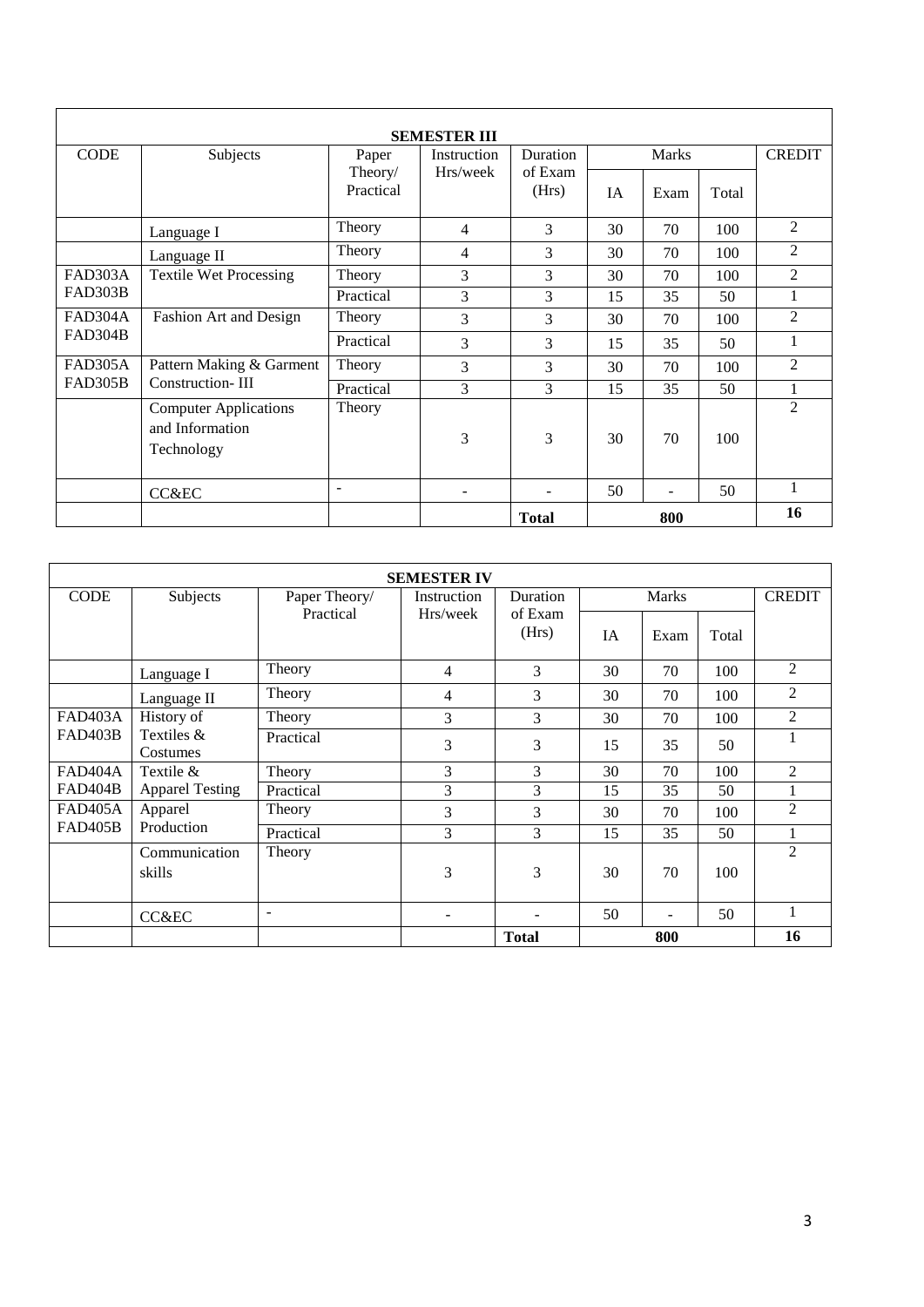| <b>SEMESTER V</b> |                 |           |                |                      |           |              |       |                |
|-------------------|-----------------|-----------|----------------|----------------------|-----------|--------------|-------|----------------|
| <b>CODE</b>       | Subjects        | Paper     | Instruction    | Duration of          |           | <b>Marks</b> |       |                |
|                   |                 | Theory/   | Hrs/week       | Exam (Hrs)           |           |              |       |                |
|                   |                 | Practical |                |                      | <b>IA</b> | Exam         | Total |                |
| FAD501A           | Fashion Retail, | Theory    |                |                      |           |              |       | 3              |
|                   | Marketing &     |           | 4              | 3                    | 50        | 100          | 150   |                |
|                   | Merchandising   |           |                |                      |           |              |       |                |
| <b>FAD502A</b>    | Apparel         | Theory    | 3              | 3                    | 30        | 70           | 100   | $\overline{2}$ |
| FAD502B           | Computer        | Practical | 3              | 3                    | 15        | 35           | 50    | 1              |
|                   | Aided Design- I |           |                |                      |           |              |       |                |
| FAD503A           | Fashion         | Theory    | 3              | 3                    | 30        | 70           | 100   | $\overline{2}$ |
| FAD503B           | Accessories     | Practical | 3              | 3                    | 15        | 35           | 50    | 1              |
| FAD504A           | Draping         | Theory    | $\overline{3}$ | 3                    | 30        | 70           | 100   | $\overline{2}$ |
| FAD504B           |                 | Practical | 3              | 3                    | 15        | 35           | 50    | $\mathbf{1}$   |
| FAD505A           | Needle Craft    | Theory    | 3              | 3                    | 30        | 70           | 100   | $\overline{2}$ |
| <b>FAD505B</b>    |                 | Practical | 3              | 3                    | 15        | 35           | 50    | 1              |
| <b>FAD 506</b>    | Internship      |           |                |                      |           |              |       | 3              |
|                   | Training/craft  |           | 6              | Report<br>Evaluation | 50        | 100          | 150   |                |
|                   | documentation*  |           |                |                      |           |              |       |                |
|                   | Life Skills &   | Theory    |                |                      |           |              |       | $\overline{2}$ |
|                   | Personality     |           | 3              | 3                    | 30        | 70           | 100   |                |
|                   | Development     |           |                |                      |           |              |       |                |
|                   |                 |           |                | <b>Total</b>         |           | 1000         |       | 20             |

\*The student shall undergo 30 day craft document programme after approval from the institute during the semester holidays between  $4<sup>th</sup>$  and  $5<sup>th</sup>$  semesters.

|                | <b>SEMESTER VI</b>              |                      |             |                  |           |              |       |                |
|----------------|---------------------------------|----------------------|-------------|------------------|-----------|--------------|-------|----------------|
| <b>CODE</b>    | Subjects                        | Paper                | Instruction | Duration         |           | <b>Marks</b> |       | <b>CREDIT</b>  |
|                |                                 | Theory/<br>Practical | Hrs/week    | of Exam<br>(Hrs) | <b>IA</b> | Exam         | Total |                |
|                |                                 |                      |             |                  |           |              |       |                |
| <b>FAD601A</b> | Entrepreneurship<br>Development | Theory               | 4           | 3                | 50        | 100          | 150   | 3              |
| FAD602A        | <b>Apparel Computer</b>         | Theory               | 3           | 3                | 30        | 70           | 100   | $\overline{2}$ |
| FAD602B        | Aided Design-II                 | Practical            | 3           | 3                | 15        | 35           | 50    |                |
| FAD603A        | <b>Garment Surface</b>          | Theory               | 3           | 3                | 30        | 70           | 100   | $\overline{2}$ |
| FAD603B        | Ornamentation                   | Practical            | 3           | 3                | 15        | 35           | 50    |                |
| FAD604A        | <b>Apparel Total</b>            | Theory               | 3           | 3                | 30        | 70           | 100   | $\overline{2}$ |
| FAD604B        | Quality<br>Management           | Practical            | 3           | 3                | 15        | 35           | 50    |                |
| FAD605A        | Clothing culture                | Theory               | 3           | 3                | 30        | 70           | 100   | 2              |
| FAD605B        | & communication                 | Practical            | 3           | 3                | 15        | 35           | 50    |                |
| FAD606A        | <b>Fashion Portfolio</b>        | Theory               | 3           | 3                | 30        | 70           | 100   | $\overline{2}$ |
| FAD606B        | $&$ Design<br>Collection        | Practical            | 3           | 3                | 15        | 35           | 50    |                |
|                | Indian History,                 |                      |             |                  |           |              |       |                |
|                | Culture and                     | Theory               | 3           | 3                | 30        | 70           | 100   | $\overline{2}$ |
|                | Diversity                       |                      |             |                  |           |              |       |                |
|                |                                 |                      |             | <b>Total</b>     |           | 1000         |       | 20             |

A stands for theory & B stands for practical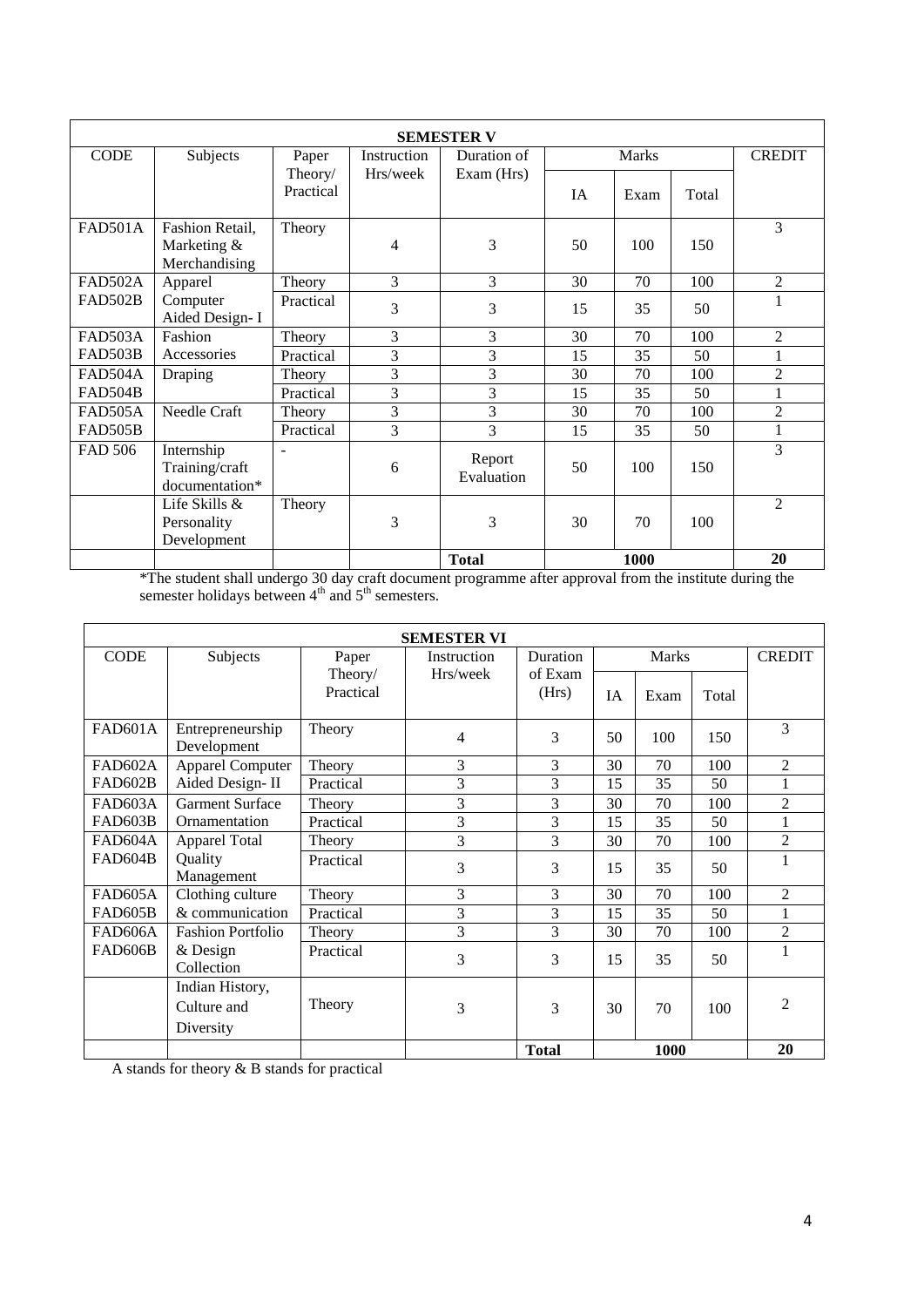### **I Semester B.Sc. (Fashion & Apparel Design) FIBRE & YARN SCIENCE**

## **FAD103A**

### **Total Hrs: 48 Exam Hours: 3 Exam Marks: 70 Internal Assessment: 30**

### **Objectives**

- To impart the knowledge of fibres, sources, their identification and properties
- To provide students with the knowledge of yarn science and their properties

**Unit 1 4hrs** Introduction to textile fibers-Definition, Sources, Classification and properties of textile fibres

**Unit 2 6hrs** Cellulose fibers-Cotton, flax, kapok, hemp, ramie- Properties and end uses, Protein fibers-Silk, Wool – Properties and end uses

### **Unit 3 6hrs**

Regenerated cellulose fibers- Viscose Rayon, Acetate Rayon, Tencel, Modal, Bamboo, Lyocel – production source, properties and end uses

### **Unit 4 6hrs**

### Synthetic fibers-Nylon, polyester, acrylic and modacrylic- properties and end uses, Polyethylene, polypropylene, olefin, Elastomeric fibers (spandex and lycra)- End uses.

**Unit 5 10hrs** Yarn manufacturing process for short staple fibers, Spinning Process:- Ring and open end yarn spinning. Flowchart for manufacturing carded, combed yarn and folded yarn, Difference between Rotor, Ring spinning and Air jet spinning

**Unit 6** 8 hrs Polymers - Polymerization, degree of Polymerization, different types of polymers- addition and condensation, orientation and crystallinity, characteristics of fiber forming polymers, general physical and chemical properties of fibers.

**Unit 7 6 hrs** Texturisation - types (simplex and complex yarns) and uses, Blends- types, uses of blended yarns.

### **Unit 8 2 hrs**

Sewing threads- types and properties, fancy yarns-types and uses.

### **References**

- 1. Gohl, E.P.G. Velensky, L.D, "Textile Science" CBS Publishers and Distributors, 2003
- 2. Hall, A.J. "The standard hand book of Textiles", Wood head Publishing 8th edition, 2004
- 3. Vidyasagar, P.V. "Hand Book of Textiles", A. Mittal Publications, 2005
- 4. Sara J. Kadolph, "Textiles", Prentice Hall, 10th edition 2007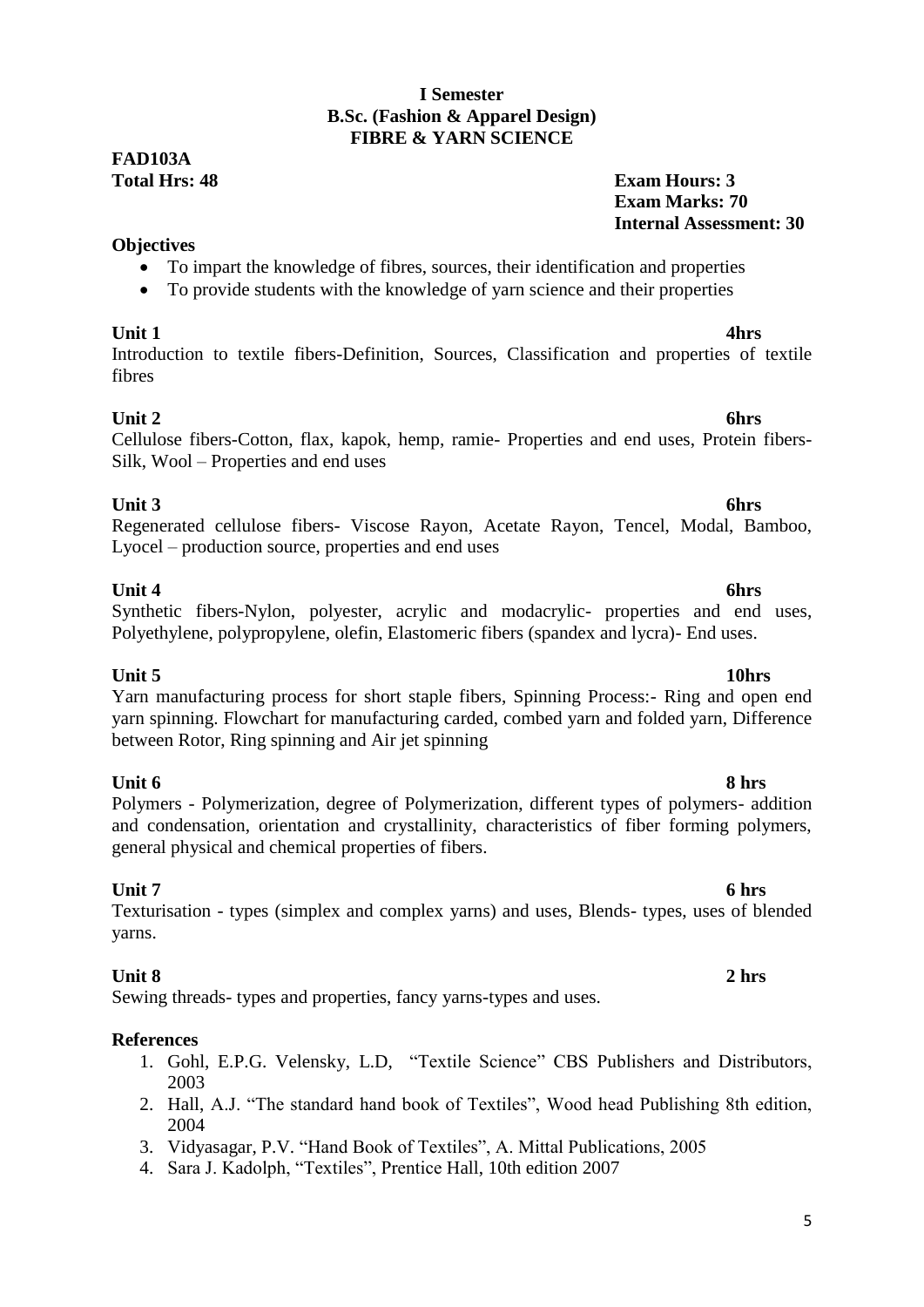- 5. Gordon Cook, J "Hand Book of Textile Fibres", Vol- II Man Made Fibers, Wood Head Publishing.
- 6. Bernard P. Corbman, "Textiles Fiber to Fabric" McGrawhill Publications,  $6<sup>th</sup>$ , Edition 1983
- 7. Gilbert R. Merrill, "Cotton Opening and Picking" Universal Publishing Corporation, 1999
- 8. Gilbert R. Merrill, "Cotton Combing" Universal Publishing Corporation, 1999

### **I Semester B.Sc. (Fashion & Apparel Design) FIBRE & YARN SCIENCEPracticals**

#### **FAD103B Exam- 3 hours 16 practicals of 3 hrs each Exam- 35 marks**

**Internal Assessment-15**

**Unit 1 6** Identification of different types of fibres by physical & chemical methods- cotton, Viscose, Silk, Wool, polyester, Nylon fibres

### **Unit 2 6**

Geometrical properties of yarn – Twist, Count of the yarns using different yarn numbering system

### **Unit 3 2**

Identification of yarns by physical method– spun & filament yarns, ply & novelty yarns

### **Unit 4 2**

Identification of varieties in Sewing threads &study of their properties like count, structure and twist.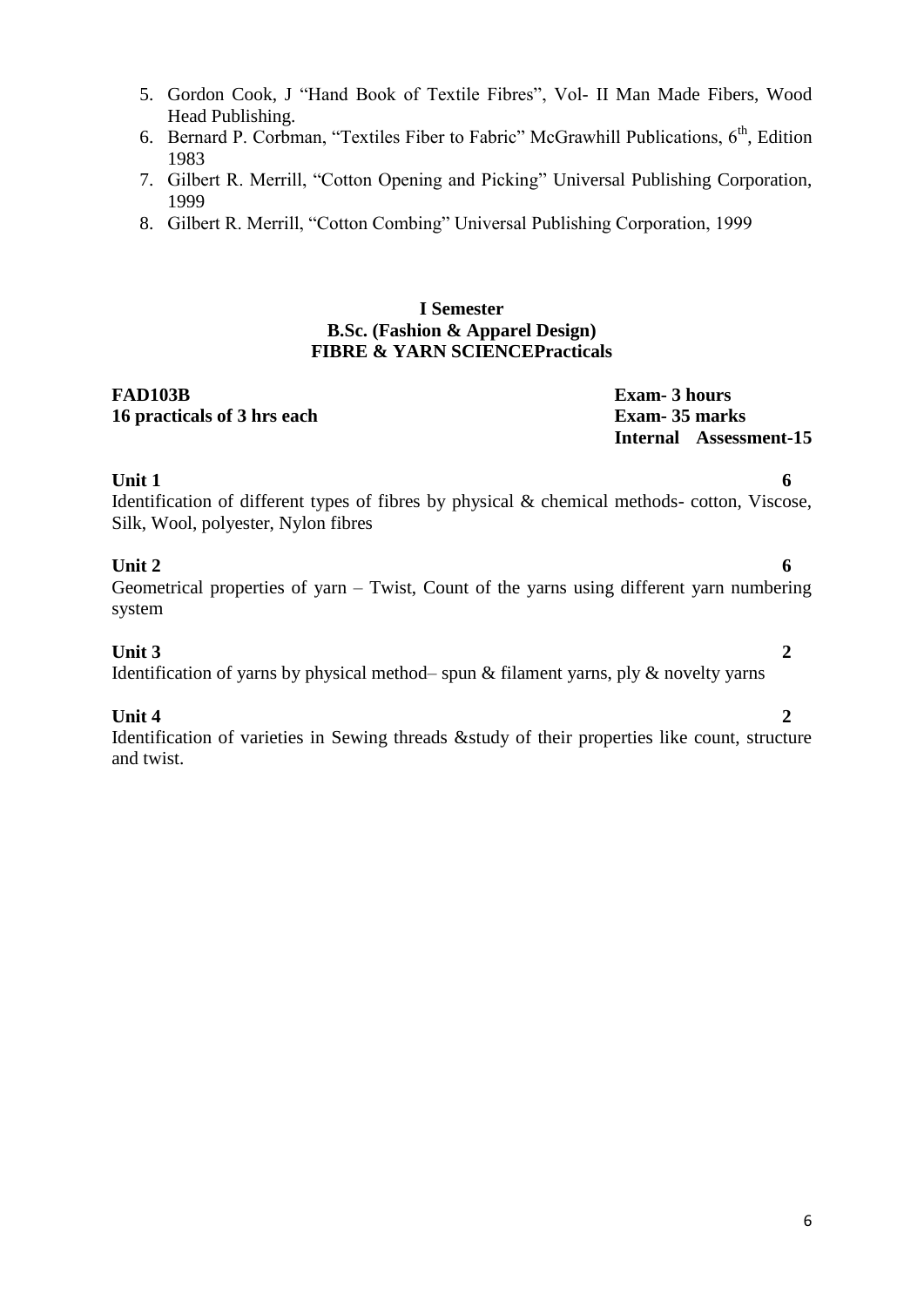### **I Semester B.Sc. (Fashion & Apparel Design) ELEMENTS OF FASHION & DESIGN**

## **FAD104A**

### **Total Hrs: 48 Exam Hours: 3**

### **Exam Marks: 70 Internal Assessment: 30**

### **Objectives:**

- To introduce students to elements and principles of design
- To impart knowledge on fashion art and its importance

**Unit 1 6 hrs** Art Media and Application – pencils, colour pencils, oil pastels, water colour, poster colours, acrylic colours, fabric colours, markers, collage, frottage, montage.

### **Unit 2 8 Hrs**

### Elements of Fashion process: Fashion origin, evolution- with examples from different eras till French revolution, Fashion cycles, Fashion theories and terminologies

### **Unit 3 4 hrs**

### Basic sketching techniques and sketching from life, Perspective and its uses, Grid technique of rendering

### **Unit 4 4 hrs**

#### Introduction to Anatomy, study of bone and muscular structure, proportions of males, females and children. Study of face, torso, legs and arms

**Unit 5 12hrs** Elements of Design (point, line, form, shape, space, size, texture and colour), Principles of Design – ( harmony, proportion, balance, rhythm and emphasis) Colour Theory (Prang, Munsellcolour system, Pantone Colours, colour wheel, colour value scale, grey scale, colour schemes, colour psychology, colour and emotions, Indian approach to colour)...

**Unit 6 10 Hrs** Elements of Fashion illustration: Introduction to Fashion illustration-History, importance, artists and illustrators of national and international repute.

**Unit 7 4 hrs** Introduction to Fashion Art, Proportion and the Fashion Figure- 8 head, 10 head, 12 head theory of fashion drawing

### **References:**

- 1. Bride M Whelan, " Colour Harmony'" Rockfort Publishers, 1992
- 2. Chijiwa, Hideaki, " Colour Harmony", Rockfort publishers, USA, 10111 edition, I 1992
- 3. Piper, David, "The Joy of Art", Mitchell Beazley Publishers, 1984.
- 4. Gold Stein and Gold Stein, "Art in everyday life", Calcutta- IBH Publishing Co., 1972
- 5. Stanyer, Peter, "The Complete Book of Drawing Techniques" Arcturus Publishing Limited for Book Mart Limited 2003.
- 6. Stockton and James, " Designers Guide to Colour", Chronicle Books, San Francisco, 1984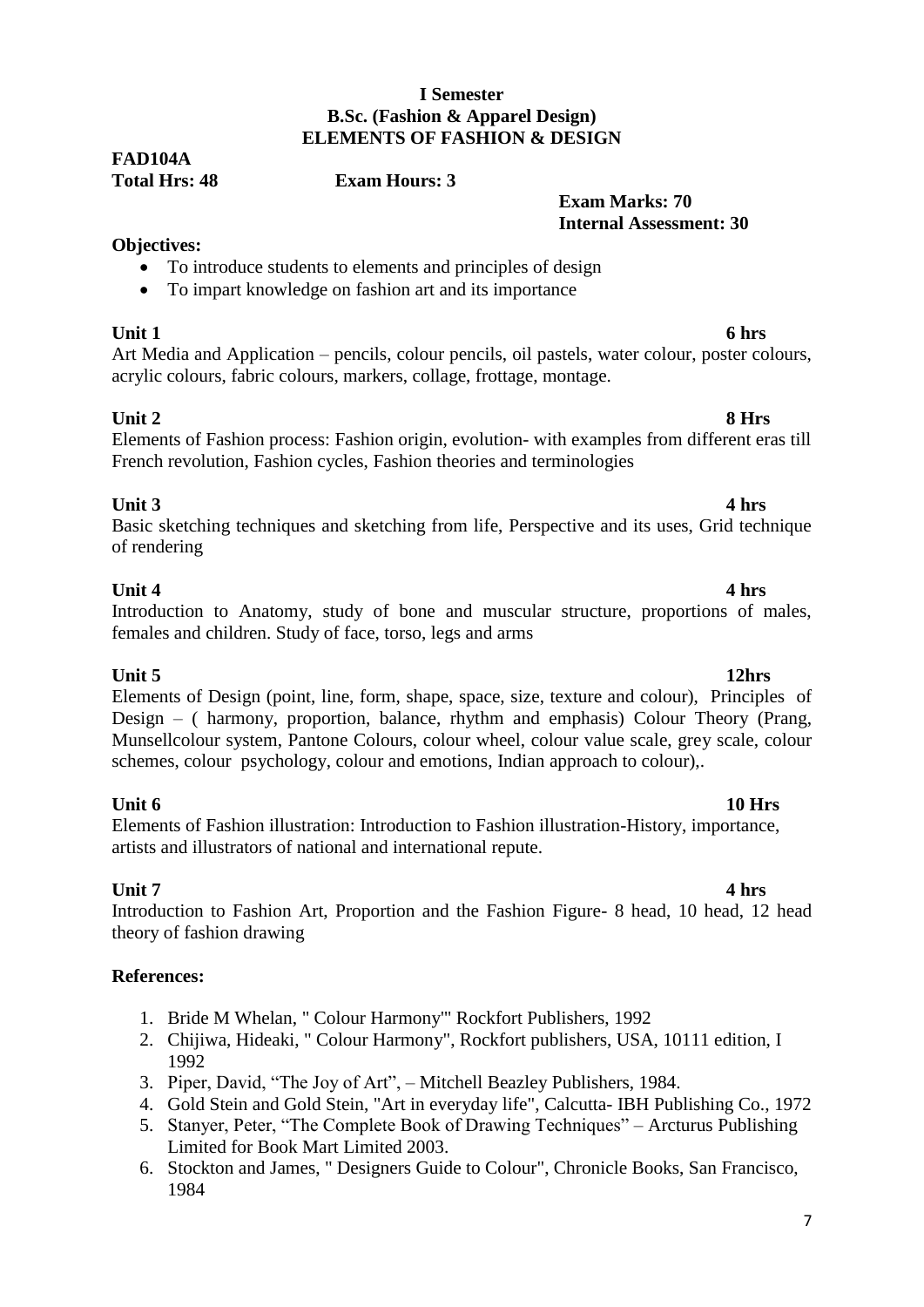8. Tomory, Edith, "A History of Fine Arts in India and the West" – Orient Longman Publishers Reprinted 1999.

### **I Semester B.Sc. (Fashion & Apparel Design)**

### **ELEMENTS OF FASHION & DESIGN**

**Practicals FAD104B Exam- 3 hours 16 practicals of 3 hrs each Exam- 35 marks**

# **Internal Assessment- 15**

**Unit 1 3** Introduction to art media and its applications, Line Sketching and Painting techniques**,**  Object Drawing, Simple rendering of art materials using pencil and colour pencils**,** Still life of simple objects and fabrics draped at a distance using wet media**,** Nature sketch of flowers and leaves using pastels and charcoal**,** Landscape painting using mix media, Perspective  $d$ rawing  $-1$ pt, 2pt, 3pt.

### **Unit 2** 3

### Elements of design: Point, Line, Shape, Space, Color and texture. Principles of designproportion, balance, rhythm, Emphasis and harmony.

#### **Unit 3** 4 Colour Schemes and Free hand drawing and Design**,** Grey scale, colour value scale (10 values)**,** Colour wheel**,** colour scheme- primary, secondary, tertiary, color scheme monochromatic, achromatic, complementary, double split ,analogues using natural/geometric/ abstract/ stylized/conventionalmotifs**,** Tints, Shades, cool & warm colour.

**Unit 4 3** Fashion Illustration basics, Simple blocking and fleshing of the Fashion figure. 8 head, 10 head, 12 head figures in simple standing poses.

#### **Unit 5 3** Fabric rendering: Learning to simulate textures of various fabrics- Cotton, silk, fur, denim, print, georgette, chiffon, knitted, crochet, lace, embroidered .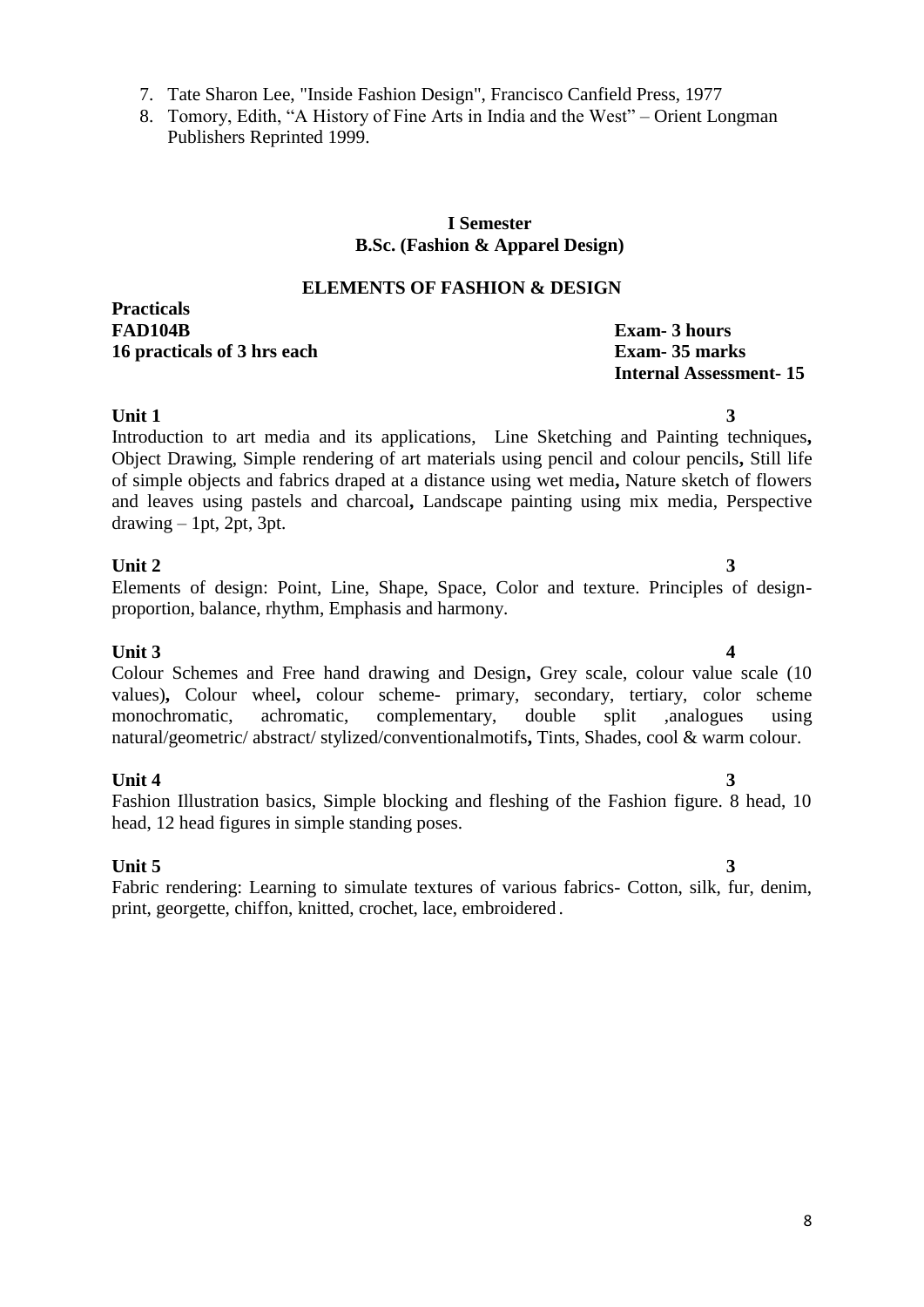#### **I Semester B.Sc. (Fashion & Apparel Design) PATTERN MAKING & GARMENT CONSTRUCTION- I**

## **FAD105A**

**Total Hrs: 48 Exam Hours: 3 Exam Marks: 70 Internal Assessment: 30**

### **Objectives:**

- To impart skills in basic techniques of pattern making
- To provide the knowledge of different machines used for sewing

**Unit 1** 14hrs Introduction to pattern making & Garment construction, History of sewing machine.Introduction to sewing machine: Domestic sewing machine, Industrial sewing machine, difference between Domestic & Industrial sewing machine, parts of a sewing machine, Varieties of industrial sewing machines- Single needle machine, double needle machine-lock stitch & chain stitch machines over-lock machine, sewing machine needlestypes, parts & functions, care and maintenance of sewing machine ,sewing threads- function, performance, characteristics.

### **Unit 2 6 hrs**

Introduction to Tools for pattern making and Garment construction- Measuring tools, marking tools, Cutting tools, sewing tools, Pressing tools, different GSM paper & its uses.

### **Unit 3 12hrs**

Introduction to Basic hand Stitches : Application of Temporary and permanent stitches, Methods, importance and applications of basting, running, tacking, hand overcast, button hole, hemming stitches- plain & blind hemming, Stitches & Seams: Definition, terminologies, Specification ASTM standards, stitch properties, stitch classes, stitch types Seams: Definition, terminologies, seam Dimensions, seam classes, super imposed, Lapped, bound, Flat .

### **Unit 4 6 hrs**

Pattern making terminologies & symbols (notches, punch/circles,) Pattern information (grain, part, piece, cut symbols) seam allowance, fabric terms (grain, Bowing)

**Unit 5** 6 hrs Figure types & figure analysis (leg types, arm types, shoulders, abdomen, bust back relationship, waist hip relationship and stance). Body & garment relationship, Standardization, importance of body measurements **Unit 6 4 hrs**

Introduction to basic pattern- commercial and custom made patterns

### **References**

- 1. Bane Allyne, Flat pattern design, McGrawHil1 pub... USA
- 2. Gerry Cooklin, Introduction to Clothing Manufacture, Blackwell Science, UK, 1991
- 3. Harold Carr & Barbara Latham, The Technology of Clothing Manufacture, Oxford Pub., USA, 1994
- 4. Helen J Armstrong, Pattern Making for Fashion Design, Prentice Hall
- 5. Patric Taylor et.al., Grading for the fashion industry, StanelyThomes ltd., 1990
- 6. Winfred Aldrich.. Metric Pattern Cutting.. Blackwell Science, UK press, 1980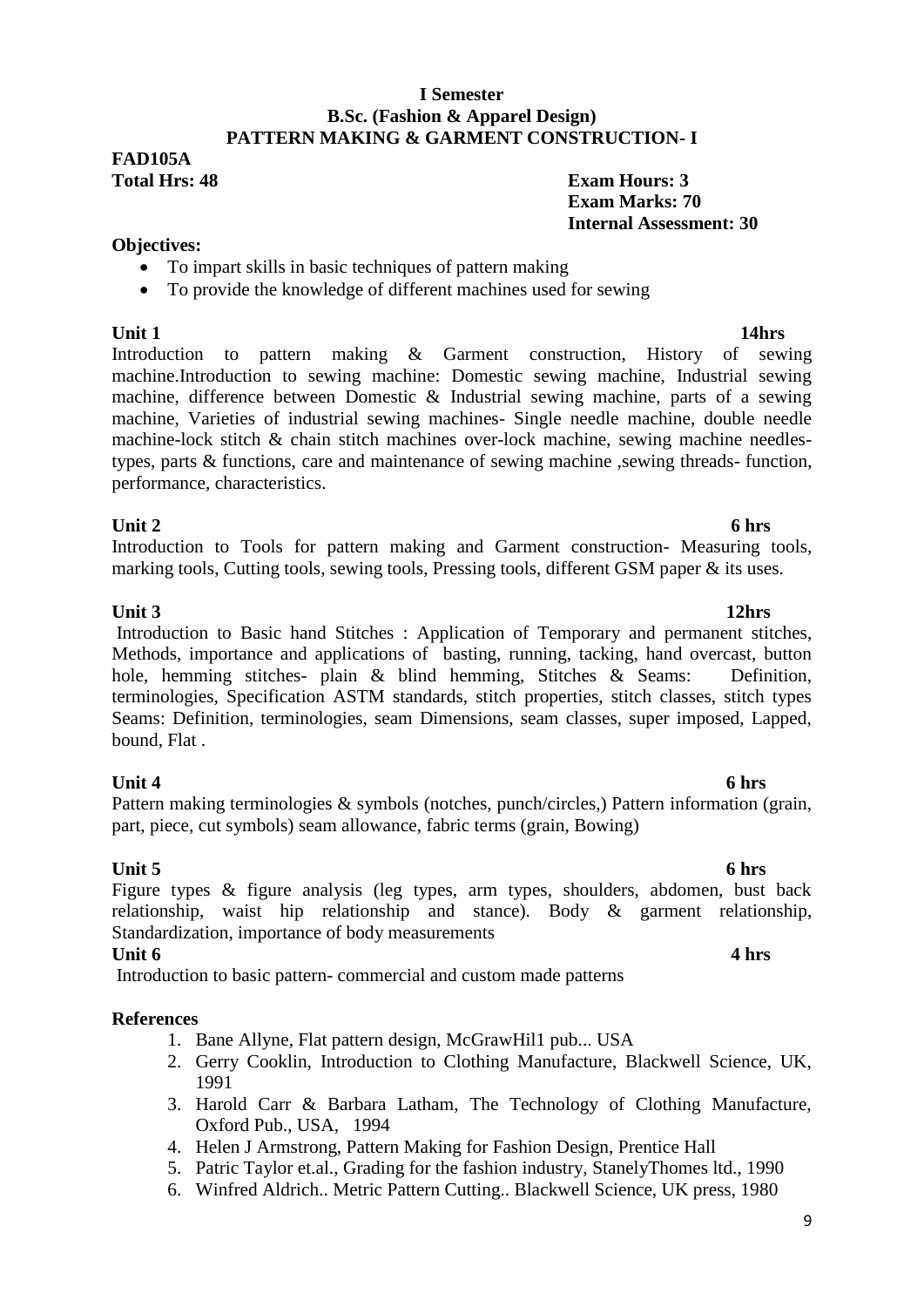#### **I Semester B.Sc. (Fashion & Apparel Design) PATTERN MAKING & GARMENT CONSTRUCTION- I**

#### **Practicals FAD105 B Exam- 3 hours 16 practicals of 3 hrs each Exam- 35 marks**

**Internal Assessment- 15**

**Unit - 1 2** Sewing machine- different kinds-functions-uses-attachment-practice on paper, stitching on fabric (straight, curves, corners and circular)

**Unit 2 3** Sketching the Basic sewing machine and parts, threading the Single needle machine, loading bobbin and bobbin case, fixing and removing the needle, care and maintenance of sewing machines, oiling.

#### **Unit 3 2** Sewing techniques - Basic hand stitches- basting, running, tacking, hand overcast, buttonhole, hemming stitches - plain & blind hemming, slip stitch, tailor's tack

**Unit 4 2** Seam & seam finishes- Plain, flat fell, French, turned & stitched, lapped, double top, pinked, over lock, & pinked and stitched

### **Unit 5 2**

Working of over lock machine and double needle lock stitch machine

### **Unit 6 2**

Pattern preparation for women's basic blocks front, back, sleeve & skirt

### **Unit 7 3**

Preparation of muslin basic blocks, test fitting, front, back, sleeve and skirt, pattern alterations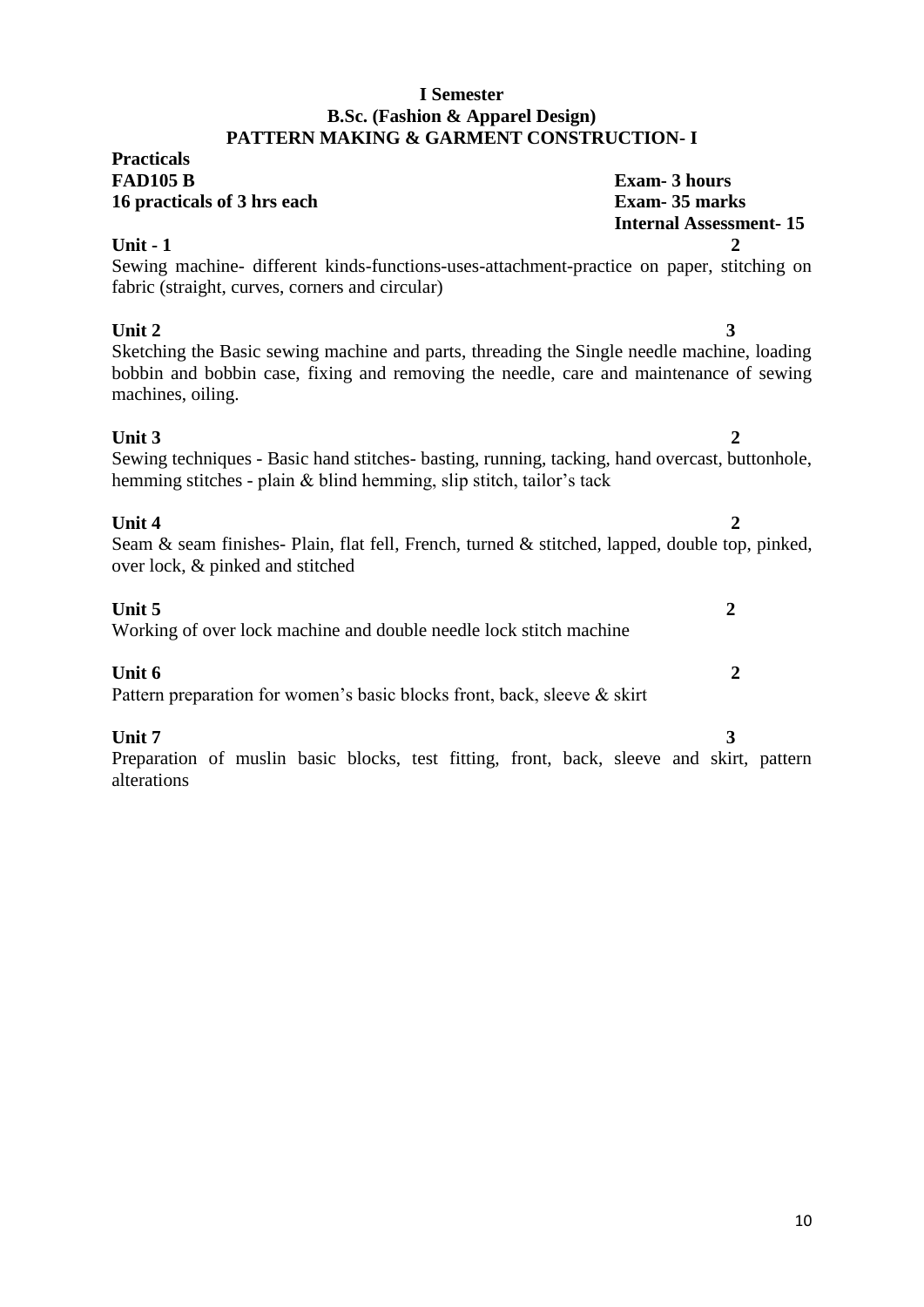### **II Semester B.Sc. (Fashion & Apparel Design) FABRIC SCIENCE & ANALYSIS**

## **FAD203A**

### **Total Hrs: 48 Exam Hours: 3**

 **Exam Marks: 70 Internal Assessment: 30**

### **Objectives:**

- To impart knowledge on woven fabrics
- To help students understand fabric formation process

**Unit 1 2 hrs** Introduction on different methods of fabric formation- woven, knitted and nonwoven fabrics, Properties and end uses

**Unit 2 12hrs** Woven Fabric formation – weaving preparatory, objectives and brief study of processwinding, warping, sizing, Drawing and denting, Weft winding, Introduction to Khadi, Hand loom and power loom Fabrics. Classification of looms, Passage of material through loom, study of primary and secondary motions, Principle of Shuttleless loom Viz Multiple gripper, Rapier, Airjet, Waterjet looms. Advantages of unconventional looms over conventional looms

### **Unit 3 6 Hrs**

General Characteristics of woven fabrics and their importance– count of yarn, fabric grain, Thread density, Fabric width, Fabric weight and selvedges.

**Unit 4 12hrs** Elementary weaves – Classification of woven fabrics. glossary and characteristics, construction, salient features- of Plain weave – variation (rib and Basket), Twill weave – variation (RHT, LHT, Pointed and Herringbone) and Satin / Sateen weave – variation. Fabric Design and graphical representation of the above weaves. Introduction and salient features of Crepe fabrics like georgette, chiffons, Extra threads, Warp and weft pile and Brocade and damask, Terry pile structures.

**Unit 5** 8 hrs Introduction to Knitting – Classification, difference between warp and weft knitting, Basics of weft knitting, Loop diagram and properties of basic weft knitted structures, Modification of weft knitted structures.

**Unit 6 8 hrs** Brief discussions of important fabric manufacturing clusters in India and their salient features- Kancheepuram, Arni, Kumbakonam, Chanderi, Maheshwari, Salem and Karur, Bangalore, Mysore, Illkal, Guledgudda, Kota, Banaras, Suhalkuchi, santhipur, Beharampur of Orissa, Pochampalli and panipat.

### **Reference:**

- 1. Corbmann, B.P Textiles : Fibre to fabric' Mcgraw Hill Inc. Singapore 1986
- 2. Grosicki, Z.J. "Watson's Textile Design &Colour",  $7<sup>th</sup>$  edition, Wood head Publication.
- 3. Murphy, W.S. "Handbook of weaving" Abhishek publication.
- 4. Murphy, W.S. "Textile weaving & Design" Abhishek publication, 2003.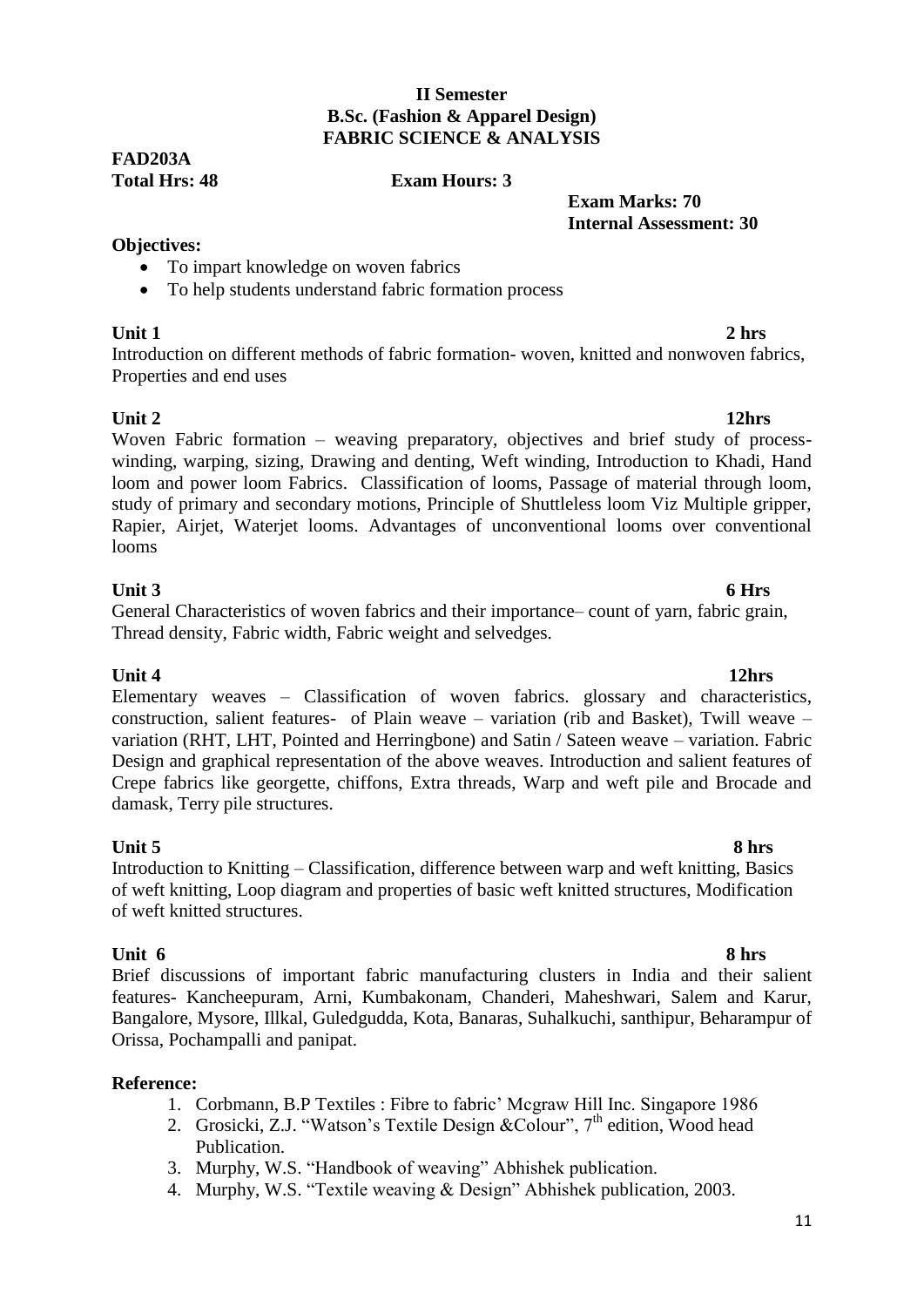- 5. Pizzuto, J.J "Fabric Science"  $6<sup>th</sup>$  edition, Fairchild publications.
- 6. Spencer D.J. ‗Knitting Technology' Pergamon Press, Oxford 1982

#### **II Semester B.Sc. (Fashion & Apparel Design) FABRIC SCIENCE & ANALYSIS**

**Practicals FAD203B Exam- 3 hours 16 practicals of 3 hrs each Exam- 35 marks**

# **Internal Assessment- 15**

#### **Unit 1 14**

Analysis of different fabrics for clothing construction and weaves like Plain, twill, Sateen, satin honeycomb, herringbone and mock leno etc. and finding the particulars like fabric geometrical parameters and cover factor.

#### **Unit 2** 2

Collection and portfolio preparation of 25 different commercial samples with different weaves and weight for apparels, furnishing, House hold application, support material for garments and trims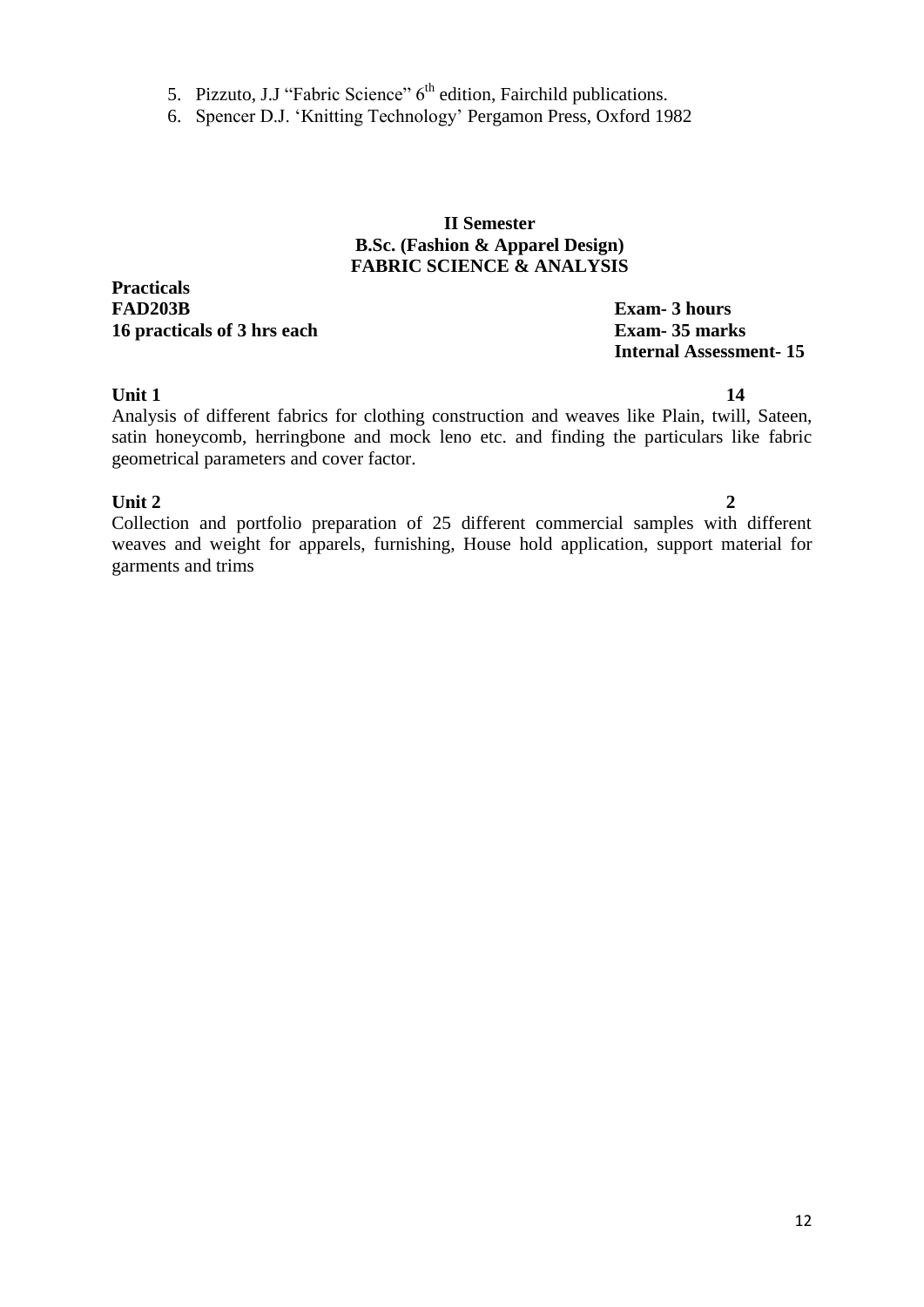### **II Semester B.Sc. (Fashion & Apparel Design) FASHION ILLUSTRATION& DESIGN**

## **FAD204A**

**Total Hrs: 48 Exam Hours: 3**

### **Exam Marks: 70 Internal Assessment: 30**

### **Objectives:**

- Introduction to fashion illustration and its role in fashion design
- Basics of clothing origins

**Unit 1 4 hrs** Introduction to fashion Illustration and brief history of fashion illustration, Study of two well known Fashion Illustrators.

### **Unit 2 8hrs**

### Fashion Figure, study of various proportions, The balance line in drawing figures, gestures and movements. 8 head,10 head, 12 head figures, the fashion face, arms, legs, Hands and feet. Illustrating male figure and children, Figure analysis, body types, designing for diverse body types and ages

### **Unit 3 8hrs**

### Fashion terminologies – fashion, fad, cycle, style, classics, boutique, trend, haute couture, designer, prêt a porter, silhouette, croquis, taste, Fashion icon, fashion follower, muse

### Origins of fashion and clothing theories, Clothing as modesty, protection, status and religious symbol, Fashion as status symbol, the major fashion centers and Fashion theories

### **Unit 5 6hrs**

### Garment Features –types of silhouettes, collars, yoke variations, pockets, cuffs, sleeves Trousers, Fashion silhouettes - types of silhouettes, blouses formal, casual, and shirts – men and women. Skirts flared, pencil, circular, trousers, collars, cuts, yokes, pockets, cuffs as seen in illustration

#### **Unit 6 8hrs** Fashion Psychology, role of clothing in physical, social, psychological and cultural scenario, Human behaviour and clothing, Clothing and gender differentiation

### **Unit 7 7 hrs**

### Fashion designers, history and look into design concepts of famous designers, both Indian and International.

### **References:**

- 1. Allen and Seaman, "Fashion drawing- The Basic Principles", B. T Batsford, London, 1994
- 2. Drake andIreland, Patrick *John,* "Fashion Design Drawing and Presentation", B. T, Batsford, London, 1996
- 3. Nicholas, "Fashion illustrations", Thames and Hudson. London, J 994
- 4. Seamn, Julian, "Professional Fashion Illustration". B. T. Batsford, London, 1995

### **Unit 4 7hrs**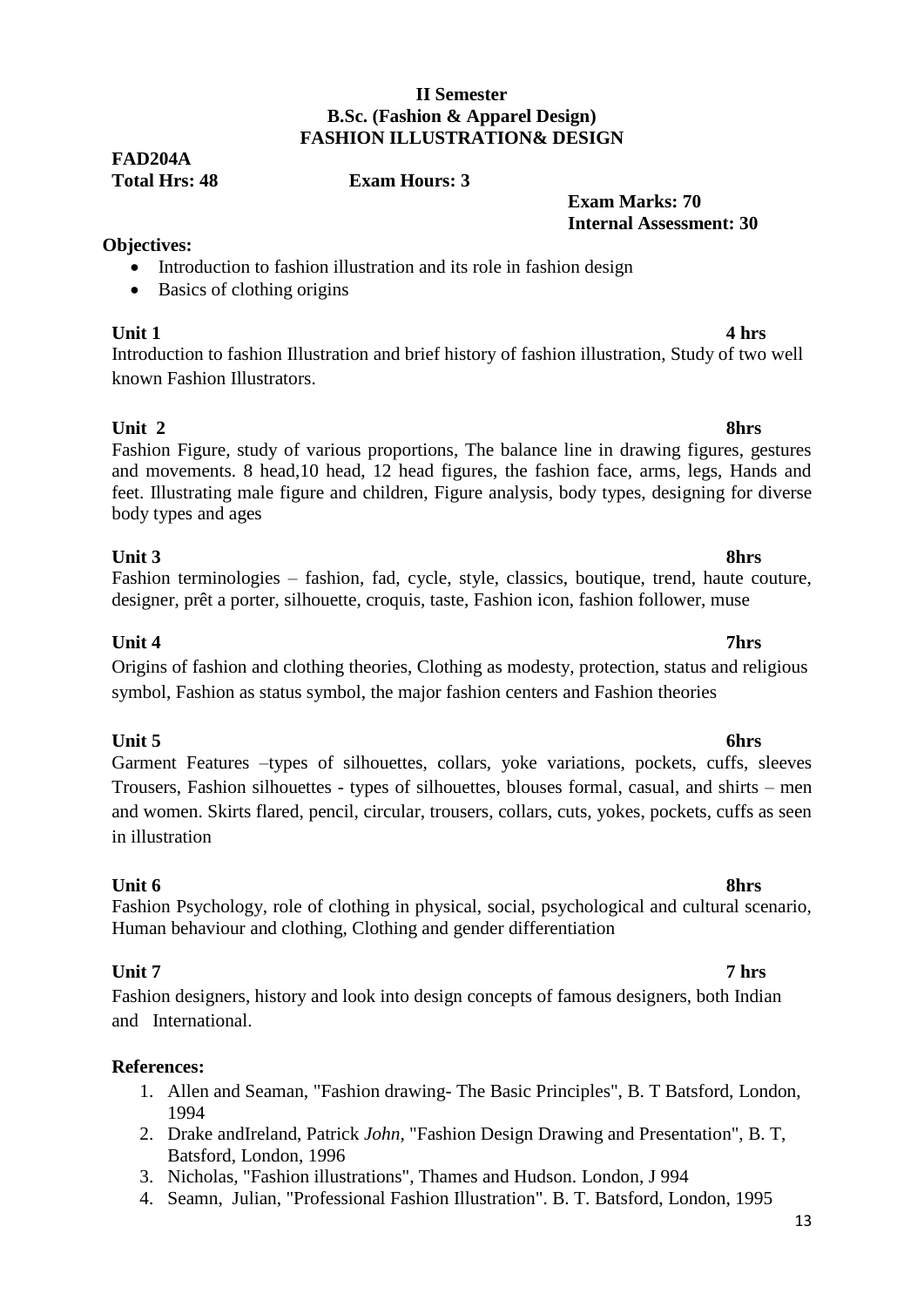### **II Semester B.Sc. (Fashion & Apparel Design) FASHION ILLUSTRATION & DESIGN**

### **Practicals FAD204B Exam- 3 hours 16 practicals of 3 hrs each Exam- 35 marks Internal Assessment- 15 Unit 1 2** Fashion illustrations – 8 head, 10 head, 12 head figures standing, moving and Drawing male, female and children figures, Model drawing. **Unit 2 4** Fashion figure details and stylization of various parts, including the fashion face, torso, limbs and features using various media **Unit 3 2** Garment Features –types of collars, cuts, yokes, pockets, cuffs, sleeves (5 each) **Unit 4 2** Drawing of fashion silhouettes - Types of silhouettes, blouses, shirts. Skirts, trousers, dress **Unit 5 2** Foreshortening of figures, grouping of figures. – Thematic figure composition **Unit 6** 4 Preparation of portfolio of five designs each inspired by one Indian and one international designer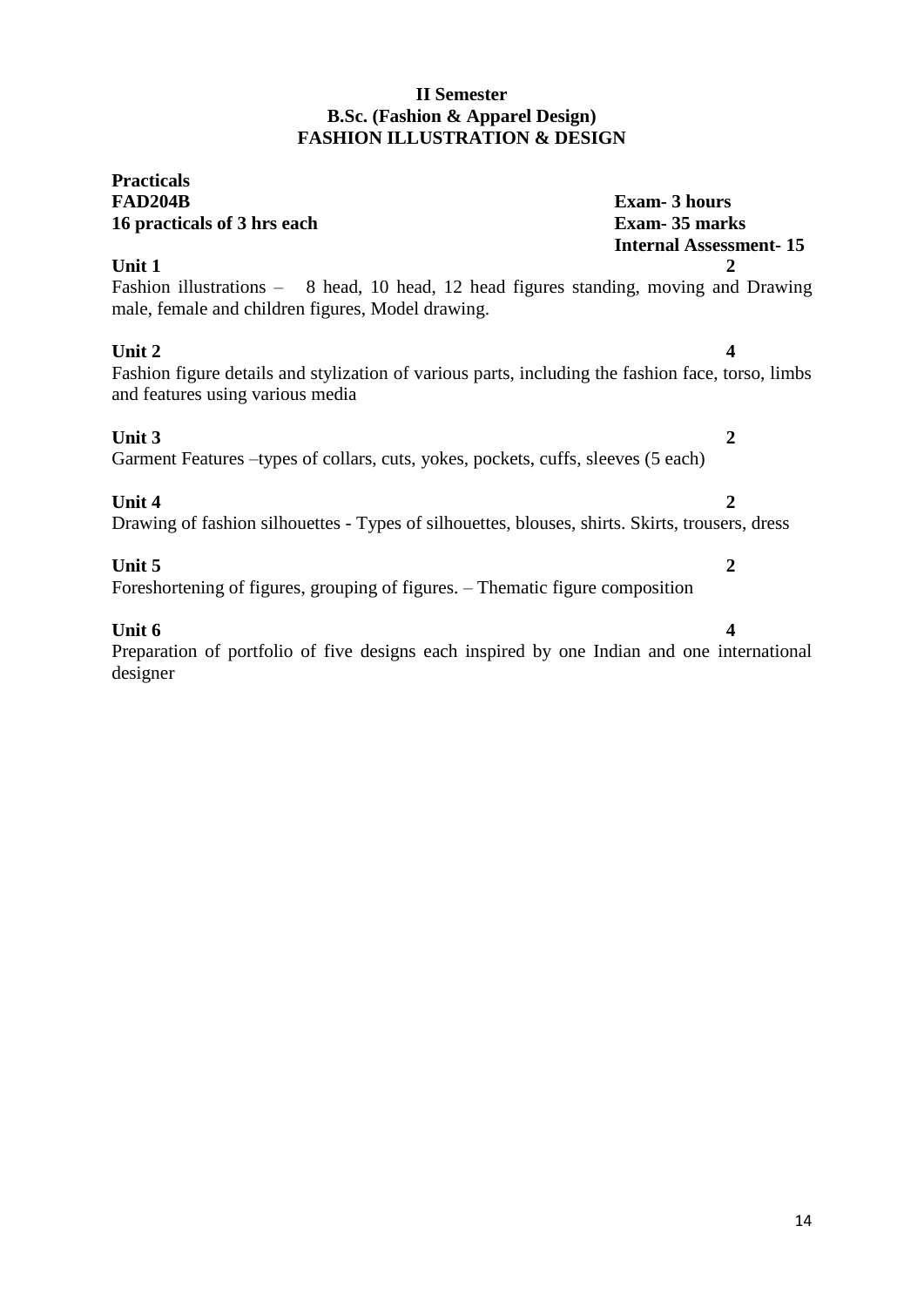#### **II Semester B.Sc. (Fashion & Apparel Design) PATTERN MAKING & GARMENT CONSTRUCTION - II**

### **FAD205A Total Hrs: 48 Exam Hours: 3**

### **Exam Marks: 70 Internal Assessment: 30**

### • To introduce the concept of garment making.

To impart knowledge and skills required for garment components.

**Objectives:**

**Unit 1 4hrs** Fullness- Darts, pleats, tucks, gathers, Sleeves- Definition, terms, classification, types-basic sleeve, gathered, bell, kimono, raglan, leg of mutton & construction

### **Unit 2 6hrs**

Dart Manipulation- conversion of darts to tucks, pleats, gathers, seamlines etc.

### **Unit 3 6hrs**

#### Collars - Definition, terms, classification, and types –Peter pan, sailor, Turtle collar, shawl, formal shirt collar, Mandarin, collar with stand & its variations& construction

### **Unit 4 4hrs**

### Yokes-Definitions, purpose, types-with fullness & without fullness, Shapes & construction

#### **Unit 5 4hrs** Pockets- Definitions, purpose, Patch pockets, Patch pockets with flap, Seam pockets, welt pockets& variations

### **Unit 6 4hrs**

Neck line Finishes- piping, facing (bias facing, shaped facing).

#### **Unit 7 6hrs** Plackets- definition, types Self, front placket, continues bound placket, two piece sleeve placket and shirt placket

**Unit 8 6hrs** Skirts – Basic-flared, circular, gathered, pleated, basic waist band application

#### **Unit 9 4hrs** Dress categories: with waistline without waist line, silhouettes, torso dress, princes, panel & drafting

### **Unit 10 2 hrs**

Sleeves – definition, terminologies, types- Sleeves along with bodice and set in sleeves.

**Unit -11 2 hrs** Fasteners- press buttons, hook & eye, shirt button, button holes, concealed zippers & zips

### **References:**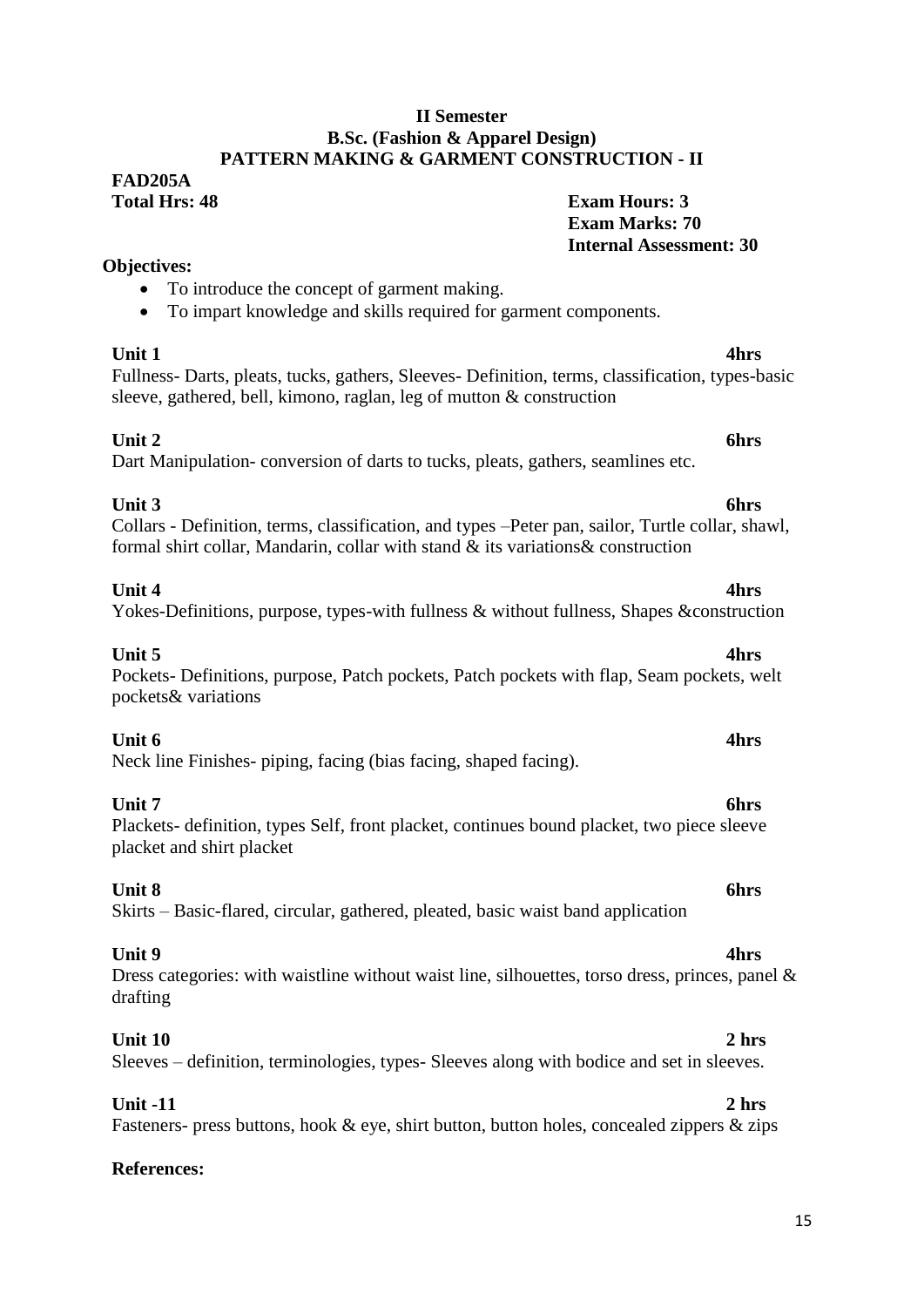- 1. Helen J. Armstrong, "Pattern making for fashion design" Prentice Hall
- 2. Winfred Aldrich, "Metric Pattern Cutting", Black Well Science, UK

### **II Semester B.Sc. (Fashion & Apparel Design) PATTERN MAKING & GARMENT CONSTRUCTION – II**

**Practicals**

| <b>FAD205B</b><br>16 practicals of 3 hrs each                                                                                                              | <b>Exam-3 hours</b><br>Exam-35 marks<br><b>Internal Assessment-15</b> |
|------------------------------------------------------------------------------------------------------------------------------------------------------------|-----------------------------------------------------------------------|
| Unit 1<br>Fullness – gathers, pleats, ruffles, tucks, godets etc.                                                                                          | $\overline{2}$                                                        |
| Unit 2<br>Dart Manipulation-conversion of darts to tucks, pleats, gathers, seamlines etc.                                                                  | $\overline{2}$                                                        |
| Unit 3<br>Sleeves- plain, gathered, raglan, kimono                                                                                                         | $\overline{2}$                                                        |
| Unit 4<br>Collars- peter pan, turtle neck, Chinese, shawl, shirt                                                                                           | $\overline{2}$                                                        |
| Unit 5<br>Yokes-With and without fullness style lines                                                                                                      | $\overline{2}$                                                        |
| Unit 6<br>Pockets-Patch pockets, Patch pockets with flap, Seam pockets.                                                                                    | $\overline{2}$                                                        |
| Unit 7<br>Finishes- neckline finishes- facing, shaped facing and piping/binding.                                                                           | 2                                                                     |
| Unit 8<br>Plackets and finishing-continuous/ one piece, bound/ two piece placket<br>Zippers- applications lapped zip, centered zip, concealed zip, fly zip | $\overline{2}$                                                        |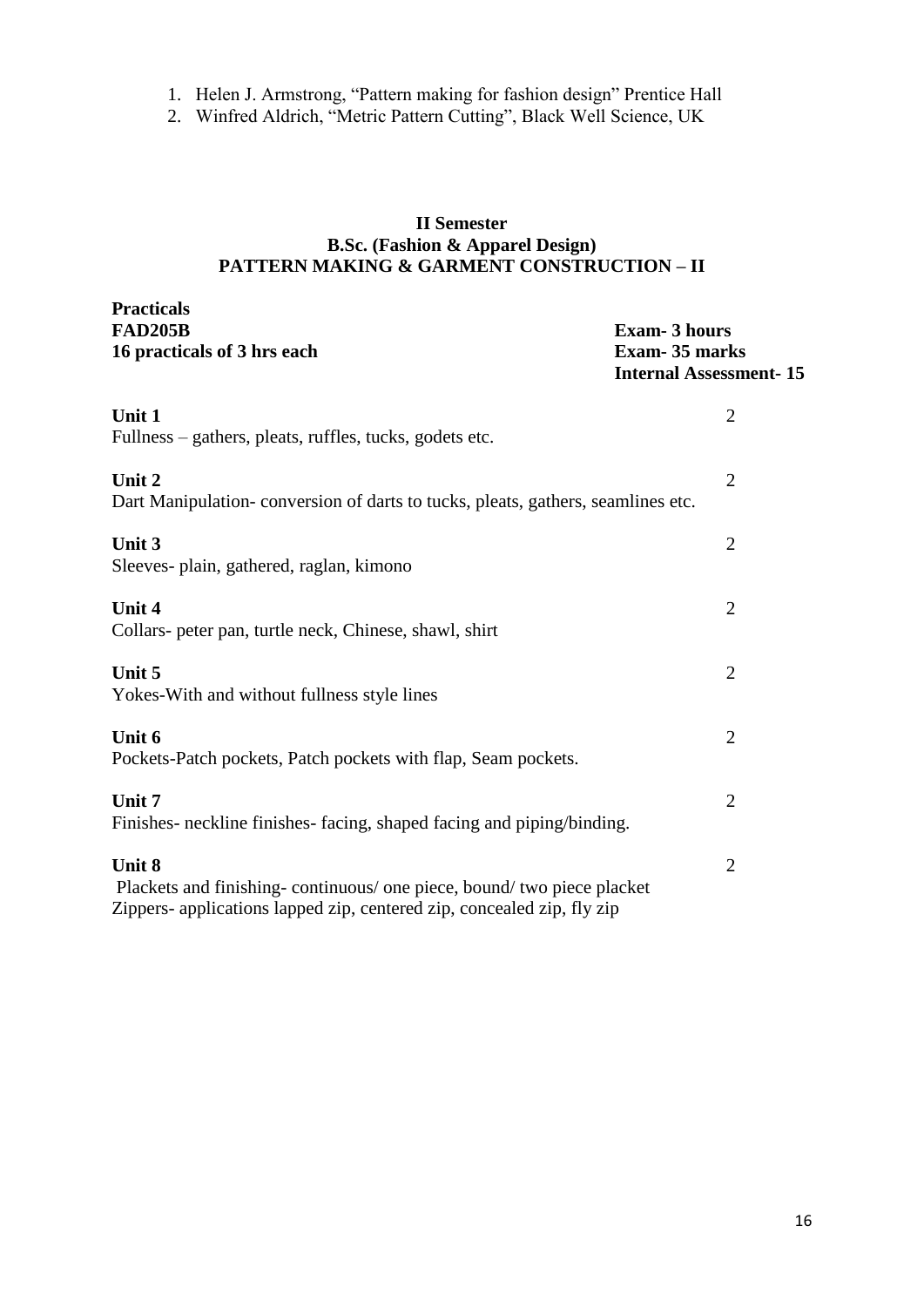### **III Semester B.Sc. (Fashion and Apparel Design) TEXTILE WET PROCESSING**

### **FAD303A Total Hrs: 48 Exam Hours: 3**

### **Exam Marks: 70 Internal Assessment: 30**

### **Objectives:**

- To impart knowledge of textile and garment wet processing
- To introduce students to various chemicals, dyes and auxiliaries used for chemical processing

### **Unit 1 6 hrs**

Introduction to wet processing, sequence of wet processing operations for cotton, silk and wool, Brief discussion on Equipments and machineries used for wet processing.

### **Unit 2 8 hrs**

Preparatory processes: Cotton yarn and fabrics**-**Different methods and process parameters used for singeing, Desizing, scouring, bleaching and mercerization, Silk Yarn and Fabrics **-** Degumming, Bleaching**,** Wool: Scouring, Carbonization and Bleaching, Brief discussion on preparatory process used for Polyester blends and polyester fabrics.

#### **Unit3 8hrs** Dyeing- Introduction, classification, Methods of dyeing: stock, yarn, piece and union, application of direct, basic, acid, vat, reactive and disperse dyes for cotton, silk and wool yarn and polyester fabrics.

**Unit 4 8 hrs** Printing methods - Block, screen, Transfer and Digital printing, Styles of printing– Direct, resist, discharge and transfer, after treatments for dyed and printed goods washing, steaming and drying.

**Unit 5 8 hrs** Finishes- definition, types- Temporary and permanent Finishes, Basic/routine—Tentering, Decatising, sanforising, calendaring, Functional/ special-waterproof and water repellent, Wrinkle free, antimicrobial, Flame retardant and other special finishes.

### **Unit 6 4hrs**

### Garment processing and finishing: Importance of garment dyeing and finishing, Special finishes used for denims.

**Unit 7 6 hrs** Care of fabrics – Principles of laundering, stain removal, various solvents used and different methods of washing, soaps and detergents used during washing.

### **References**

- 1. Hall A J 'The standard Hand Book of Textiles' Woodhead Publication, 2004
- 2. Janice gunner ‗Shibori for textile Artist' Batsford London, 2006
- 3. Kate Broughton textiles Dyeing , Rockport publishers, 1996
- 4. Murphy, W.S ‗ Textile Finishing' Abhishek Publication, 2000
- 5. Rosi Robinson 'Creative Batik' Search Press, 2004
- 6. Smith J E ‗Textile Processing' Printing ,Dyeing, Abhishek Publishing,2003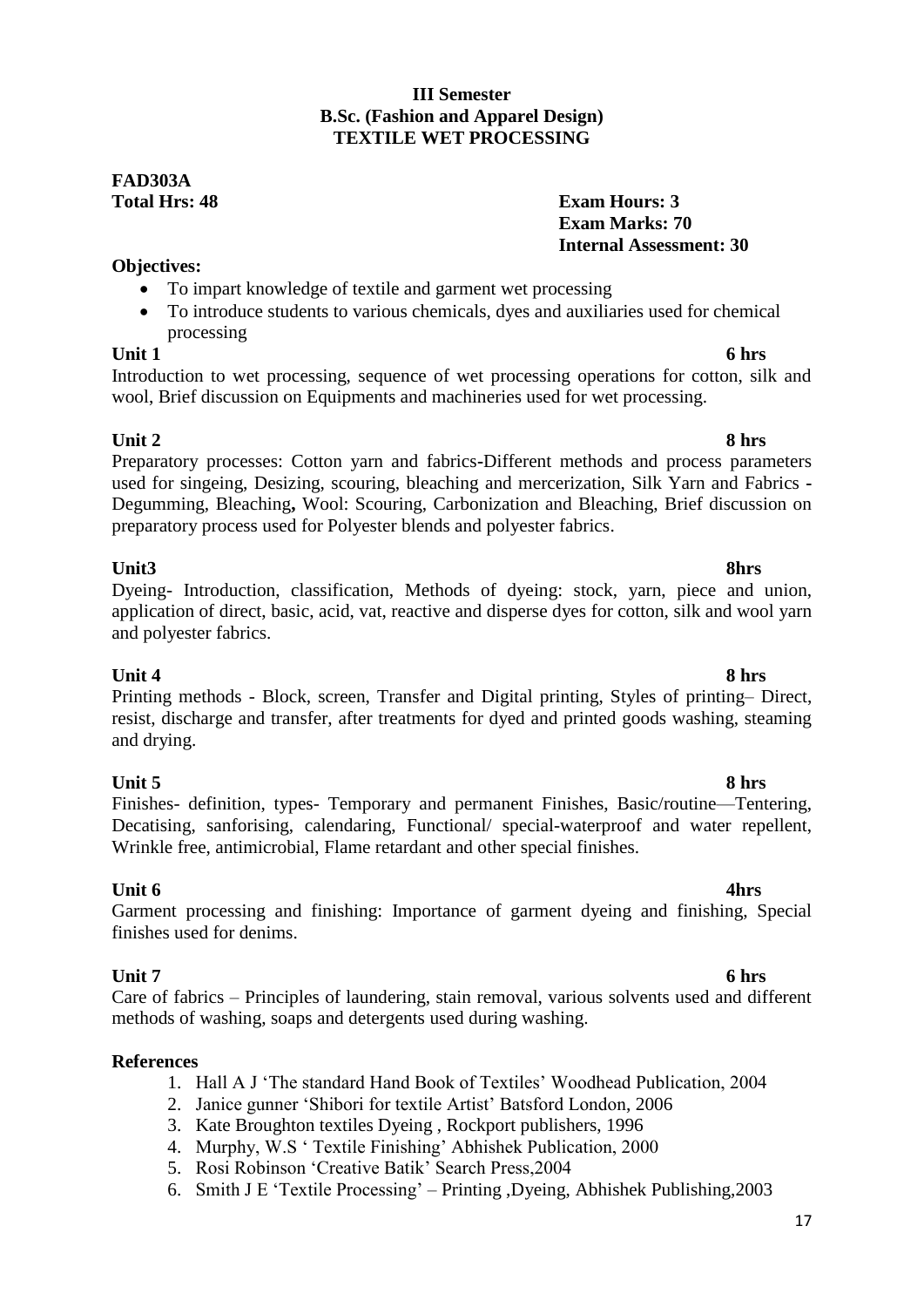### **III Semester B.Sc. (Fashion & Apparel Design) TEXTILE WET PROCESSING**

| <b>Practicals</b><br><b>FAD303B</b><br>16 practicals of 3 hrs each                          | <b>Exam-3 hours</b><br><b>Exam-35 marks</b><br><b>Internal Assessment-15</b> |
|---------------------------------------------------------------------------------------------|------------------------------------------------------------------------------|
| Unit 1<br>Scouring, Bleaching and Mercerization of Cotton yarn/Fabric                       | $\overline{2}$                                                               |
| Unit 2<br>Degumming and Bleaching of silk yarns                                             | $\overline{2}$                                                               |
| Unit 3<br>Dyeing of cotton yarn/Fabric by Direct, reactive, Vat dyes                        | 4                                                                            |
| Unit 4<br>Dyeing of silk yarn/ Fabric by acid and reactive dyes.                            | $\overline{\mathbf{3}}$                                                      |
| Unit 5<br>Dyeing of polyester yarn/fabric using Disperse dyes                               | $\mathbf{1}$                                                                 |
| Unit 6<br>Printing of fabric using screen and Block using pigment, reactive and direct dyes | $\mathbf{2}$                                                                 |
| Unit 7<br>Tie and dye of cotton or silk fabric using reactive colors                        | $\mathbf{1}$                                                                 |
| Unit 8<br>Batik printing of cotton and silk fabric                                          | $\mathbf{1}$                                                                 |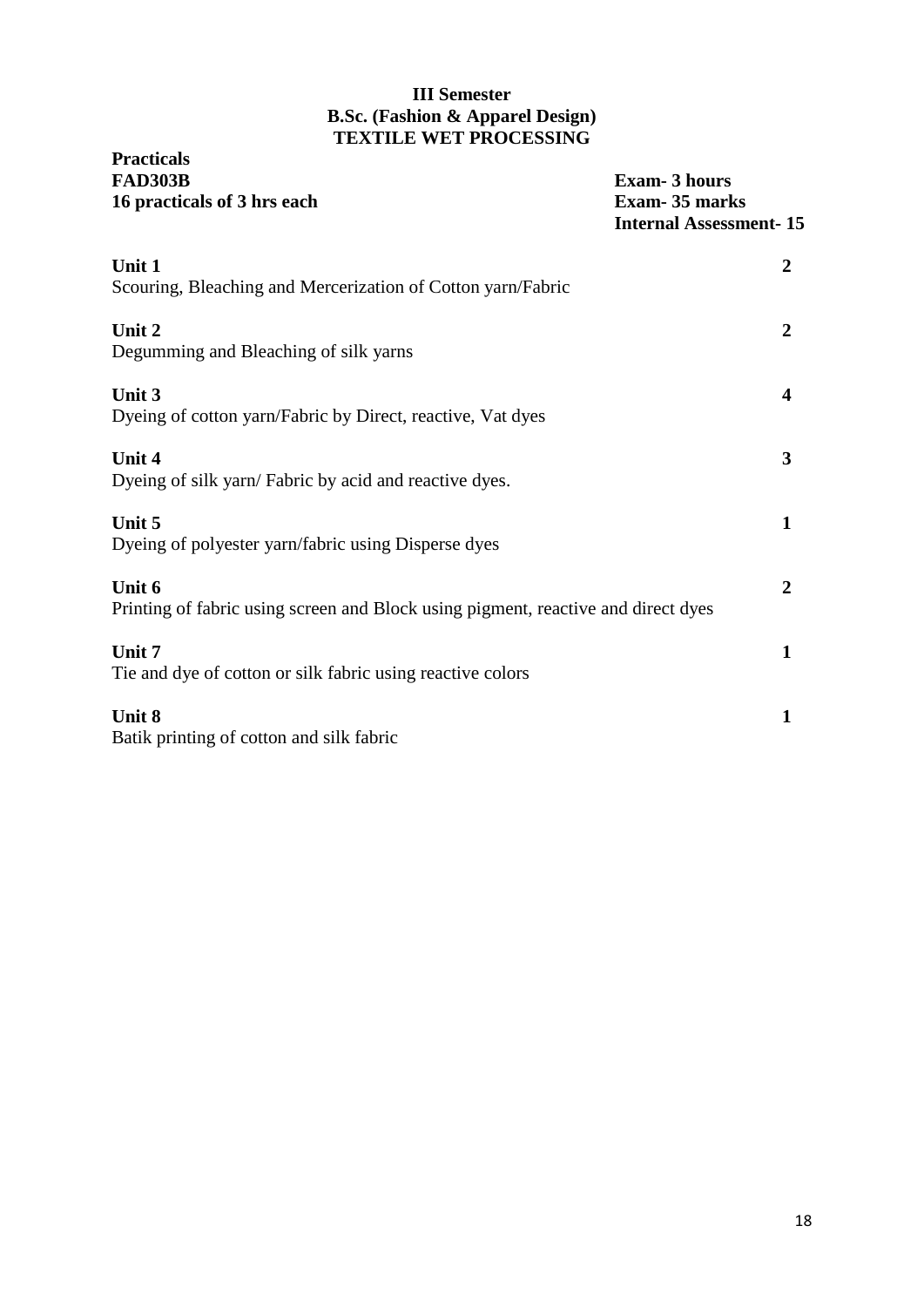### **III Semester B.Sc. (Fashion & Apparel Design) FASHION ART AND DESIGN**

### **FAD303A Total Hrs: 48 Exam Hours: 3**

### **Exam Marks: 70 Internal Assessment: 30**

### **Objectives:**

- To help students to understand the fundamental and principles of figure design
- To understand different illustration technique and dynamic figure sketching

**Unit1 6hrs** Design – Types, design development, motif, pattern and layout, design manipulation, inspiration from nature and history. Types of motifs from India, China, Japan , Persiatraditional ,stylized, geometric, abstract.

### Unit2 6hrs

#### Fashion design – Definition, Fashion categories based on age and activity – Types- casual, formal, sports and ethnic.

#### **Unit3 8hrs** Flat sketch and spec- Its importance and application, design sketching, ways of layout, flats for men, women and children's wear.

### **Unit4 6hrs**

### Designing of dress based on figure types- colour combination, various garment to create optical illusion.

**Unit5 8hrs** Clothing and personality, Clothing and attitude, Clothing and motivation, Grooming.

**Unit6 6hrs** A detail study on one Indian and International designer – concept, design, creation and collection of Gianni Versace, coco chanel, Balenciaga, Stella McCartney, Anita Dongre, RituKumar, RituBeri , Wendell Rodricks, Raghavendra Rathod, Sabyasachi Mukherjee.

### **Unit7 8hrs**

Study of advanced illustrative Techniques and three dimensional views.

### **References**

- 1. Bush. G, " Psychology of clothing", London 1990
- 2. Ireland, " Fashion Design illustration- Children", B. T. Batsford, London, 1996
- 3. John Wiley, "Theory. of Fashion Design" John Wiley and sons. Inc, New York, 1990
- 4. Lauzzana and Raymond, "International Director Of Design", Peurose, USA, 3rd edition, 1995
- 5. Patrick John Ireland, " Fashion Design i/lustration- Men", B. T. Batsford, London, 1996
- 6. Patrick John Ireland, " Fashion Design illustration- Women", B. T. Batsford, London, 1996 Patrick John
- 7. Peacock J, " Fashion Source Books", Thames and Hudson, London, 1997/98
- 8. Stecker P, " The Fashion Design manual" Macmillan, Australia, 1997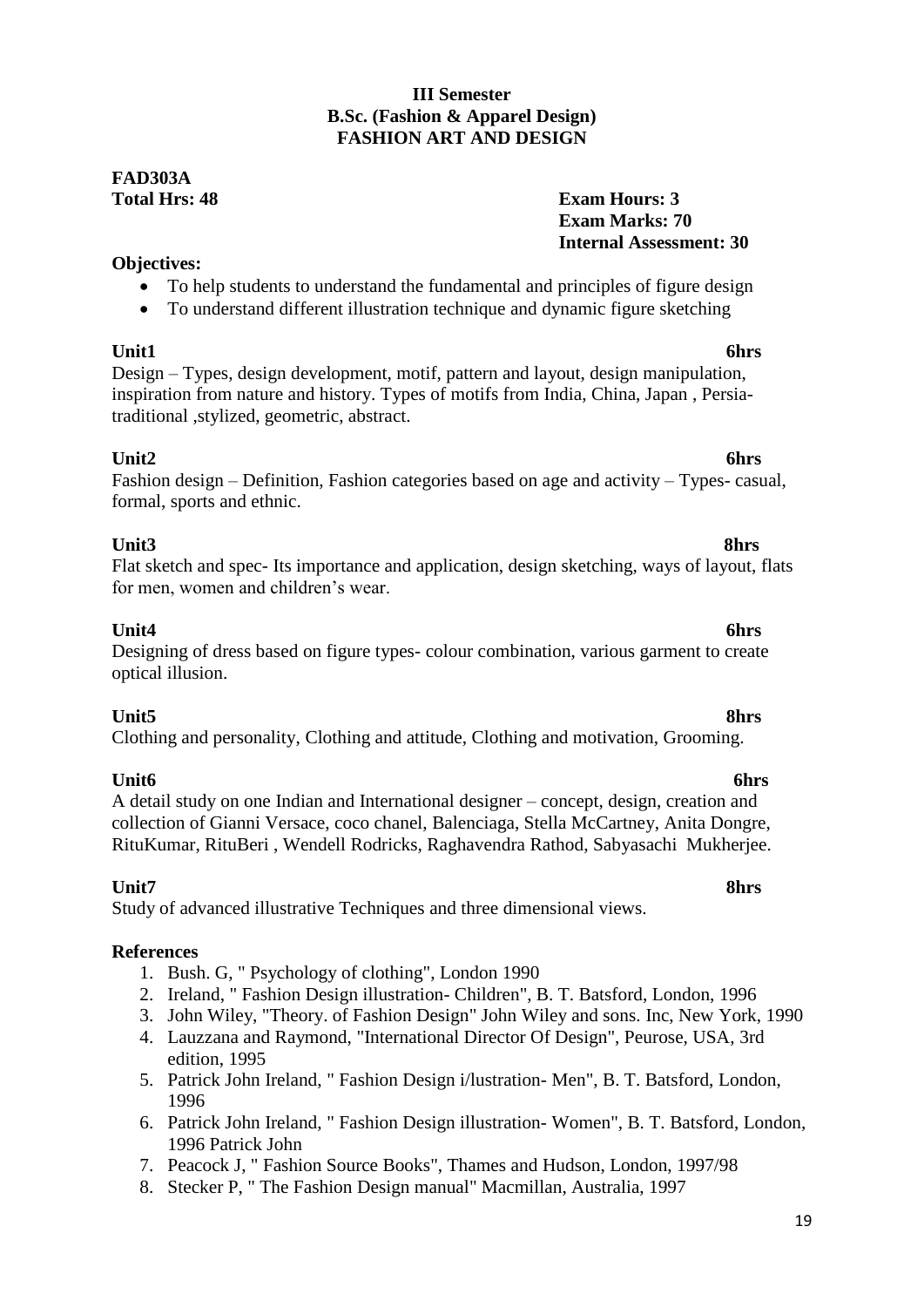### **III Semester B.Sc. (Fashion & Apparel Design) FASHION ART AND DESIGN**

### **Practicals FAD303B Exam- 3 hours 16 practicals of 3 hrs each Exam- 35 marks**

# **Internal Assessment- 15**

#### **Unit:** 1 3 Design development – motif, design, pattern and repeats, full,  $1/4^{\text{th}}$ ,  $\frac{1}{2}$ ,  $3/4^{\text{th}}$  drop, brick, mirror, ogee, geometrical forms- concentric, corner, circular, and cylindrical.

### **Unit: 2** 4

#### Body figures and features- Face- eyes, nose, lips, ears, arms and legs , Hair styling- women's, men, different hair coloring, retro, punk, hip hop, hippe, traditional and bridal.

### **Unit: 3** 3

### Figure drawing – Fashion figure, stylized figure of 10 and 12 head for different figure postures.

### **Unit: 4** 4

#### Fabric rendering – Fashion rendering on croquis- woven-cotton, denim, lace, net, corduroy, printed- natural, abstract, stylized, knits- pearl, rib and cable.

### **Unit: 5** 3

### Fashion sketching of advanced illustration techniques and 3 dimensional views. (only hand) Development of Research Boards on inspiration, mood, colour and texture.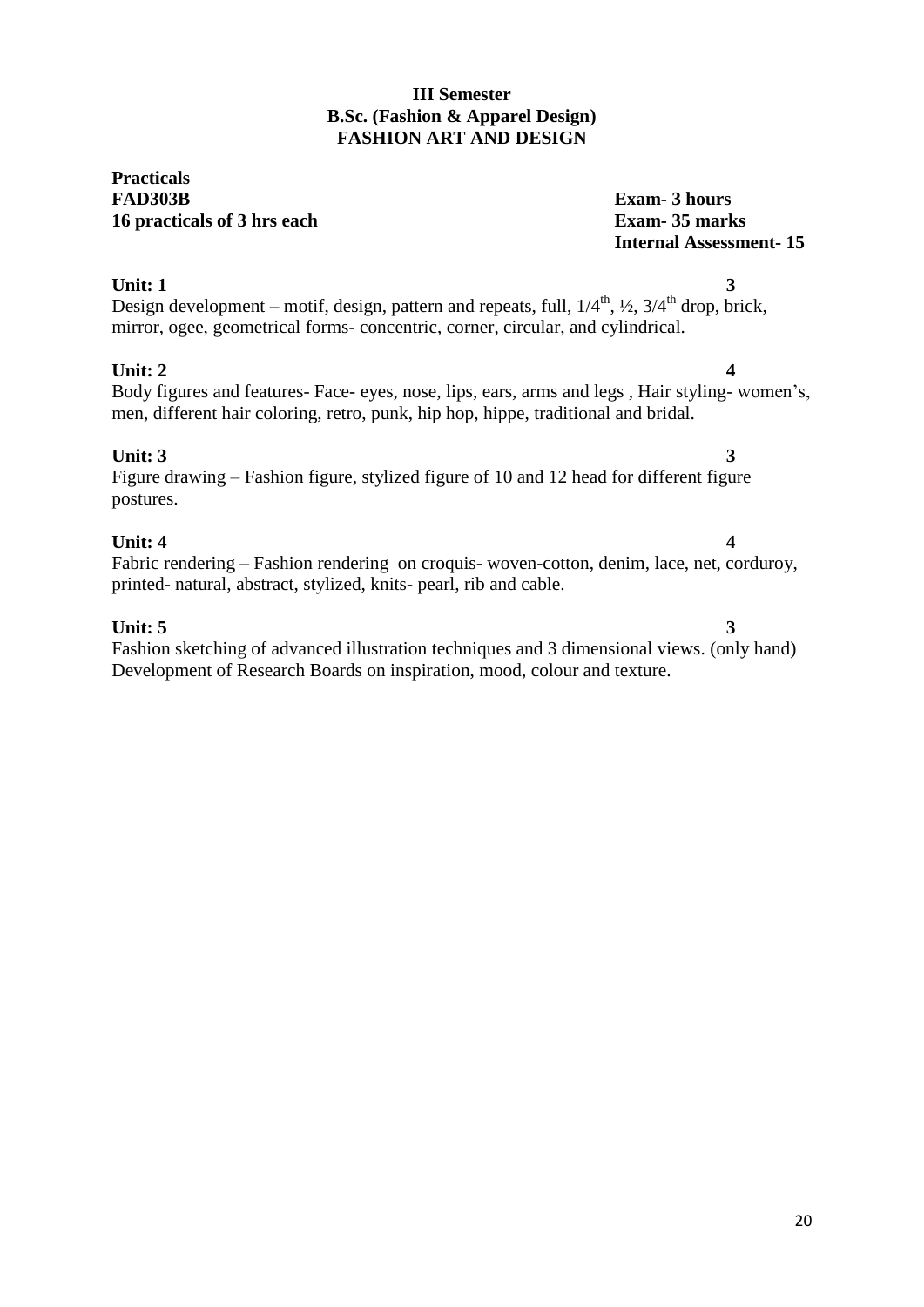### 21

#### **III Semester B.Sc. (Fashion and Apparel Design) PATTERN MAKING & GARMENT CONSTRUCTION - III**

### **FAD305A Total Hrs: 48 Exam Hours: 3**

### **Objective:**

To familiarize students with clothing construction for different sizes &categories

**Unit 1 6hrs** Definition layout, importance, principles, types of layout, importance of fabric estimation, advantages, methods of estimating material requirement for garment- easy method & formula method of estimation.

#### **Unit 2 3hrs** Introduction to manual and computerized pattern development, mini marker. Softwares used for pattern development. Introduction to Digitizer plotter and scanner.

#### **Unit 3 3hrs** Handling special fabric-factors for consideration while making patterns & garment construction using special fabrics-stretch fabrics, knit, checks, plaids, velvet, leather, fur &lace.

### **Unit 4 6hrs**

### Interlining- interfacing- materials, types, properties, applications& machinery

### **Unit 5 6hrs**

Bifurcated garments: Introduction of culottes, trouser  $\&$  its variations

### **Unit 6 6hrs**

Foundation garments- Introduction, materials used & types of fitting for men's innerwear briefs& trunk., swimwear Women's innerwear brassier , panties and swim wear.

#### **Unit 7 6hrs** Fitting- principles of fitting, standards for a good fit, e-fitting, body scanner, 3D simulators.

#### **Unit 8 6hrs** Pattern alteration techniques- pivot, slash & seam method-length- width- front-back-sleeve shirt-Skirt-trousers

**Unit 9 6hrs** Grading- definition, sizes, principles, types, grading points, & importance of manual and computerized grading and software's used for grading.

### **References:**

- 1. Helen J Armstrong, Pattern making for Fashion Draping, 2009
- 2. Patric Taylor et.al., Grading for the Fashion Industry, Stanley Thomas Ltd., 1990
- 3. Winfred Aldrich, Metric Pattern Cutting, Blackwell Science, UK.1988

**Exam Marks: 70**

**Internal Assessment: 30**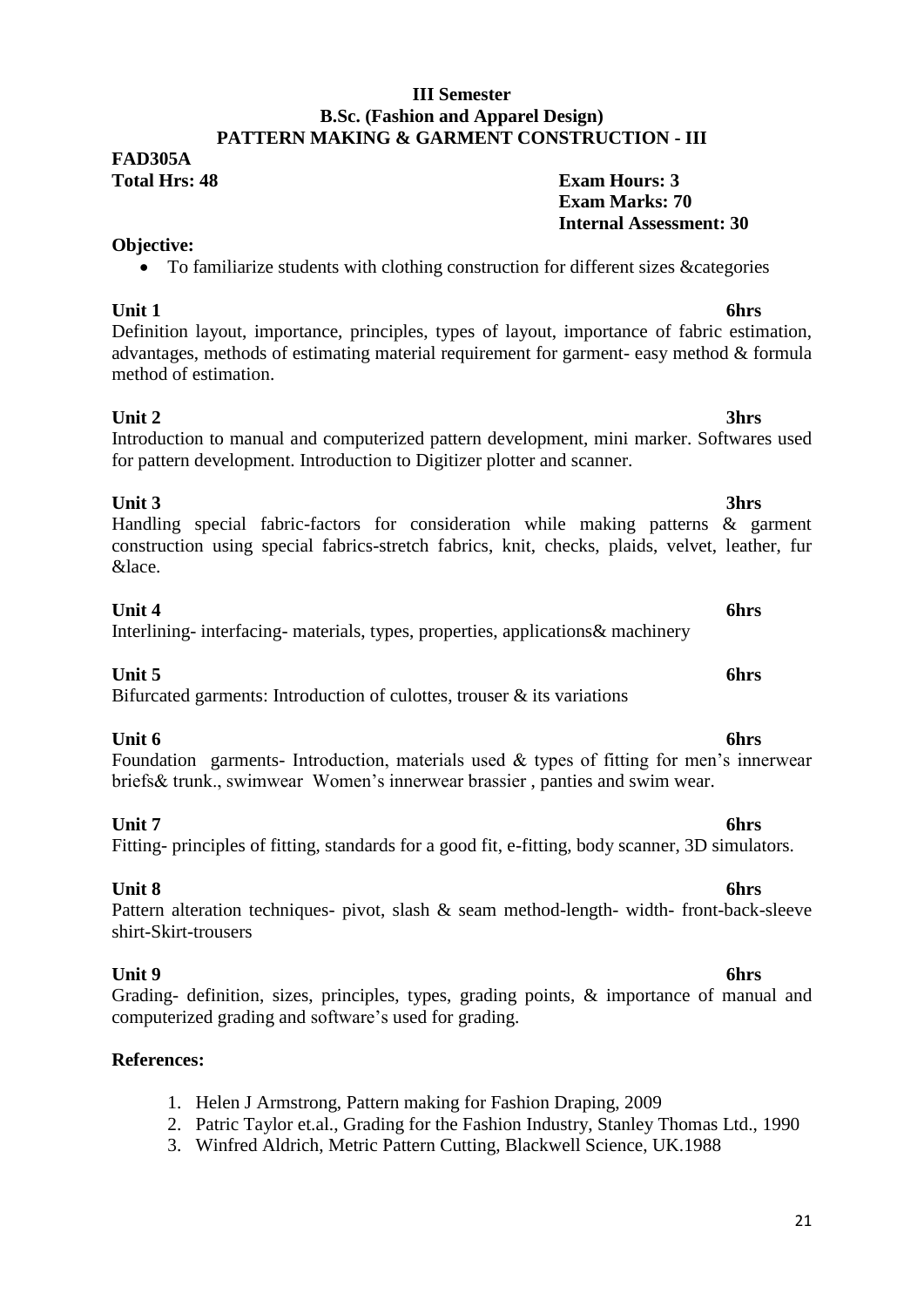#### **III Semester B.Sc. (Fashion & Apparel Design) PATTERN MAKING & GARMENT CONSTRUCTION - III**

### **Practicals Exam-** 3 hours **16 practicals of 3 hrs each Exam- 35 marks**

# **Internal Assessment- 15**

### **Unit 1 4** Designing & construction of garments with style features using drafting, flat pattern technique- kids wear, Casual ladies shirt, computerized pattern development for children's, men and women's.

| Unit 2<br>Designing $\&$ construction of garments with style features, men's shirt/women's top |  |
|------------------------------------------------------------------------------------------------|--|
| Unit 3<br>Designing with style features and constructing men's and women's trouser             |  |
| Unit 4<br>Designing & construction waist coat-Men's/Women's.                                   |  |
| Unit 5<br>Manual and computerized grading of patterns – Men's, Women's and Kids                |  |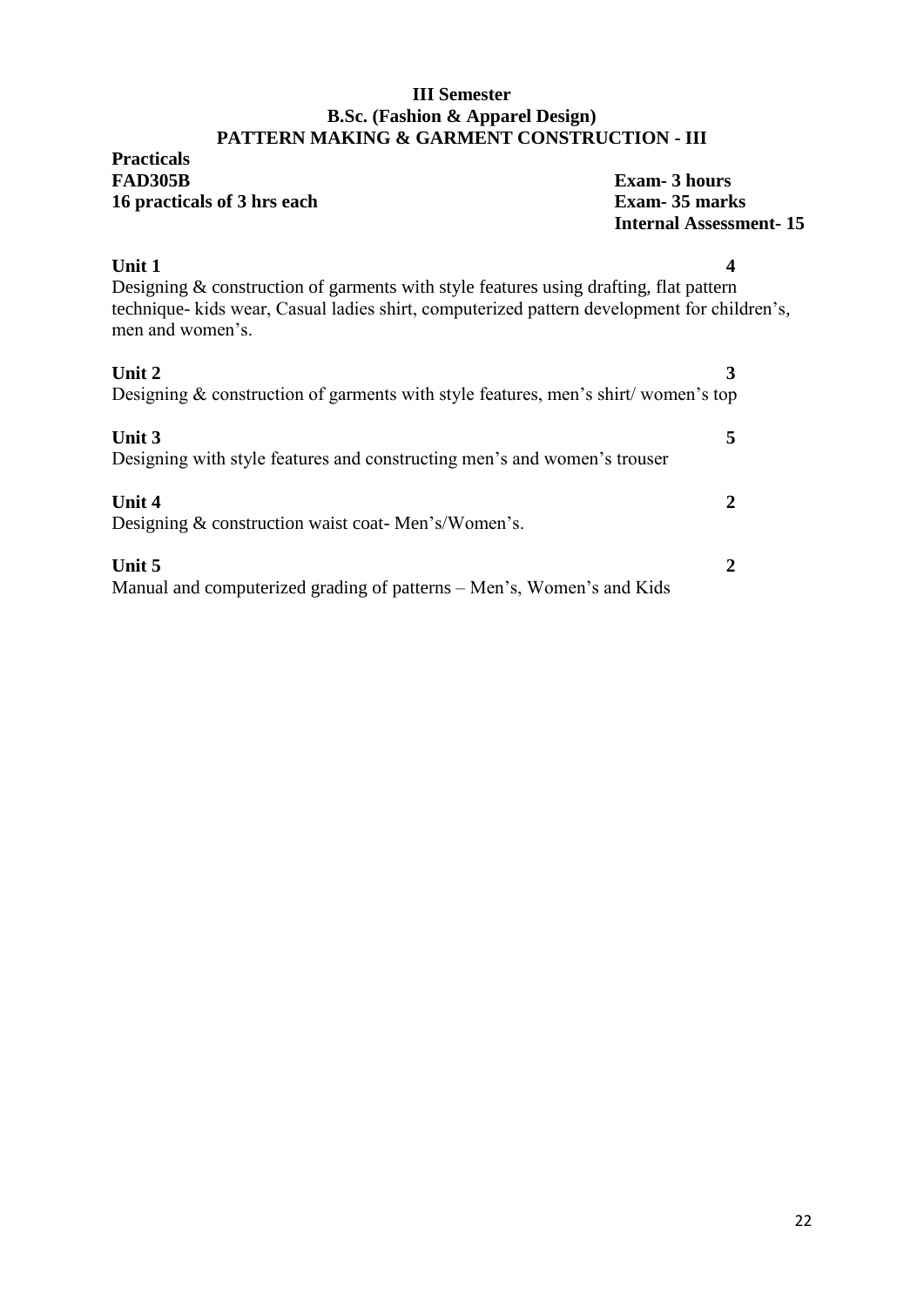### **IV Semester B.Sc. (Fashion and Apparel Design) HISTORY OF TEXTILES AND COSTUMES**

### **FAD403A Total Hrs. 48 Exam Hours: 3**

### **Objectives:**

Imparting Knowledge of textiles through the previous centuries to influence the sense of design, symbolism of motifs and colours

### **Unit 1: 5Hrs**

### Introduction to world textiles and costumes- History, Types, Motifs & Symbols

**Unit 2: 8 Hrs**

Pre-historic textiles & costumes- Indus Valley, Egyptian, Mesopotamian, French, Greek, Roman, Japanese & Byzantine

### **Unit 3: 8 Hrs**

Ancient Indian textiles & costumes- Vedic, Mauryan, Kushans, Satavahanas, Gupta & Mughal

### **Unit 4: 3 Hrs**

French revolution, French costumes- from Renaissance to  $20<sup>th</sup>$  century

### **Unit 5: 6 Hrs**

Textiles & costumes of Colonial, Victorian, Edwardian Era, WW I & WW II, factors influencing Costume Change- style, religious, location, climatic period & world affairs

### **Unit 6: 8Hrs**

An overview of textiles – textile design, symbolic motifs of various culture from ancient to modern day- woven- Brocades of Banaras , Baluchuri, Chanderi, Tanchoi, Kanjivaram, Himru, Amru, Mashru& Dacca muslin, Dyed- tie & dye, Ikat, double Ikat, Bandini, Printedblock, screen, applied – dyed & painted textiles – Kalamkari, Madhubani,Warli.

### **Unit 7: 8Hrs**

A study of regional textiles  $&$  costumes of India- north, east, west  $&$  south

### **References:**

- 1. Jamila BrijBhusan Master piece of Indian jewellery, Taraporevala- Bombay,1979.
- 2. Jamila BrijBhusan, The Costumes and textiles of India, Taraporevala- Bombay.1958
- 3. Konemann A history of Fashion in the  $20<sup>th</sup>$  Century 1974
- 4. Parul Bhatnagar, Traditional Indian costumes & textiles", Abhishek Publication.2004
- 5. Phyllis Tortora, Keith Eubank Survey of historical costumes, A History of western dress". Fairchild Publication.2009

**Exam Marks: 70**

**Internal Assessment: 30**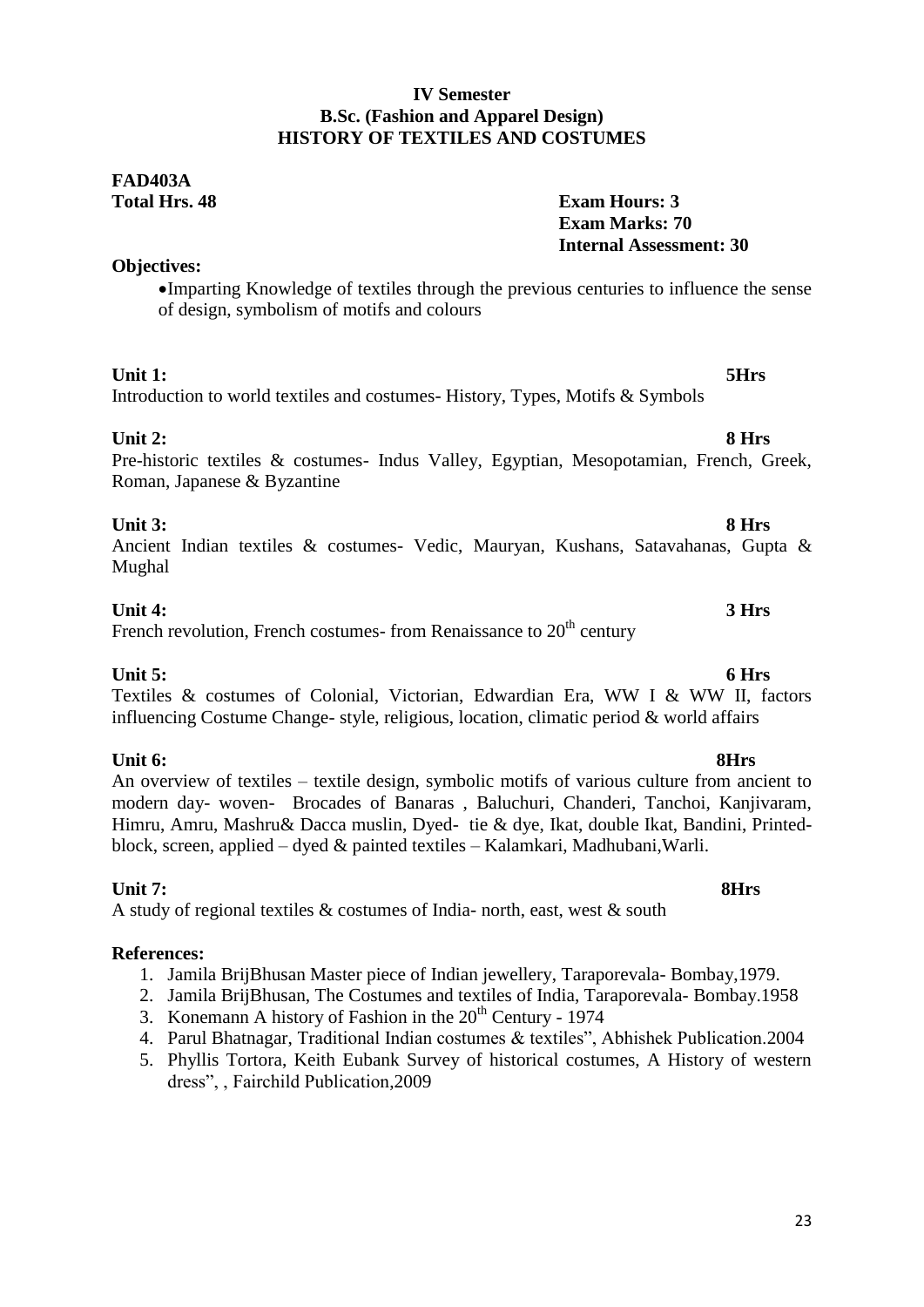### **IV Semester B.Sc. (Fashion & Apparel Design) HISTORY OF TEXTILES AND COSTUMES**

## **Practicals 16 practicals of 3 hrs each**

**Exam-** 3 hours<br>**Exam-** 35 marks **Internal Assessment- 15**

| Unit 1:<br>Sketching of costumes of Egyptian, Greek, Roman, French. Chinese & Japanese                                                     | 3 |
|--------------------------------------------------------------------------------------------------------------------------------------------|---|
| Unit $2$ :<br>Sketching of costumes – Indus valley, Vedic, Mauryan, Kushans & Gupta.                                                       | 3 |
| Unit 3:<br>Sketching of costumes – Mughal (men & women.)                                                                                   | 3 |
| Unit 4:<br>Sketching of regional costumes of India (men & women)                                                                           | 3 |
| Unit $5:$<br>Preparation of concept, Research and Mood board for contemporary design based on one<br>world costume and one Indian costume. | 4 |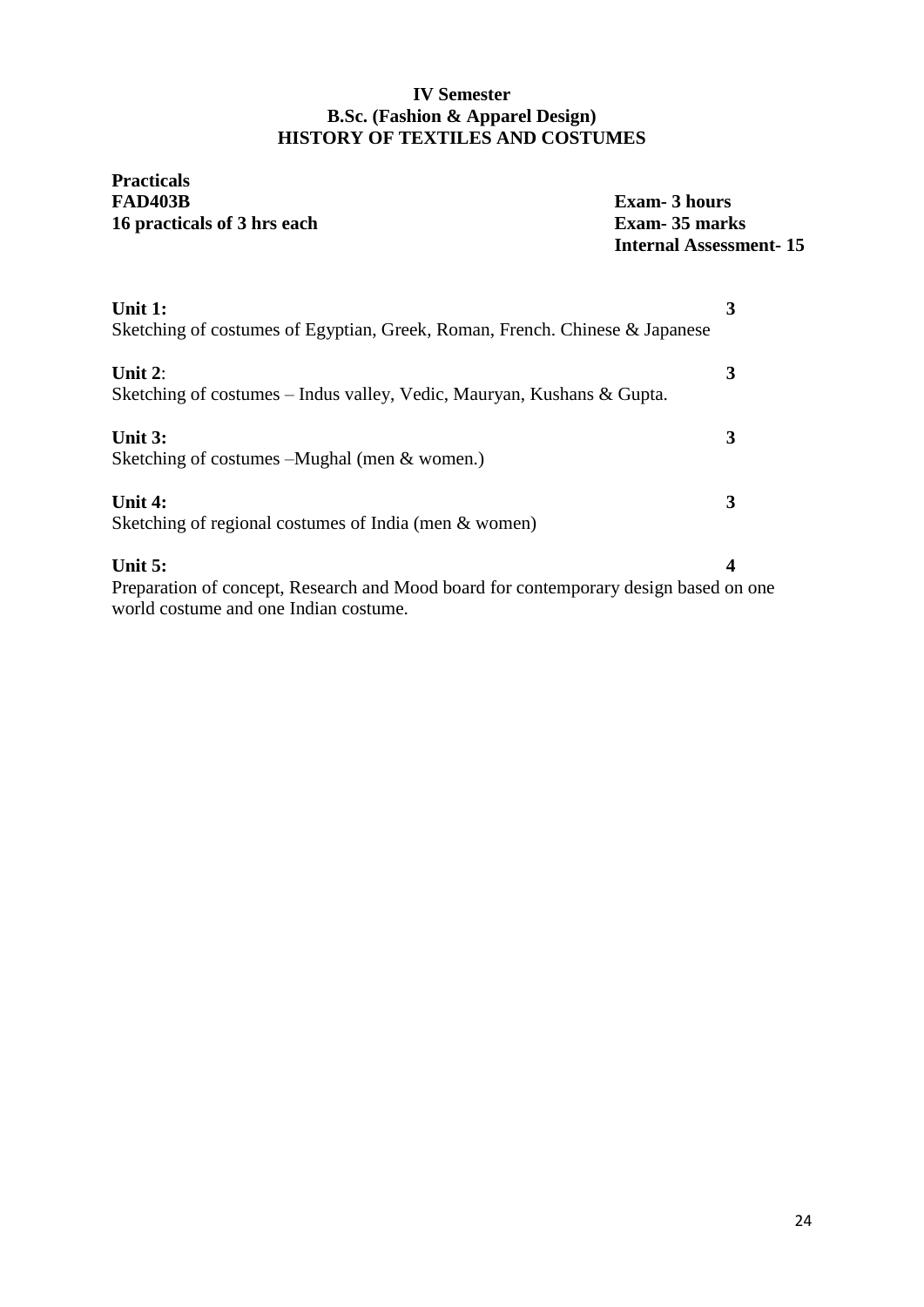#### **IV Semester B.Sc. (Fashion and apparel Design) TEXTILE AND APPARELTESTING**

## **FAD404A**

### **Total Hrs: 48 Exam Hours: 3 Exam Marks: 70 Internal Assessment: 30**

### **Objectives**

- To help students to understand the testing of fabrics and garment accessories.
- To provide students with the knowledge on testing.

### **Unit 1** 6Hrs

Introduction to textile testing, objectives of testing, Selection of samples for testing

**Unit 2 4Hrs** Yarn testing - yarn count, Yarn twist, twist direction, amount of twist, and effects of twist on fabric properties, measurement of twist.

**Unit 3 12Hrs** Fabric testing- fabric dimensions- length, width, thickness, determination of fabric weight - GSM measurement and its application to different fabrics, cover factor, air permeability, stiffness, drape, crease resistance, abrasion resistance, pilling, bow & skew.

### **Unit 4** 6Hrs

### Determination of colour fastness to laundering, rubbing, light and perspiration, Fabric shrinkage

### **Unit 5 8Hrs**

Tensile testing of textiles- Terminology and definition- load, elongation, stress, strain test methods, bursting strength test, Tear strength.

**Unit 6** 12Hrs Garment and garment accessories testing – testing of fusible interlinings, zippers, elastic waistband, sewing threads, buttons, snap fasteners, wear testing. Tensile properties of seams and stitches, zipper strength test, dimensional stability of fabrics. Colour fastness of garments to washing and light.

### **References**

- 1. Arindam Basu, Textile Testing, SITRA Publications.1986
- 2. Booth, J.E "Principles of Textile Testing," CBS Publishers and Distributors, 1996
- 3. Mandal, J.N. Divshikar, D.G" A Guide to Geo Textiles Testing," New Age International Ltd, 2002
- 4. Pradeep V. Mehta, "Managing Quality in Apparel Industry," New Age international Ltd.1998
- 5. Saville, B.P. "Physical testing of Textiles", Woodhead Publishing Ltd. 1999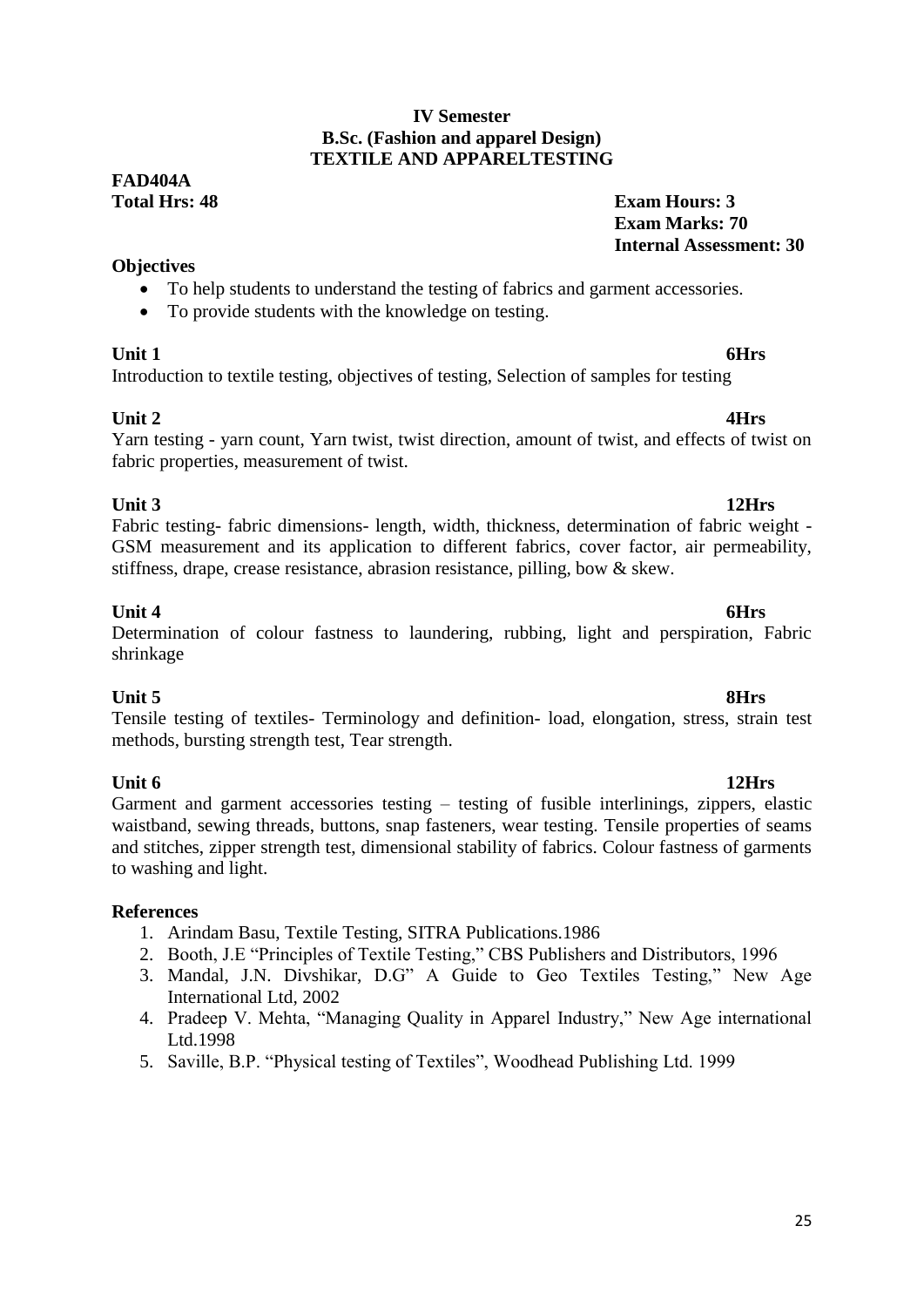### **IV Semester B.Sc. (Fashion and apparel Design) TEXTILE AND APPAREL TESTING**

| <b>Practicals</b><br><b>FAD404B</b><br>16 practical's of 3 hrs each                                                                                                                                                                                     | <b>Exam-3 hours</b><br>Exam-35 marks<br><b>Internal Assessment-15</b> |
|---------------------------------------------------------------------------------------------------------------------------------------------------------------------------------------------------------------------------------------------------------|-----------------------------------------------------------------------|
| Unit 1<br>Fabric construction particulars: aerial weight, thickness, thread count, cover factor<br>equipments to be used are GSM cutter & Weighting balance, Beasley Balance, Pick Glass,<br>Dissection Needle, Calculator and Fabric thickness tester. | 3                                                                     |
| Unit 2<br>Determining shrinkage of fabric using shrinkage tester.                                                                                                                                                                                       | $\mathbf{1}$                                                          |
| Unit 3<br>Determining fabric bending properties using stiffness tester                                                                                                                                                                                  | 1                                                                     |
| Unit 4<br>Determinations of fabric drape using drape meter.                                                                                                                                                                                             | $\mathbf{1}$                                                          |
| Unit 5<br>Determining fabric tensile strength using tensile tester.                                                                                                                                                                                     | 3                                                                     |
| Unit 6<br>Determining Fabric Abrasion using abrasion tester.                                                                                                                                                                                            | $\mathbf{1}$                                                          |
| Unit 7<br>Determining fabric crease recovery using crease recovery tester.                                                                                                                                                                              | $\mathbf{1}$                                                          |
| Unit 8<br>Determining fabric Pilling using pilling tester.                                                                                                                                                                                              | $\mathbf{1}$                                                          |
| Unit 9<br>Determination of colour fastness to rubbing using crock meter.                                                                                                                                                                                | $\mathbf{1}$                                                          |
| Unit 10<br>Determination of colorfastness to washing using washing fastness tester.                                                                                                                                                                     | 1                                                                     |
| Unit 11<br>Determination of colorfastness to light                                                                                                                                                                                                      | 1                                                                     |
| Unit 12<br>Determination of garment accessories testing Rutton Snap pull test zinner                                                                                                                                                                    | 1                                                                     |

Determination of garment accessories testing - Button, Snap pull test, zipper test, seam strength test.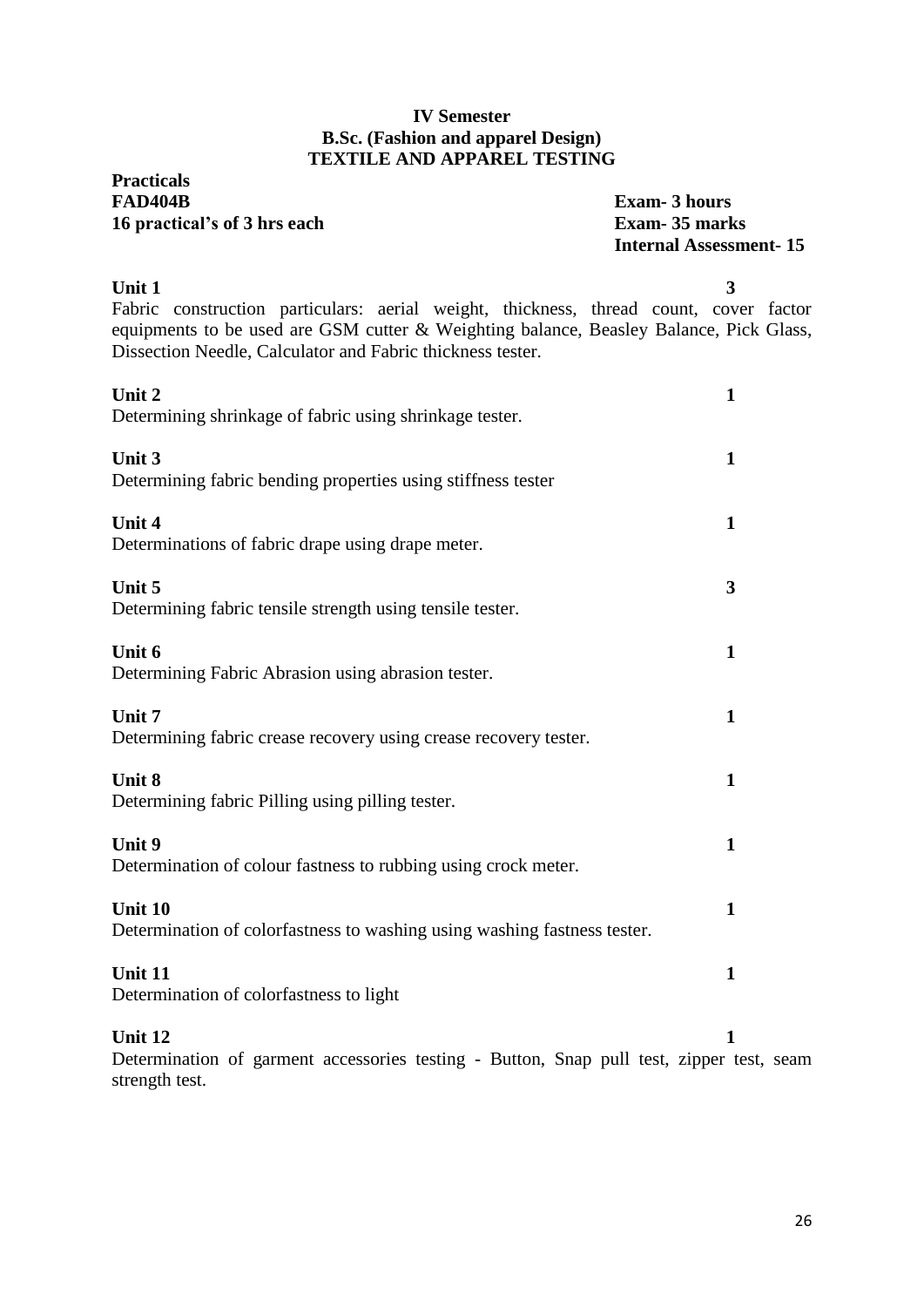### **IV Semester B.Sc. (Fashion and apparel Design) APPAREL PRODUCTION**

### **FAD405A Total Hrs: 48 Exam Hours: 3**

### **Objectives:**

- To introduce various departments of an apparel industry
- To impart skills in apparel production in an Industrial set-up.

### **Unit 1 4 hrs**

Introduction to Apparel production, Seams- types, end use, stitch dimension, performance as per ASTM standards.

### **Unit 2** 4hrs

Sourcing- Introduction to fabric and accessory sourcing, its types.

### **Unit 3 8hrs**

Sampling department- importance of sampling department, objectives, types of sampleprototype, fit sample, pp sample, size set, production sample, shipment sample. Introduction to Spec sheet and its importance, Technical design reading, Tech pack analysis& objective, creating tech pack.

**Unit 4 6hrs** Cutting department: Machineries, fabric spreading, pattern laying, marker preparation, sorting, numbering &bundling, fusing department- methods of fusing, fusing machines

### **Unit 5 8 hrs**

Production department: selection of production system- progressive bundle system, unit production system, modular manufacturing, piece work. Production planning, Linear manufacturing process.

### **Unit 6 6hrs**

### Finishing & pressing department, trimming department, packing department

### **Unit 7 4hrs**

Apparel accessories & components - fasteners, labels, support materials, decorative trims, tapes & packing materials

### **Unit 8 4hrs**

### In process quality inspection, objectives methods, advantages, inspection methodology, final inspection, random inspection, general inspection method for shirts, trouser and kids garments.

**Unit 9 4hrs** Introduction to export documentation, objectives, terminologies, principle documents, auxiliary documents, risk cover, insurance, ECGC, quality control and pre-shipment

**Exam Marks: 70**

**Internal Assessment: 30**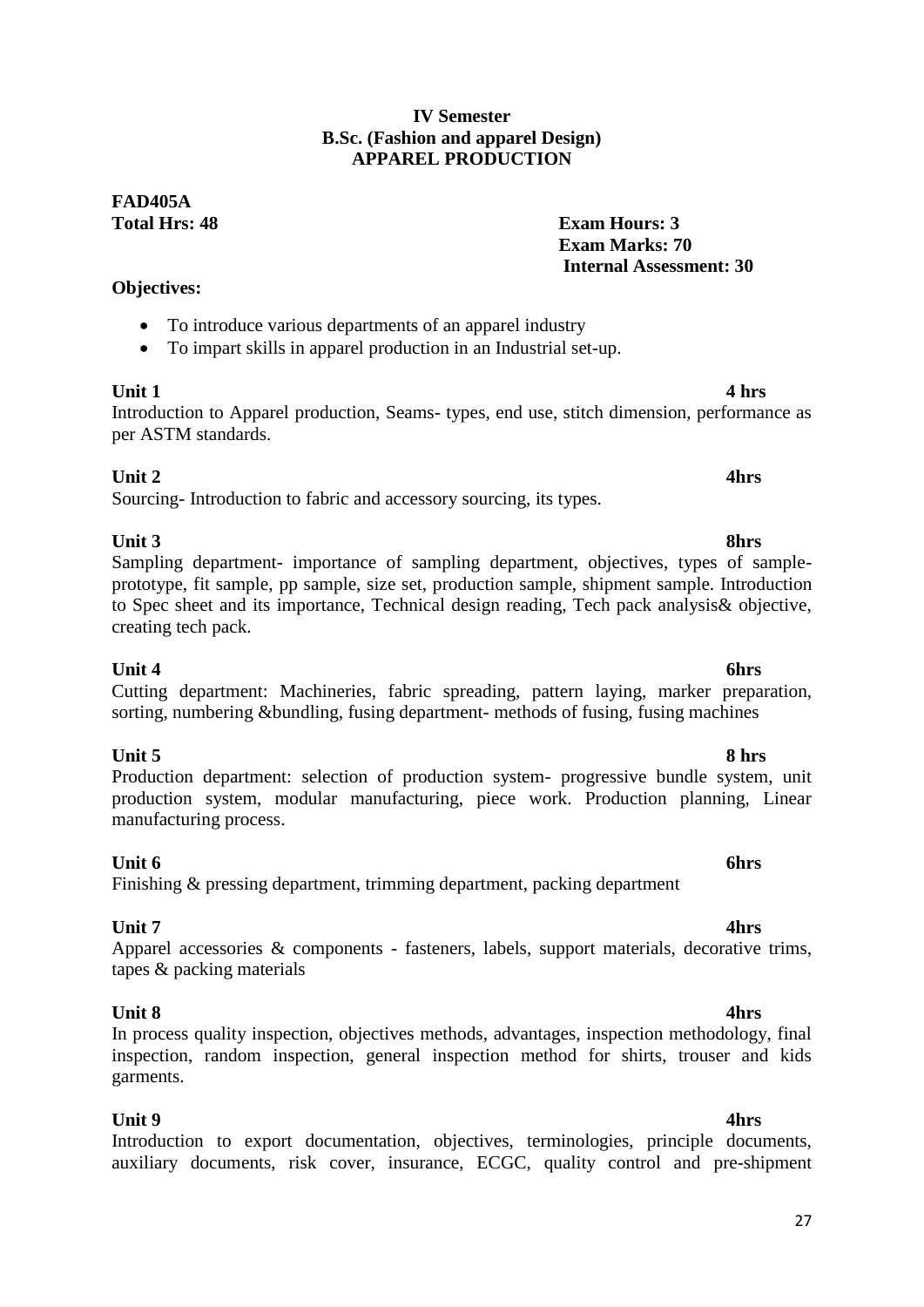inspection, export credit, short, medium, long term credit, packing credit, negotiation of bills, payment procedures in export trade.

#### **References:**

- 1. Chutler A J, Introduction to clothing Production Management, Blackwell Science,1998
- 2. Harold Carr & Barbara Latham, the Technology of Clothing Manufacture, Oxford Pub. USA, 1994
- 3. Rajesh Bheda, Managing productivity in the Apparel Industry, CBS pub., New Delhi.2003
- 4. Ruth E G, Grace I Kunz Apparel Manufacturing Sewn Product analysis UK, 2005

#### **IV Semester B.Sc. (Fashion & Apparel Design) APPAREL PRODUCTION**

#### **Practicals FAD405B Exam- 3 hours 16 practical's of 3 hrs each Exam- 35 marks**

**Internal Assessment- 15**

### **Unit 1 2**

Study of international stitch number and preparation of technical specification sheet, Analysis of spec sheet.

#### **Unit 2** 3

Stitching of jackets for Men's / Women's

**Unit 3 3** Stitching of casual shirt Men's / Women's using block including development of illustration, flat sketches, technical drawing, spec sheet, component drawing, consumption & calculation of fabric, trims and supporting materials, costing of the product.

### **Unit 4 3**

#### Stitching of formal shirt Men's / Women's using block including development of illustration, flat sketches, technical drawing, spec sheet, component drawing, consumption  $\&$ calculation of fabric, trims and supporting materials, costing of the product

### **Unit 5 3**

Stitching of trouser Men's / Women's using block including development of illustration, flat sketches, technical drawing, spec sheet, component drawing, consumption & calculation of fabric, trims and supporting materials, costing of the product

### **Unit 6 2**

Folio on all accessories & components used in Apparel Industry.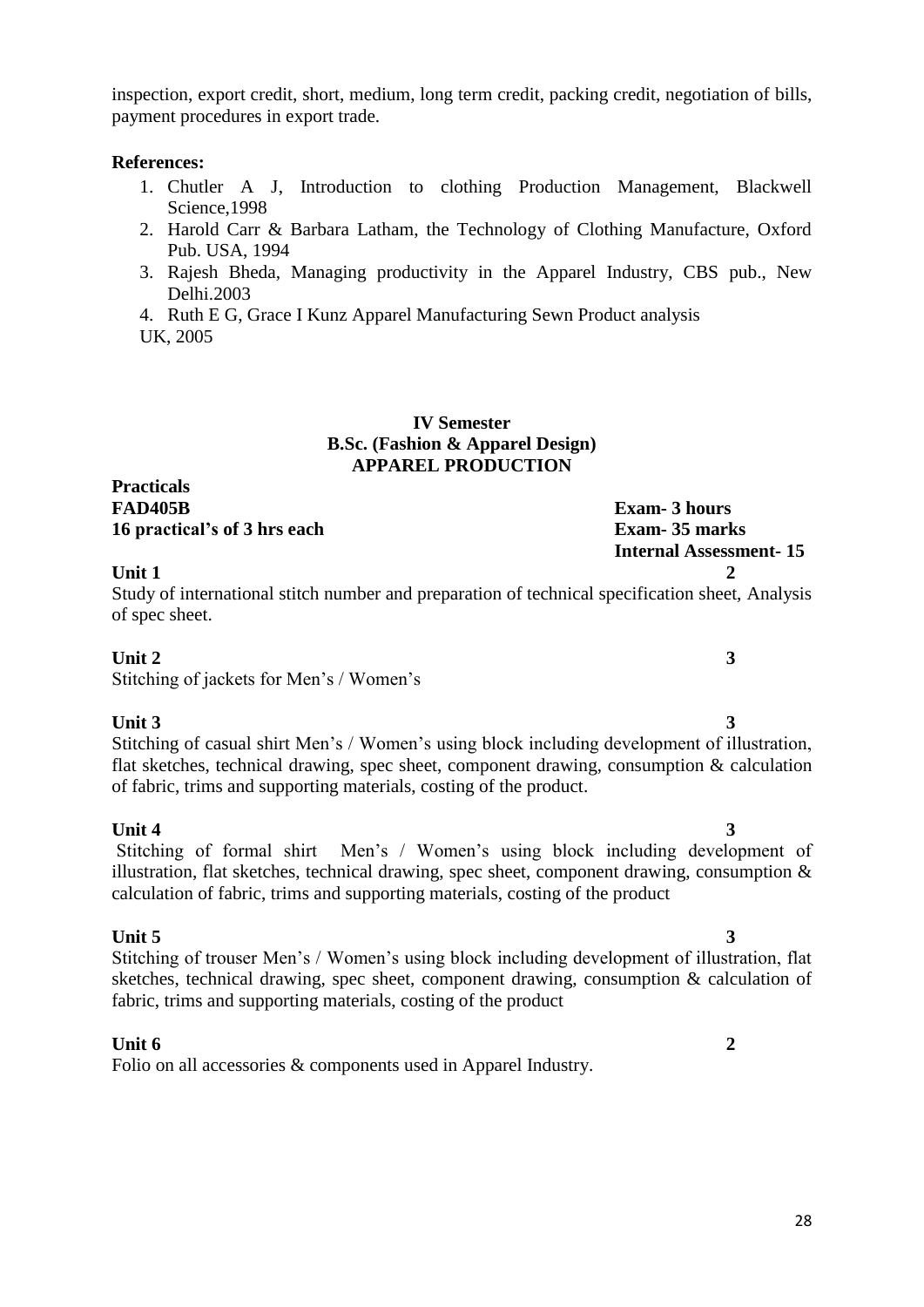#### **V Semester B.Sc. (Fashion and apparel Design) FASHION RETAILING, MARKETING AND MERCHANDISING**

## **FAD501**

### **Total Hrs: 64 Exam Hours: 3 Exam Marks: 100 Internal Assessment: 50**

### **Objectives:**

- To acquaint students with various marketing and merchandising procedures
- To introduce students to fashion retailing.

**Unit 1 5hrs** Introduction to Retail, Marketing, Management and Merchandising, terminologies

### **Unit 2 9 hrs**

Fashion retailing-History, Scope, Importance, Types(Domestic and International), techniques, channel of distribution

### **Unit 3 9hrs**

Marketing – types, four P's, fashion promotion advantages, trade shows, Market weeks, exhibitions, fashion shows, market survey and research

### **Unit 4 6hrs**

### Types of merchandising, concepts, merchandise planning, sampling- Importance, counter sample.

### **Unit 5 5 hrs**

Brand building-Introduction, strategies, image building, brand expansion, global trends

**Unit 6 12 hrs** Visual Merchandising-Interior, exterior window display, store planning and layout-fixtures, location, lighting, dressing, props and promotions, masking and proscenia, mannequins and three dimensional dressing

#### **Unit 7 6 hrs** Introduction to customer relationship management, measuring customer relationship management, customer response, satisfaction, loyalty, customer relation and complaint management.

**Unit 8 12 hrs** Retail merchandiser, concept, quick response, Just –in-Time, merchandiser calendar, trend analysis, forecast analysis, concepts of apparel product line, planning, directing, coordinating and controlling

### **References**

- 1. Laura L Bliss, Study Guide Visual Merchandising and Display III edition, Fairchild Publications, 1995
- 2. Castelino, M. Fashion Kaleidoscope, Rupa & Co. 1994.
- 3. Gibson, G. Vedomani, Retail Management, Jaico Publishing House, Bangalore
- 4. Elaine Stone, The Dynamics of Fashion, Fair Child Publication,1999
- 5. Brenda Sternquist, International Retailing, Fairchild Publication, New York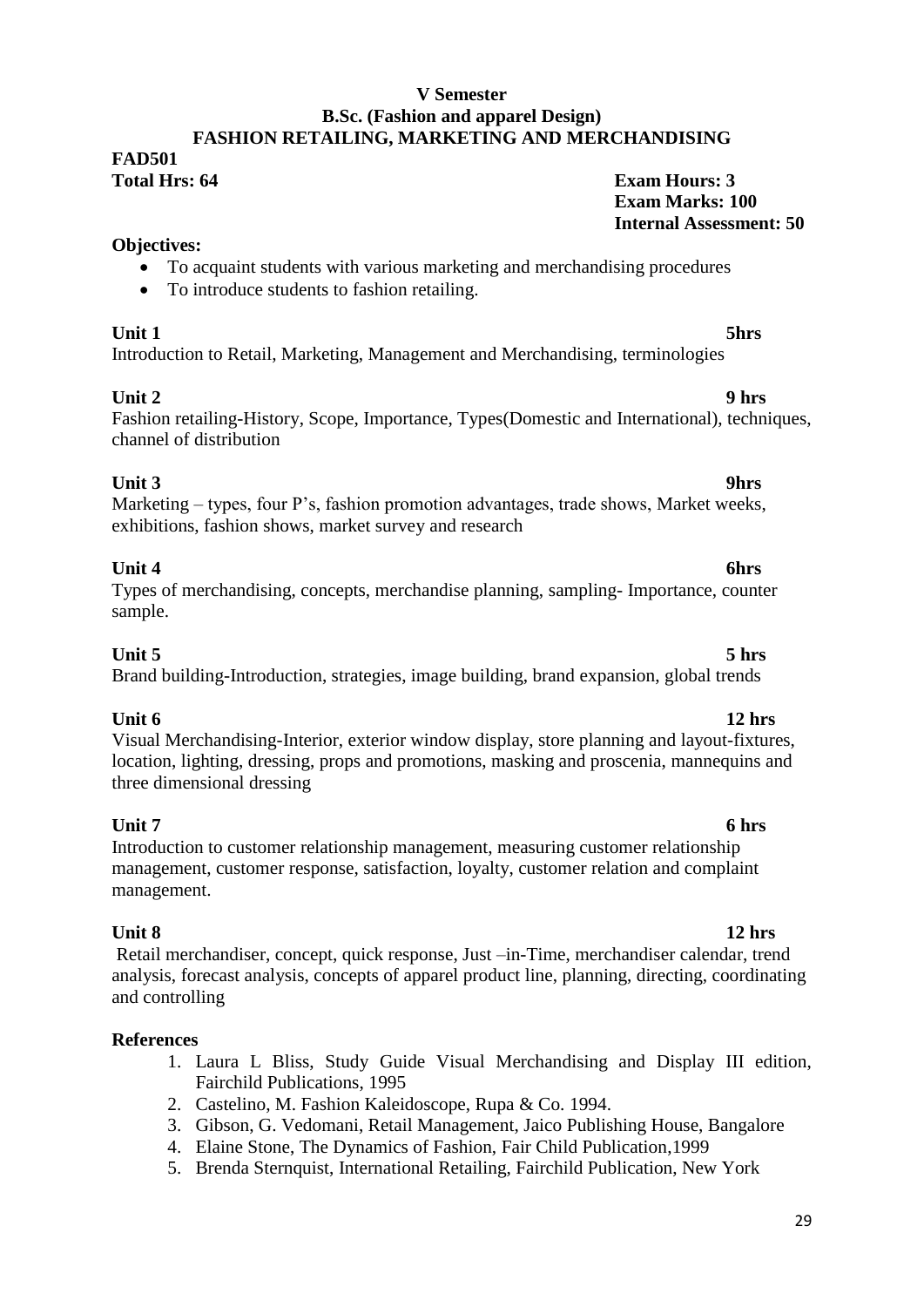6. Martin. M. Pegler, Store Window No.14, No 12, Visual reference Publishers, NewYork, 2004

**Exam Marks: 70**

 **Internal Assessment: 30**

#### **V Semester B.Sc. (Fashion and apparel Design) APPAREL COMPUTER AIDED DESIGN-I**

**FAD502A Total Hrs: 48 Exam Hours: 3**

### **Objectives**

- To help students to understand the fundamentals and principles of CAD.
- To provide students with the knowledge of CAD and their applications.

**Unit 1 6Hrs** CAD definition, Fundamentals of CAD – Introduction, general process of design, application of computers for design, Benefits of CAD, Computers & the Fashion Industry, Quick response technology, CAD in Today's Fashion Industry

### **Unit 2 4Hrs**

Hardware in CAD – Introduction, the design workstation, the graphics terminals, operator, input devices, plotters and other output devices, the central processing unit, secondary storage.

### **Unit 3 6Hrs**

Computer Graphics Software and Data in Apparel Industry – Introduction, the software configuration of a graphics systems, functions of a graphics package, Database structure & content, Geometric modeling – 3D modeling, other CAD software feature.

### **Unit 4 6Hrs**

Basic maintenance of operations – preference, setting up a document, what is resolution, saving files, file formats, zooming in & out, view options, CAD approach to design, vector graphics object VsRaster design.

### **Unit 5 4Hrs**

Introduction to DBMS features of a DBMS, Advantages of using DBMS.

### **Unit 6 6Hrs**

Photoshop & Corel Draw – Introduction, features and its applications.

**Unit 7 8Hrs** Fashion trend forecasting websites – Introduction, leading online trend-analysis and research service on creative and business intelligence for the apparel, style, design and retail industries, insight and creative inspiration, real-time retail coverage, seasonal trend analysis, consumer research and business information.

### **Unit 8 4Hrs**

CAD applications in fashion field – garment designing, weaving, knitting and embroidery and textile dyeing and printing

### **Unit 9 4Hrs**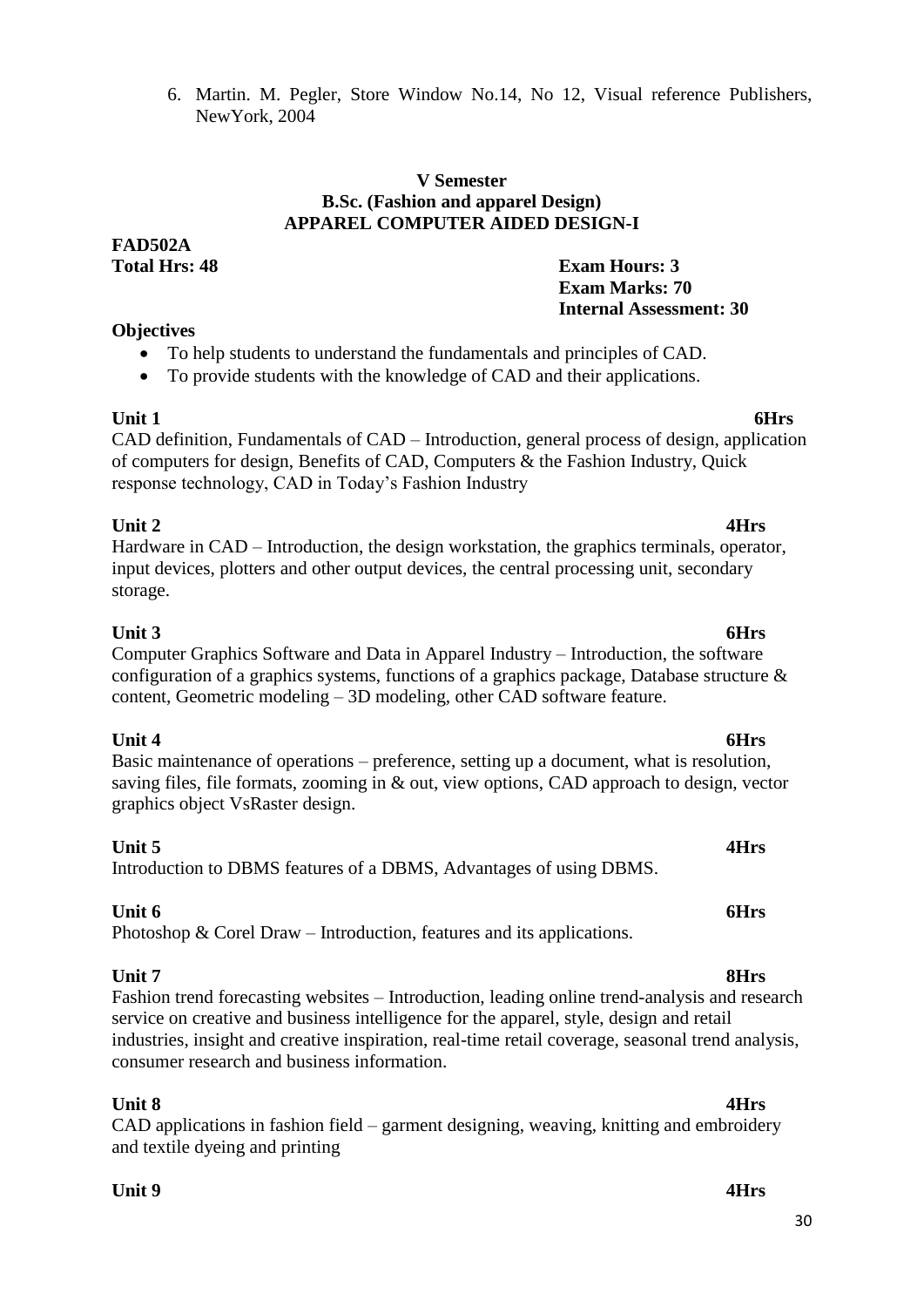Presentation & Graphics – External & Internal presentation of apparel industry, planning a presentation, Computer – generated presentation, Computer – generated catalogues, Presentation boards (Preparing portfolio presentation), Multimedia and 3D presentation.

#### **References:**

- 1. CAD for Fashion Design by Renee Weiss Chase, Prentice hall Pub.
- 2. CAD/CAM Computer Aided Design & Manufacturing by Mikell P Groover&Mory W Zimmers. Jr, Pearson Education Pub.2000
- 3. CAD/CAM/CIM by R.Radhakrishnan, S.subramanyan, V.Raju, New Age International Pub.
- 4. Fashion Design on Computers By M.kathleenColursy, Prentice Hall.2004.
- 5. Winfred Aldrich, CAD in Clothing & Textiles, Blackwell Science, 1994.

#### **V Semester B.Sc. (Fashion & Apparel Design) APPAREL COMPUTER AIDED DESIGN - I**

#### **Practicals** FAD502B **Exam-** 3 hours<br>16 practicals of 3 hrs each **Exam- Exam-** 35 marks **16 practicals of 3 hrs each**

# **Internal Assessment- 15**

#### **Instruction:**

Following softwares are required for the practicals

- Fashion forecasts website
- Photoshop for collage work
- CorelDraw for Flat sketches.
- Fashion Studio for draping of garments
- Pattern making software for pattern making, grading and marker making.

### **Unit 1** 2

Introduction to fashion trend forecasting websites, how to navigate the website, sourcing the computer about fashion trend forecasting

#### **Unit 2** 2 Introduction to Photoshop - Photoshop tools in detail, enhancing images, Masking, transforms, working with layers. Merging & blending layers, text effects.

### **Unit 3** 2

Creating an advertising brochure. Painting & rendering in Photoshop, creating & manipulating Fashion Model drawings, gradient's use for rendering & 3D effects, making collage in Photoshop, Applying filters

#### **Unit 4** 2 Create Mood / Inspiration, client / customer, colour and Texture board using Photoshop.

### **Unit 5** 2

Introduction to Coral Draw. Learning basic tools of Coral Draw. Using Basic Shapes, Transformations, Duplicate, Cloning. Applying fill, outlines, special effects, shaping objects, creating custom Shapes using basic shapes and other drawing tool, working with the text,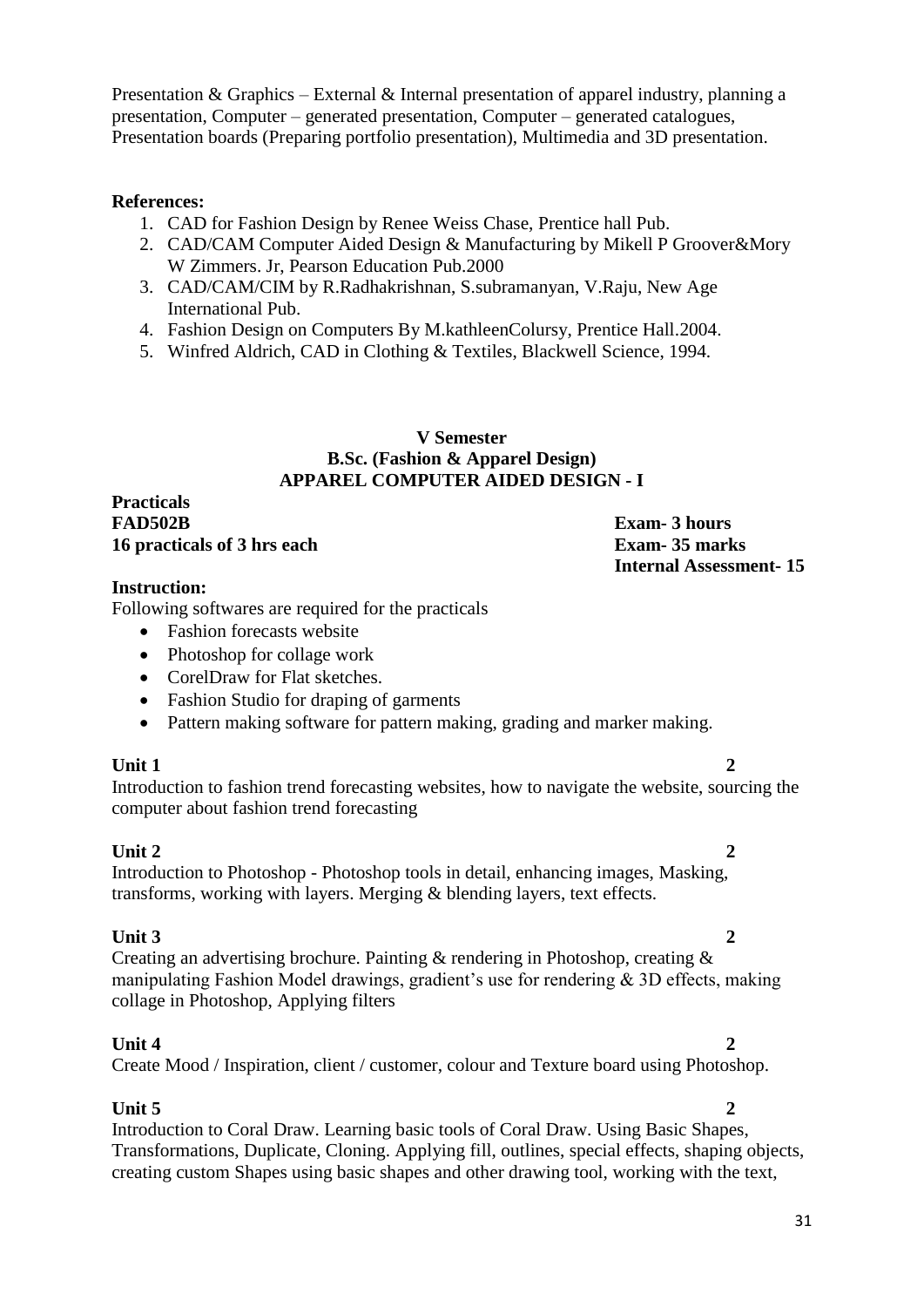Effects, Shaping object with envelope tool, Power Clip objects, splitting and erasing portion of objects.

#### **Unit 6** 2

Creating fashion accessories like necklace, bracelet, anklets, ear ring, and head gear .Etc Using Coral Draw.

### **Unit 7 2**

Motifs development – Symmetrical/Asymmetrical, Balanced/Unbalanced, Repeat – ½ drop, ¼ drop, ¾ drop – H/V. Drop reverse, Design placements on boarders, pallu&allover

### **Unit 8 2**

Logo Designing, Creating Tags & Labels – Main label, Size label, Wash Care label, Content label using Corel Draw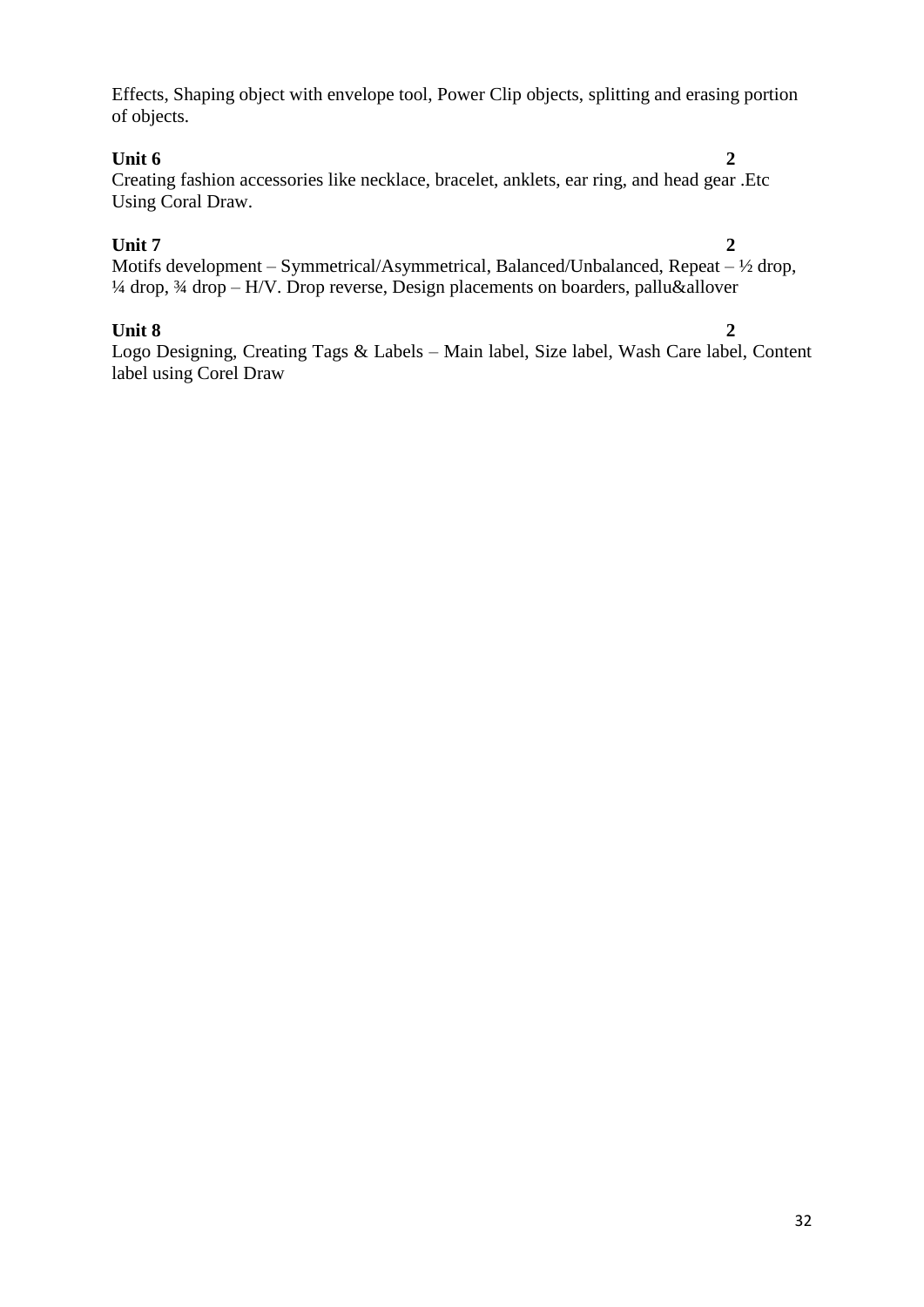### **V Semester B.Sc. (Fashion and apparel Design) FASHION ACCESSORIES**

### **FAD503A Total Hrs: 48 Exam Hours: 3**

### **Objectives**:

- To impart knowledge of fashion Accessories
- To provide opportunity and to design and to develop fashion accessories

**Unit 1 4 Hrs.** Fashion accessories- Introduction, definition. History, Classification.

### **Unit 2 6 Hrs.**

### Accessory types- Head gears, Foot wear, Bows, ties and belts, Hand bags, Gloves, Scarves, Stoles, Shawls,

### **Unit 3 6 Hrs.**

Materials and processes-leather, straw, fur, wood. Materials required. Material sourcing. Design development & production.

**Unit 4 8 Hrs.** Trends and Marketing- Fashion trends and marketing of accessories. Study of any 2 accessory designers. (one Indian and one international)

**Unit 5 9 Hrs.** Jewellery- Jewellery Design and production, Types of Jewellery – precious, costume, bridge. Traditional Indian jeweler – temple, kundan, minakari, thewa, filigree, terracotta.

**Unit 6 4 Hrs.** Gemology- Introduction to gems, Basic qualities of gems and healing properties of gems.

### **Reference:**

- 1. Claire Billcocks," Century of Bags", Chartwell Books, New Jersey 1997
- 2. John Peacock, " Fashion Accessories- Men", Thames and Hudson, London, 1996
- 3. John Peacock, " The complete 20th Century Source Book", Thames and Hudson, London, 2000
- 4. Malolow Blahnik- Co Collin Mac dolw, " Shoes -Fashion and Fantasies", Thames and Hudson, 1989

**Exam Marks: 70**

**Internal Assessment: 30**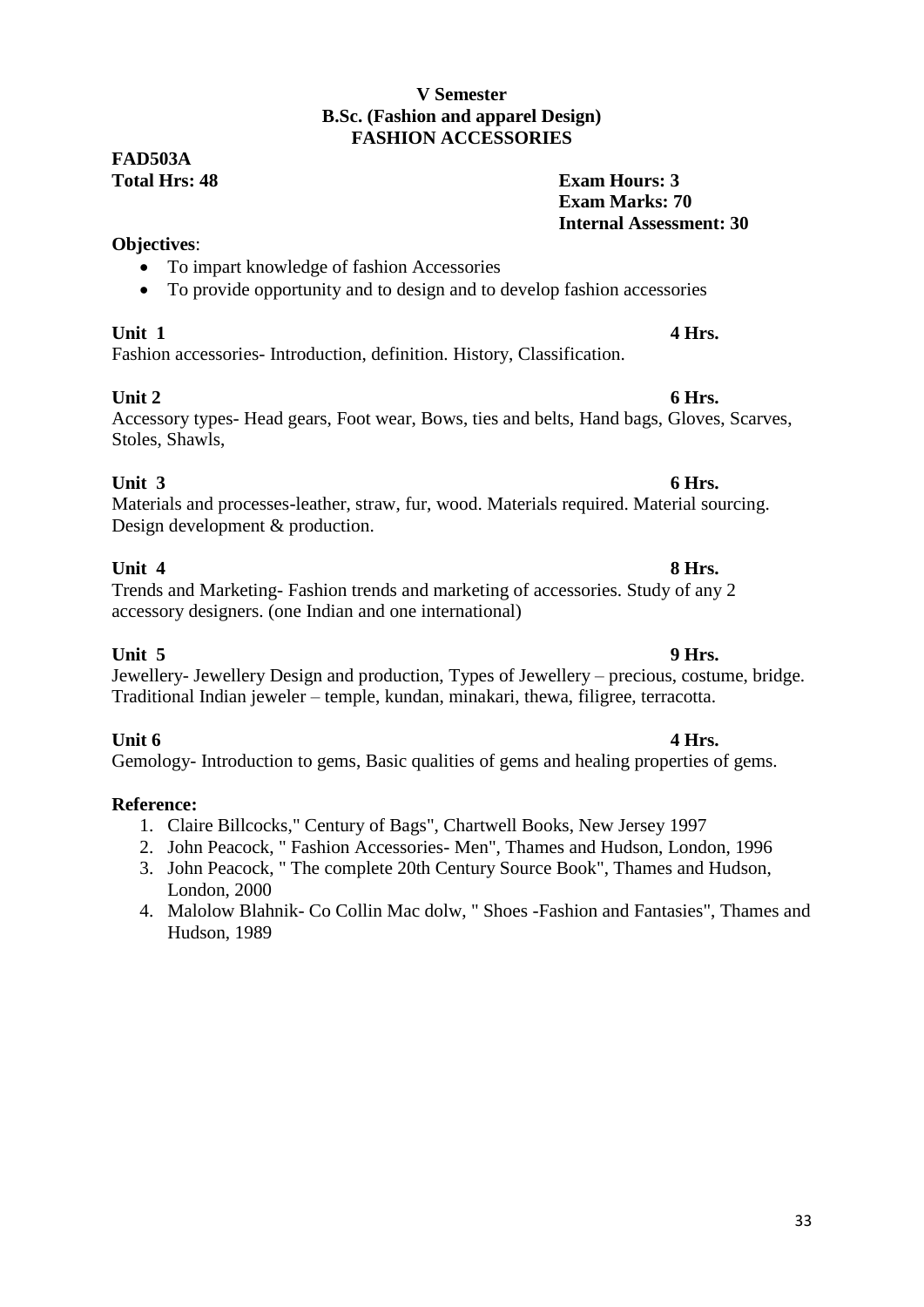### **V Semester B.Sc. (Fashion and Apparel Design) FASHION ACCESSORIES**

| <b>Practicals</b><br><b>FAD503B</b><br>16 practicals of 3 hrs each                                                          | <b>Exam-3 hours</b><br>Exam-35 marks<br><b>Internal Assessment-15</b> |  |  |  |  |
|-----------------------------------------------------------------------------------------------------------------------------|-----------------------------------------------------------------------|--|--|--|--|
| Unit $-1$<br>Sketching and rendering of headgear, hand wear, foot wear and hand bags (3)<br>each). Construction of any one. | 4                                                                     |  |  |  |  |
| Unit $-2$<br>Sketching and rendering of belts, gloves and construction of any one.                                          | 4                                                                     |  |  |  |  |
| Unit $-3$<br>Sketching of Indian jewellery- Mughal Jewellery, Thewa, Kundan Jewellery, Temple<br>Jewellery                  | 4                                                                     |  |  |  |  |
| Unit $-4$<br>Sketching of accessories on women and men's croqui (2 each)                                                    | 2                                                                     |  |  |  |  |
| Unit $-5$<br>Jewellery designing based on theme. (with Concept Board)                                                       | $\overline{2}$                                                        |  |  |  |  |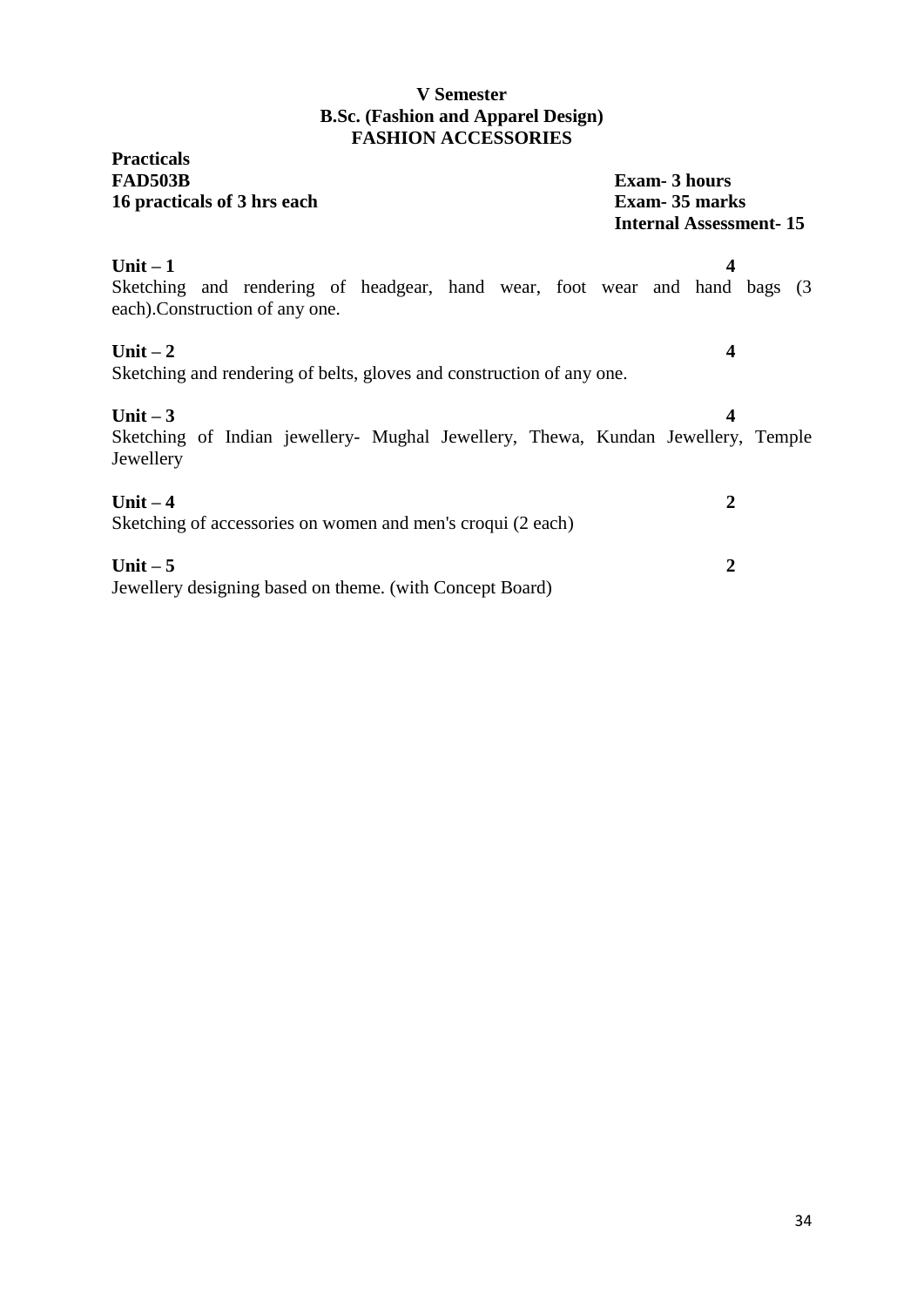### **V Semester B.Sc. (Fashion and Apparel Design) DRAPING**

## **FAD504A**

**Total Hrs: 48 Exam Hours: 3 Exam Marks: 70 Internal Assessment: 30**

### **Objectives**

To introduce the Basic Draping techniques To familiarize students with Draping methods for different kinds of garments

### **Unit 1 6 Hrs**

Introduction to draping, Tools &equipments used in draping

**Unit 2 6 Hrs** Draping Terminology – Apex, Balance, Plumb line, Trueing, Blocking, Blending, Princess line, Clipping and marking.

### **Unit 3 10 Hrs**

Draping- Principles of Draping, Fitting methods

### **Unit 4 12Hrs**

Basic Draping Techniques- Bodice Front, Bodice Back, basic skirt, Dart Manipulation **Techniques** 

**Unit 5 14Hrs** Draping Techniques- Dresses-Bias, Princess line, neckline -Cowl, collar- mandarin, peterpan, Sleeves, Yokes –shoulder, midriff, hip line.

### **References**

- 1. Abling, Bina and Maggio, Kathleen, Integrating draping, drafting and drawing, Fairchild Books, Inc.
- 2. Connie Amaden Crawford, The Art of Fashion and Design, Fairchild Publications
- 3. Jaffe, Hilde and Relis, Nurie, Draping for fashion design, Pearson Prentice Hall

### **V Semester B.Sc. (Fashion and apparel Design) DRAPING**

**Practicals FAD504B Exam- 3 hours 16 practicals of 3 hrs each Exam- 35 marks**

**Unit 1** 2 Introduction to Draping

**Unit 2 2** Tools &: Equipments used in Draping

**Internal Assessment- 15**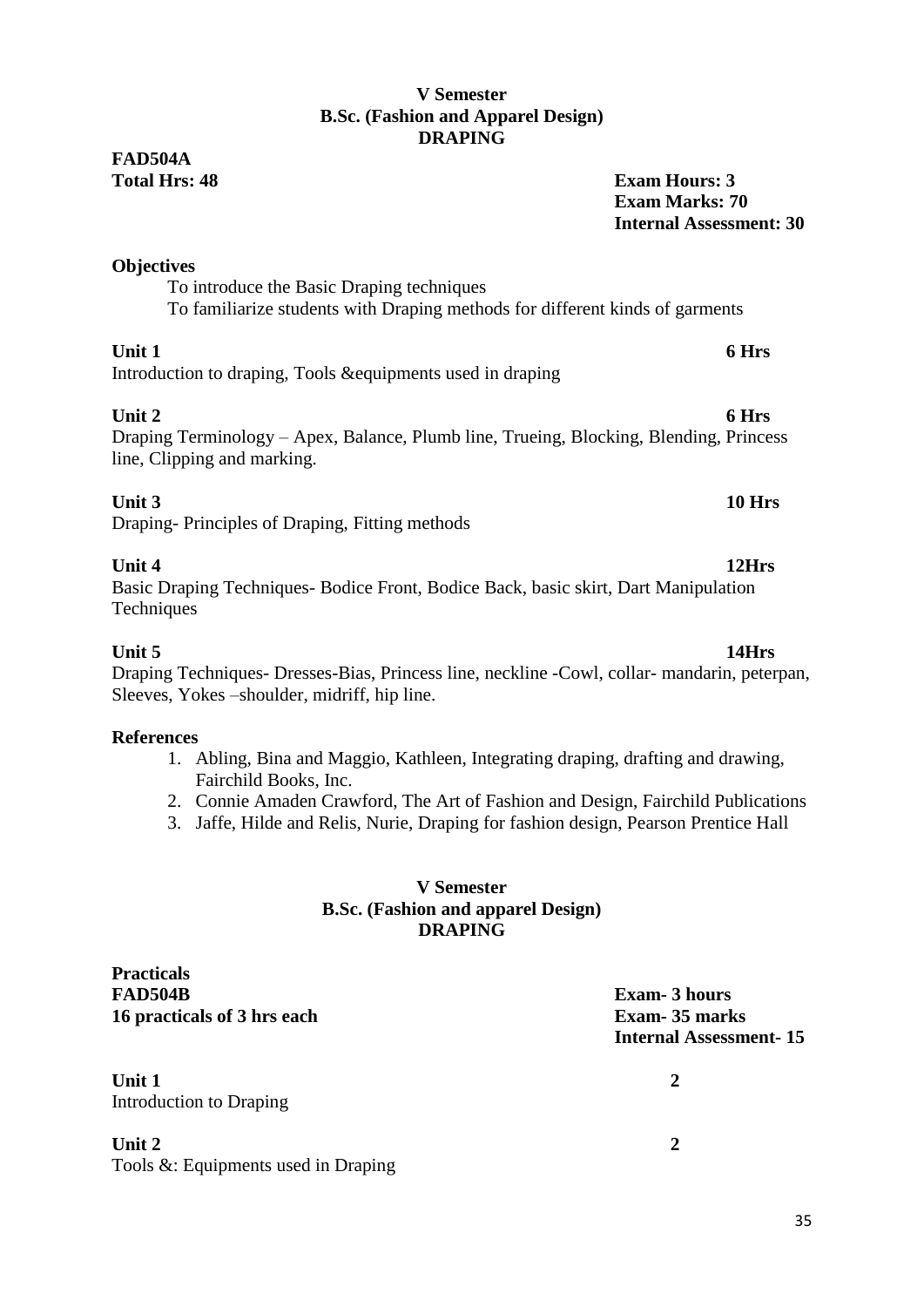| Unit 3<br>Basic Draping methods – Bodice Front & Back, Skirt Front & Back                                                              |  |
|----------------------------------------------------------------------------------------------------------------------------------------|--|
| Unit 4<br>Draping – Sleeves, Collars, cowls, Yokes, fullness.                                                                          |  |
| Unit 5<br>Draping Dresses – The Straight Shift, Princess Dress.                                                                        |  |
| Unit 6<br>Development of basic choli and converting the same in to garment.<br>Draping of designer choli and evening gown, 3D draping. |  |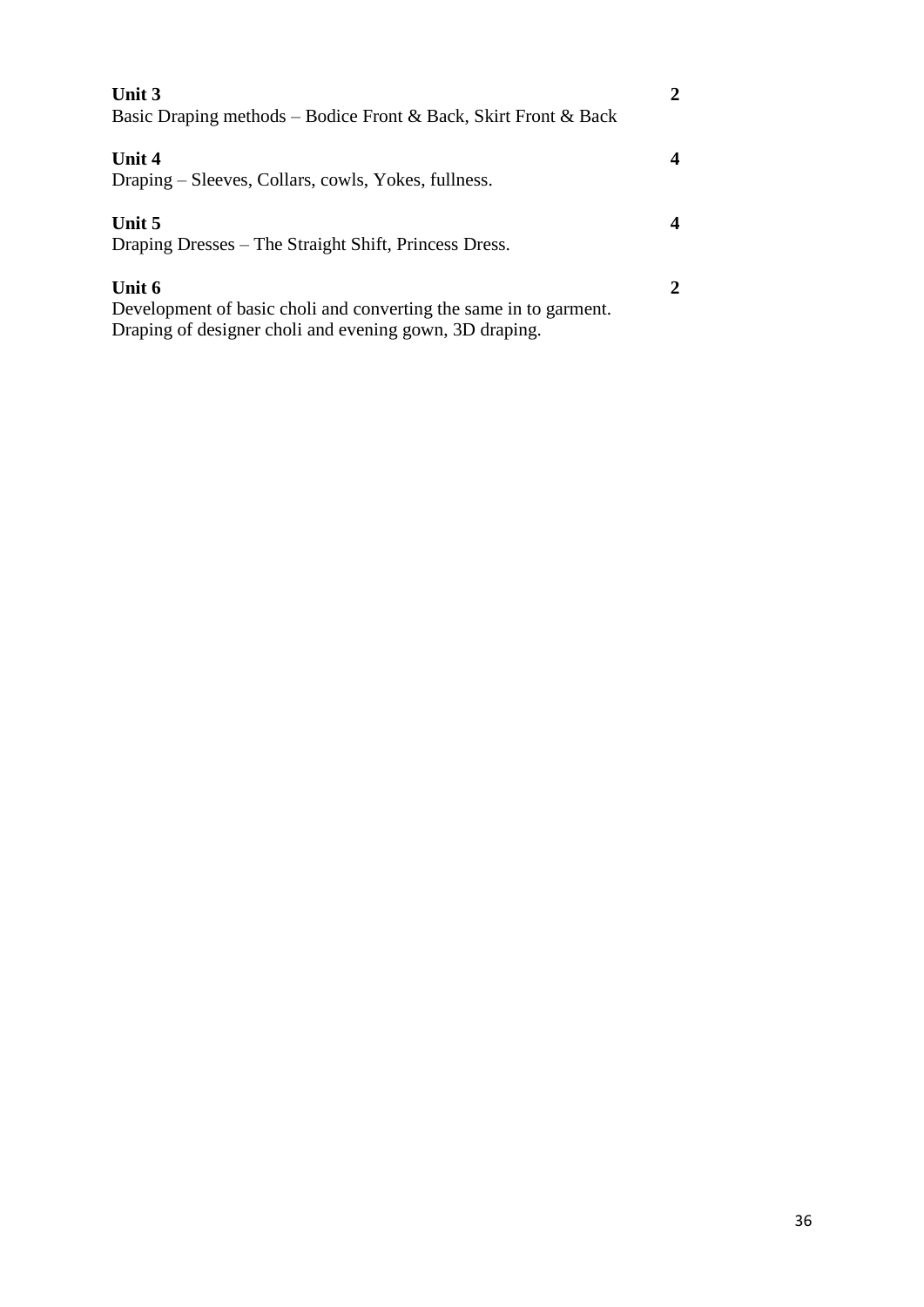### **V Semester B.Sc. (Fashion and Apparel Design) NEEDLE CRAFT**

## **FAD505A**

### **Total Hrs: 48 Exam Hours: 3 Exam Marks: 70 Internal Assessment: 30**

### **Objectives:**

- To impart knowledge on various traditional embroideries of India
- To gain practical knowledge on different embroideries of India.

### **Unit 1 2 Hrs**

Introduction to Needle Craft, tools and materials used in needle craft

**Unit 2 6 hrs** Embroidery – Definition, Classification, Methods & Implementation of basic embroidery stitch – Straight stitch-Stem, Back, fly stitch; Flat stitch-Satin, Cross; Loop stitch – Herring Bone, Feather stitch; Knotted stitch-French knot, Bullion Knot.

**Unit 3 6 hrs** Basic hand stitches- Techniques used, Application of basting, running, tacking, hand overcast, buttonhole, hemming stitches.

### **Unit 4 6hrs**

### Crochet – Introduction, Definition, tools, material, techniques, types of Single crochet, double crochet, treble pattern

### **Unit 5 10hrs**

Knitting – Definition, Tools & materials used for Knitting, Techniques employed in knitting, Terminologies, Features & Applications of Elementary stitches (Garter, Stocking, Rib, and Moss), Texture, Rib, Diagonal, Lace pattern, Cable pattern, Cross, Knotted.

**Unit 6 8 hrs** Definition, types, Implementation of Patch work, Appliqué, Quilting- tools, material & techniques

**Unit 7 8 hrs** Special techniques-Introduction, Methods, Types & Application of Braiding, Hooking, Smocking, Macrame Knotting, Bead & Sequins

### **Unit 8 2 hrs**

Present trend embroideries – Aari work, Zardhosi, cutwork etc.

### **References**

- **1.** Anne Mathew, "Vogue Dictionary of Crochet Stitches", David and Charles, London,1989
- 2. Barbara Snook, "Creative Art of Embroidery", Numbly Pub. Group Ltd, London, 1972 "
- 3. Gail L., cc Inspirational Ideas for embroidery On clothes and accessories", Search press Ltd, 1993
- 4. Readers Digest: Complete Guide to Needle work-APH Corp, New Delhi 1996
- 5. Shailaja Naik, " Traditional Embroideries Of India", APH Publishing corporation, New Delhi, 1996 '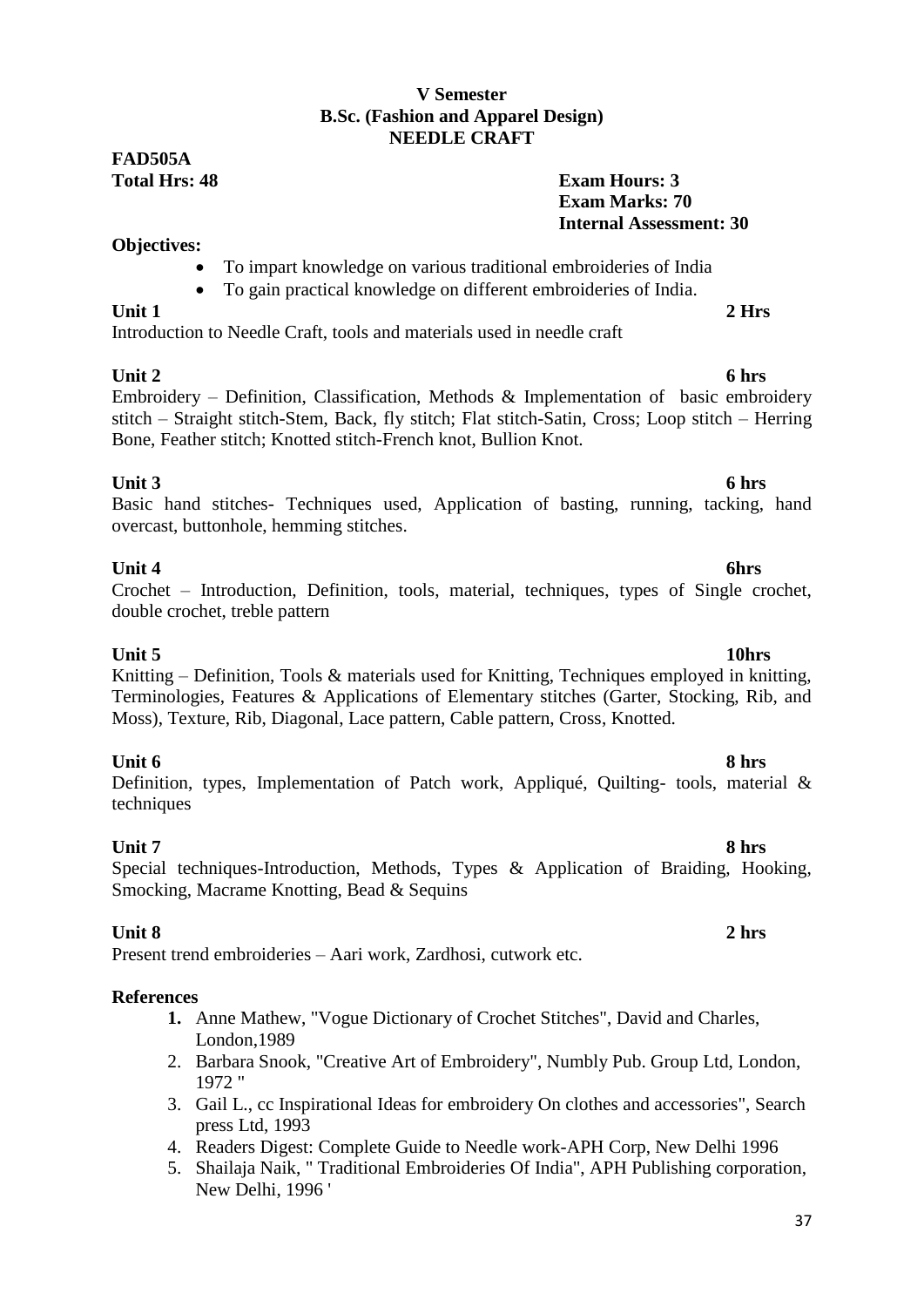6. Sheila Paine: Embroidered Textile –Thames & Hudson Ltd.1990

#### **V Semester B.Sc. (Fashion and Apparel Design) NEEDLE CRAFT**

**Practicals FAD505B Exam- 3 hours 16 practicals of 3 hrs each Exam- 35 marks**

**Internal Assessment- 15**

### **Unit 1 1**

Introduction to Needle craft, tools and equipments used in needle craft

**Unit 2** 2 Embroidery – Basic embroidery stitch – Straight stitch-Stem, Back, fly stitch; Flat stitch-Satin, Cross; Loop stitch – Herring Bone, Feather stitch; Knotted stitch-French knot, Bullion Knot, pearl stitch, weaving – spider web, any one basic machine embroidery.

**Unit 3** 2 Crochet – Single, Double & Treble

### **Unit 4** 3

Knitting – Basic- purl, Knit, Garter, Stocking, Rib

### **Unit 5** 5

Applique-Hand & machine, Quilting - Hand & machine, Patch work - Hand & machine, Smocking-Basic & Honey Comb , Macrame-any two, Braiding, Hooking, Lace and Ribbon work , Bargello.

### **Unit 6 3**

Present trend embroideries – Aari work, Zardhosi, cutwork etc.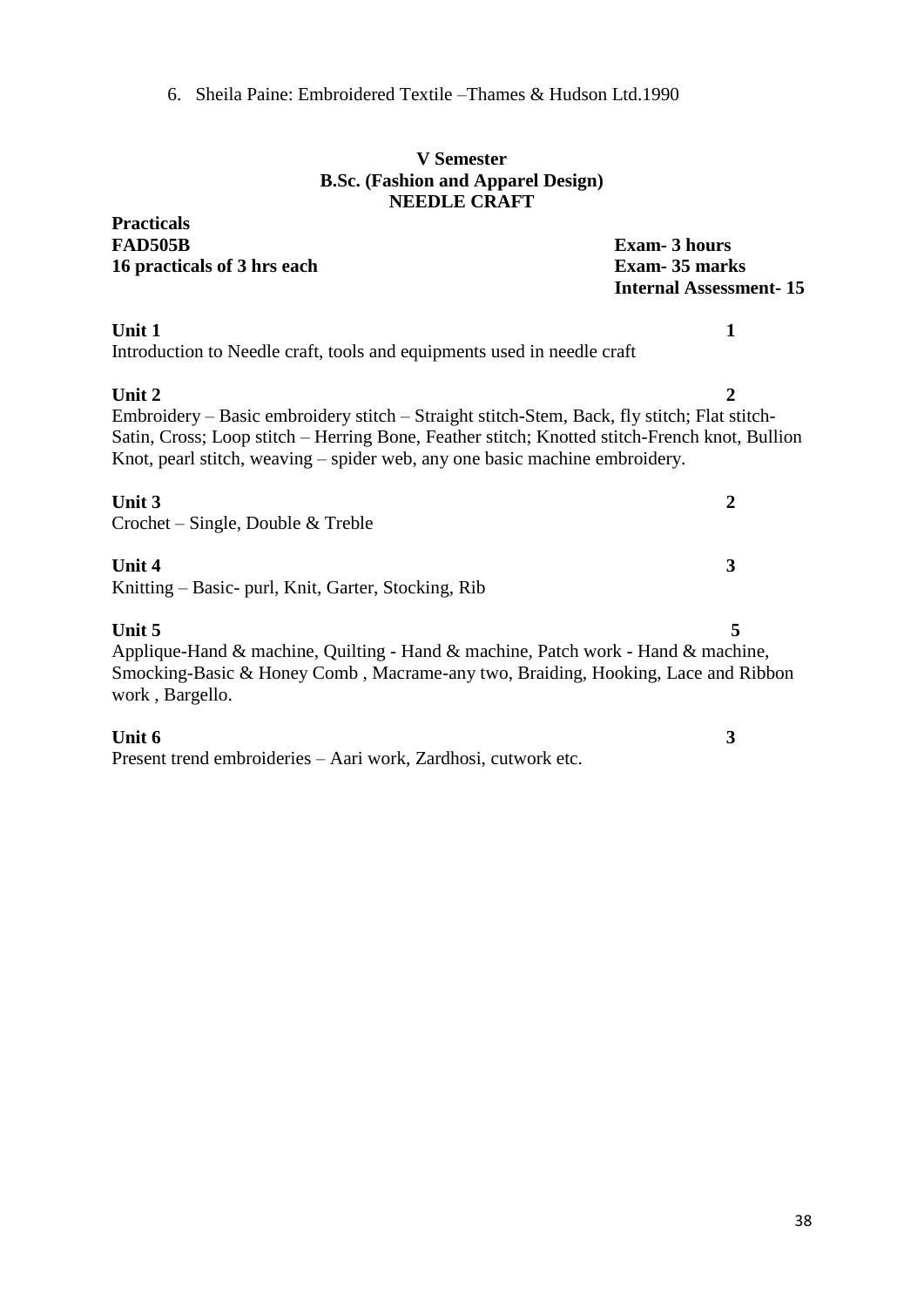### **IN-HOUSE TRAINING**

**FAD506 Hrs / Week: 6**

### **Exam Marks: 100 Internal Assessment: 50**

#### **Objectives**

- To impart knowledge on working of apparel industry
- To gain practical knowledge on different departments of apparel industry

### **Internship Training/ Craft Documentation**

 Internship with any garment based industry or company for a minimum period of 30 days. A report to be submitted for evaluation.

### **Craft Documentation**

### **Objectives**

- In depth knowledge of Textiles and handicrafts.
- To learn research and documentation of various Indian crafts by visiting and meeting the craftsman and artisans personally.
- $\bullet$

Documentation should contain the following

- Introduction
- $\bullet$  Aim
- Objectives
- Hypothesis
- Procedure
- Design
- Pictures of crafts
- Questionnaire for survey/ information collection.
- Results and discussion
- Summary and conclusion
- Bibliography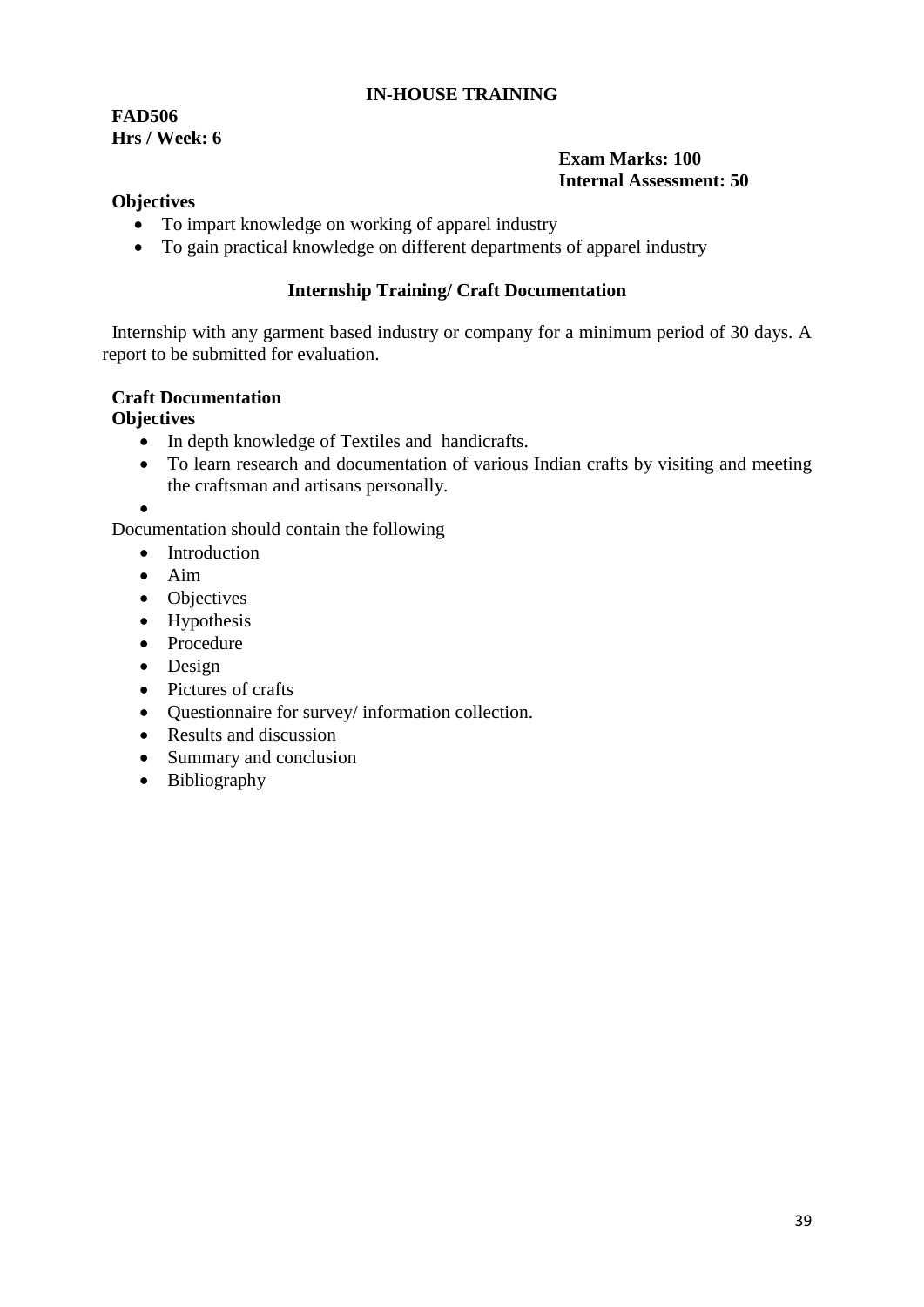#### **VI Semester B.Sc. (Fashion and apparel Design) ENTREPRENEURSHIP DEVELOPMENT**

## **FAD601**

### **Objectives**

 To develop entrepreneurship skills among the students. To familiarize the students with the process and procedure of setting up new enterprises.

**Unit 1 10hrs** Introduction to entrepreneurship, development of entrepreneurship, role of entrepreneurs in development of apparel and fashion industry, entrepreneurship with reference to fashion and apparel industry in India.

### **Unit 2 10hrs**

Entrepreneurial support by state, central financial institutions, organizations. Government policies with reference to textile and apparel industry.

### **Unit 3 10hrs**

Business planning- Starting a new venture related to apparel industry, essentials of a successful centre. Formalities of opening a firm, the status of firm, Individual proprietor/partnership/ Pvt. limited company & public Ltd company, bank formalities, term loan, working capital, project financing.

**Unit 4 14hrs** Location & plant layout-factors influencing plant location, building, structure, lighting, Ventilation, material handling, availability of labour, material management and transportation. Plant layout, ergonomics safety & security to be considered while planning the layout.

**Unit 5 14 hrs** Industrial sickness and remedies, tax planning, VAT, Patent Rules, Factory Act, Minimum wages, knowledge of exemptions & deductions.

### **Unit 6 6hrs**

Environmental considerations and social responsibilities.

### **References**

- 1. Ormerod A, Textile Project Management, The Textile Institute, 1992.
- 2. SangramKeshariMohanti, Fundamentals & Entrepreneurship: 2009: PHI learning.
- 3. Terry & Franklin, Principles of Management, AITBS, 2002
- 4. Vasanth Desai, The dynamics of entrepreneurial development & Management:  $6<sup>th</sup>$ edition Himalaya publish house. 2009.

#### **Total Hrs: 64 Exam Hours: 3 Exam Marks: 100 Internal Assessment: 50**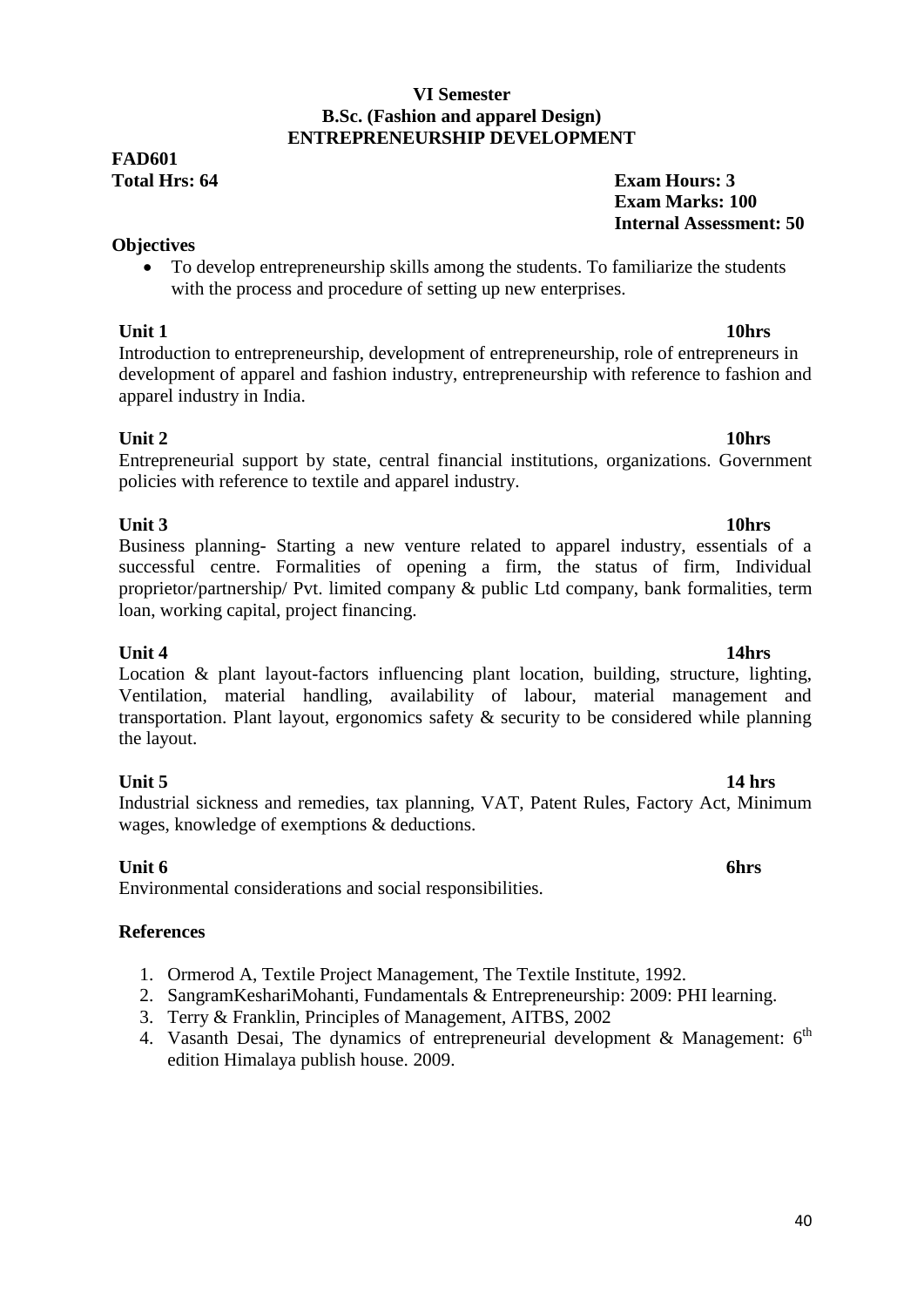#### **VI Semester B.Sc. (Fashion and Apparel Design) APPAREL COMPUTER AIDED DESIGN - II**

## **FAD602A**

### **Total Hrs: 48 Exam Hours: 3 Exam Marks: 70 Internal Assessment: 30**

### **Objectives**

- To help students to understand the fundamentals and principles of CAD/CAM/CIM.
- To provide students with the knowledge of CAD/CAM/CIM and their applications.

**Unit – 1 10Hrs** CAD – Introduction, types of CAD – Textile design systems (Knitted fabrics, printed fabrics, yarn-dyed fabric), Illustration/sketchpad systems (Texture mapping: 2 ½ and 3D draping software), Embroidery Systems, Specification and Costing Systems, Digitizing Systems, Grading Systems, Marker Making Systems (Plotting, cutting operations, PDS –Pattern Design Software, Body measurement software), Commercial Software Systems.

**Unit – 2 8Hrs** CAM – Introduction, Categories – Computer monitoring & Control and Manufacturing support, Computer generated work standards – Time standards & work Measurements.

### **Unit – 3 8Hrs**

### Computer aided process planning (CAPP) – Retrieval type & Generative type of CAPP systems and benefits of CAPP.

**Unit – 4 8Hrs** CIM – Introduction, its types – Traditional and Computer Integrated Production Management systems. Inventory Management & Production scheduling -MRP-Material Requirement Planning, CRP – Capacity Requirement Planning, SFC (Shop floor control). Material handling systems, Human labour in the Manufacturing systems and its benefits. Product Data management system (PDM).

**Unit – 5 4Hrs** CAQ (Computer Aided Quality Control) – Introduction, Terminologies, Inspection methods – Contact and Non – Contact inspection methods with examples and its uses.

**Unit – 6 10Hrs** Applications – Fabric lay Planning, computerized cutting, sorting and Labelling, Bundling, Fabric pattern designing, modification for size & fit, Pattern Making (PDS), grading and Marker making, marker efficiency using pattern making software. Future of CAD/CAM. **References:** 

### 1. Annual World, Computers in the world of textiles, Textile Institute, UK, 1984.

- 2. Berkstresser. Buhanan & Graddy, Automation in the Textile Industry: from Fibres to Apparels, The Textile institute, UK.1995
- 3. Taylor P, Computers in Fashion Industry, Heinemann pub., 1990
- 4. Veinsinet DO. Computer Aided Drafting & Design-Concept & Application, 1.987
- 5. Winfred Aldrich, CAD in Clothing & Textiles, Blackwell science, 1994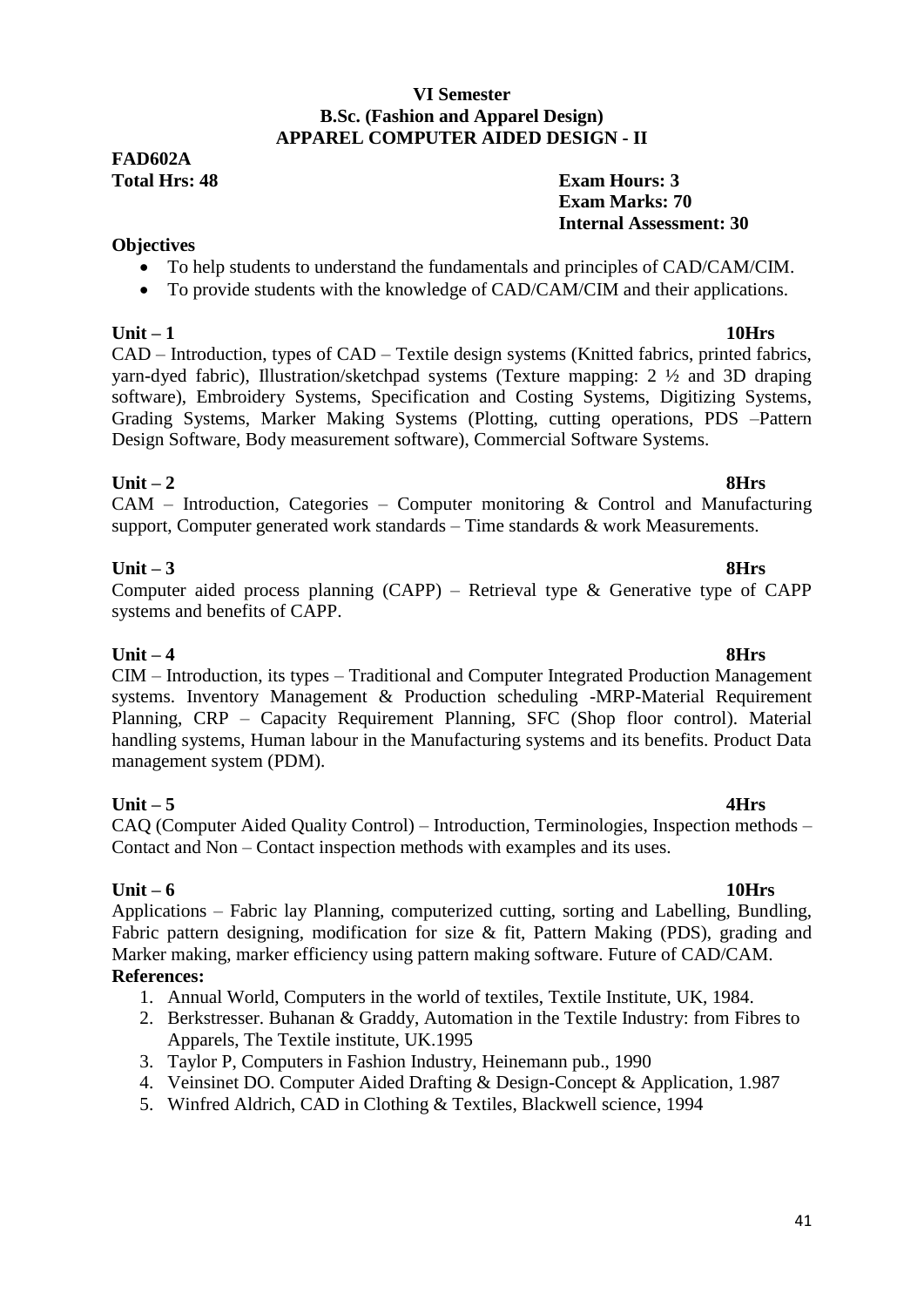#### **VI Semester B.Sc. (Fashion and Apparel Design) APPAREL COMPUTER AIDED DESIGN - II**

#### **Practicals FAD602B Exam- 3 hours 16 practicals of 3 hrs each Exam- 35 marks**

**Internal Assessment- 15**

### **Instruction:**

Following softwares are required for the practicals

- Fashion forecasts website
- Photoshop for collage work
- CorelDraw for Flat sketches.
- Fashion Studio for draping of garments
- Pattern making software for pattern making, grading and marker making.
- Visual Merchandising Software

### **Unit – 1 2**

Developing Croqui figures for men, women and children using Photoshop/ Corel Draw.

### **Unit – 2 3**

Draping of garments on men's, women's & children casual, party, night, sports, office/formal wears using Fashion Studio software / Photoshop / Corel Draw.

### **Unit – 3 3**

Design flat sketches along with stitch specification for the following:

Children – Girls (A-line & yoke frock), Boys (shirt & shorts)

Adults – Women's (Top, Skirt, gown), Men's (Shirt, Kurtha, Trouser).

For the above create spec sheets, cost sheets for each garment using Fashion Studio software / Photoshop / Corel Draw.

**Unit – 4** 3 PDS – Introduction, pattern for digitizing, Getting started in Pattern Design – Introduction to PDS (pattern design screen), File menu, Opening and saving, Managing Pieces on the screen, measure, Edit and View functions. Point & Notch Functions, line functions, Piece functions.

### **Unit – 5 2**

Prepare Patterns - A-Line Frock, Skirt, Shirt, Dress / Top, Shorts and Trousers

### **Unit – 6 2**

Introduction to grading. Grade the above patterns. Marker Making. Make marker plan for women's Top/Skirt/ Men's Shirt/Trouser/Kurtha.

### **Unit – 7 1**

Window display products / commodities for a retail shop using VM software

- 
-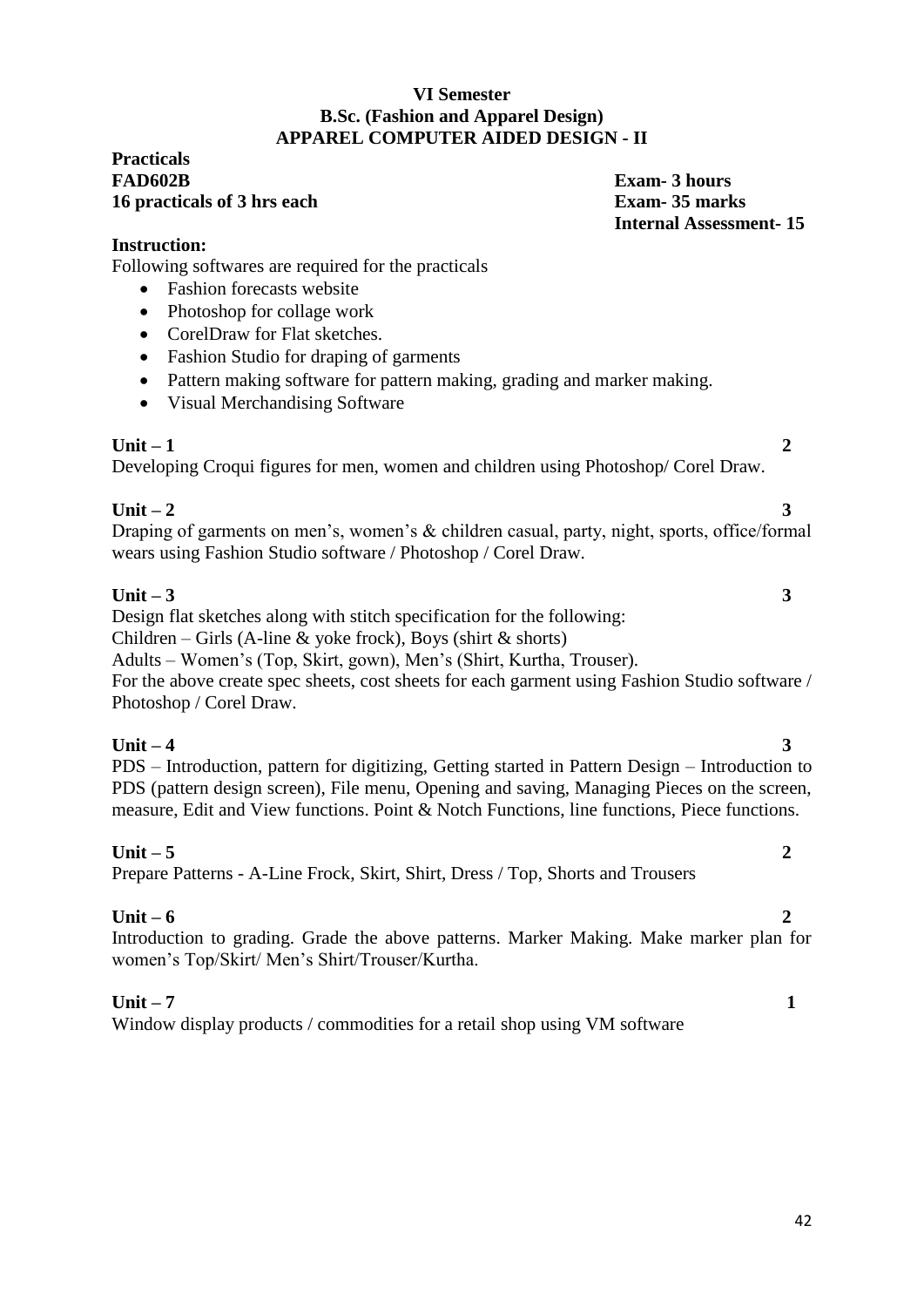#### **VI Semester B.Sc. (Fashion and apparel Design) GARMENT SURFACE ORNAMENTATION**

## **FAD603A**

### **Total Hrs:48 Exam Hours: 3 Exam Marks: 70 Internal Assessment: 30**

### **Objectives**

- To impart knowledge on various traditional embroideries of India
- To gain practical knowledge on different embroideries of India.

### **Unit 1**: **5 Hrs**

Introduction to Traditional embroideries

**Unit 2 12hrs** Traditional Indian embroidery- History, types, Symbolism of embroidery of different states of India –Kutch, Kathiawar, Sindh, Phulkari, Kantha, Kashida - Material, motifs, symbolism, colour, stitches, technique, relevance.

**Unit 3 14hrs** Traditional Indian embroidery- History, types,Kasuthi, Chambarumal, Zardozi, Chikankari, - Material, motifs, symbolism, colour, stitches, technique, relevance

### **Unit 4 14hrs**

### Tribal Embroidery- Introduction, Types –Nagaland, Manipuri, Lambadi, Thoda with their traditional influence, symbolism, techniques, fabric, stitches &colour.

**Unit 5 3 hrs** Western Embroidery – Introduction, types – Bargello and Persian embroidery.

### **References**

- 1. Satheesan, Innova: Indian ethnic designs, Honesty Publishers and Distributors, Mumbai.2009
- 2. Savithri Pandit: Indian Embroidery 1999
- 3. Shailaja. D. Naik: Traditional Embroideries of India-APH Corp, New Delhi 1996
- 4. Sheila Paine: Embroidered Textile –Thames & Hudson Ltd.1990
- 5. Shrikant, Usha, Designs for a lifetime, Honesty publishers and Distributors, Mumbai.2010
- 6. Usha Srikant : Ethnic Embroideries of India, 1998 and 2000.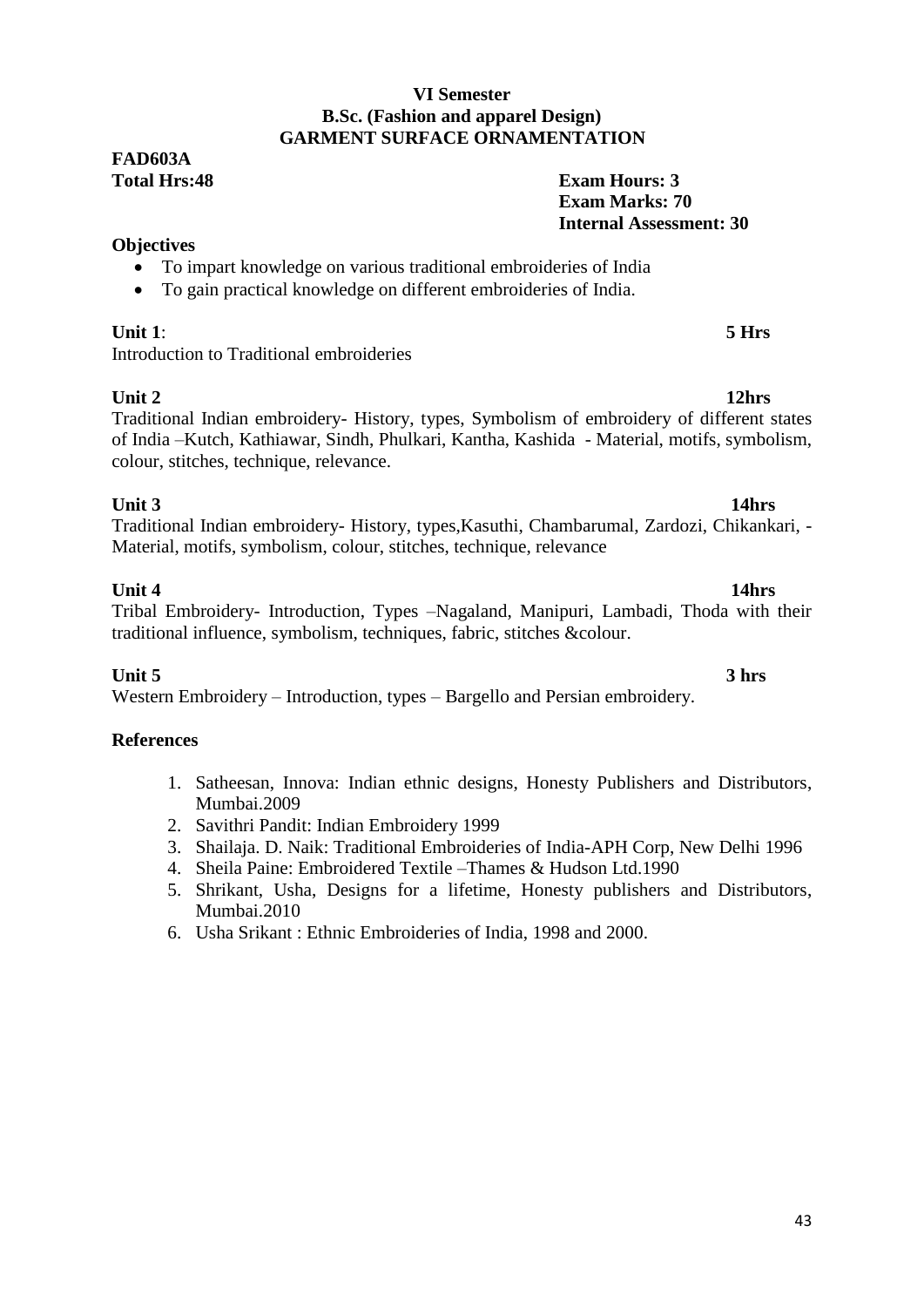### **VI Semester B.S (Fashion & Apparel Design) GARMENT SURFACE ORNAMENTATION**

## **Practicals 16 practicals of 3 hrs each**

**Exam-** 3 hours<br>**Exam-** 35 marks **Internal Assessment- 15**

| Unit 1                                                                            |   |
|-----------------------------------------------------------------------------------|---|
| Introduction to traditional Indian Embroideries                                   |   |
| Unit: $2$                                                                         | 5 |
| Traditional Indian embroidery – Kutch, Kathiwar, Sindh, Phulkari, Kantha, Kashida |   |
| Unit: 3                                                                           | 5 |
| Indian embroidery - Kasuthi, Chambarumal, Zardozi, Chikankari                     |   |
| Unit: 4                                                                           |   |
| Tribal Embroidery-Introduction, Types –Nagaland, Manipuri, Lambadi, Thoda         |   |
| Unit 5                                                                            |   |
| Western Embroidery – Bargello work                                                |   |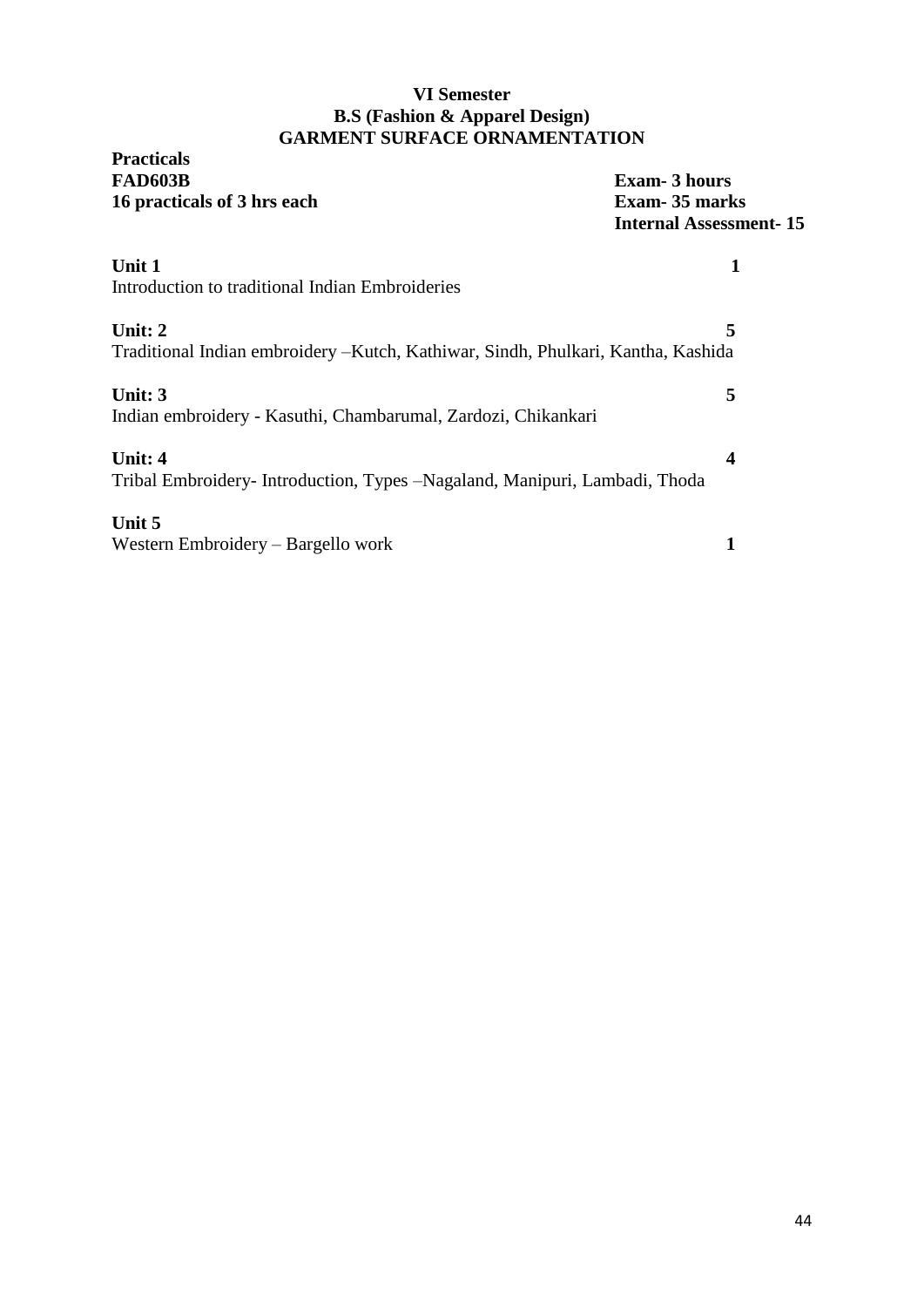### **VI Semester B.Sc. (Fashion and Apparel Design) APPAREL QUALITY MANAGEMENT**

## **FAD604A**

### **Total Hrs: 48 Exam Hours: 3 Exam Marks: 70 Internal Assessment: 30**

### **Objectives:**

 To acquaint students with the Apparel Total Quality Management by understanding different quality Assurance practices.

**Unit 1 4Hrs** Definition of Quality, Dimensions of quality, quality planning, and importance of quality.

#### **Unit 2 8Hrs** TQM principles: Customer satisfaction, customer perception of quality, Intrinsic & Extrinsic quality, service quality, customer retention, continuous process improvement, Juran Triology, PDSA cycle, 5S, Kaizen, 6 sigma.

### **Unit 3 6Hrs**

Managing quality: Traditional vs Modern quality management, Quality control (QC), objectives of QC and inspection, Quality Assurance (QA), QA system,

### **Unit 4 6Hrs**

### Importance of Quality control in Garment industry, Fabric inspection, identification of woven and processing defects, 4 point & 10 point system, IPQC, AQL standards

### **Unit 5 6Hrs**

### Major inspection points to be verified in a final inspection for Men's Shirt & Trouser, Ladies Top, Trouser, Skirt and Kids Garment.

**Unit 6 4 Hrs** Care labels, International care labeling system, Japan/ Canada/ British care labeling system, Eco labels.

### **Unit 7 10hrs**

Quality system;

Need for ISO 9000, Major elements in ISO 9001-2000, internal auditing, Environmental Management system, ISO 14000 series standards, Environmental Management programme, and other quality management standards of Apparel industry, AATCC, ASTM--standards, significance & importance of the same.

### **Unit 8 4Hrs**

Zero defects, JIT, Poka-yoke, and quality circle.

### **References:**

- 1. Chutler A J, Introduction to Clothing Production Management, Blackwell science, UK, 1998
- 2. Control, ASCQ quality Press, Marcel Dekker Inc, New . York, 1992
- 3. Gerry Cooklin, Introduction to Clothing manufacture, Blackwell science, UK, 1991
- 4. Harold Carr & Barbara Latham, The Technology of Clothing Manufacture, Oxford pub., lTSA, 1994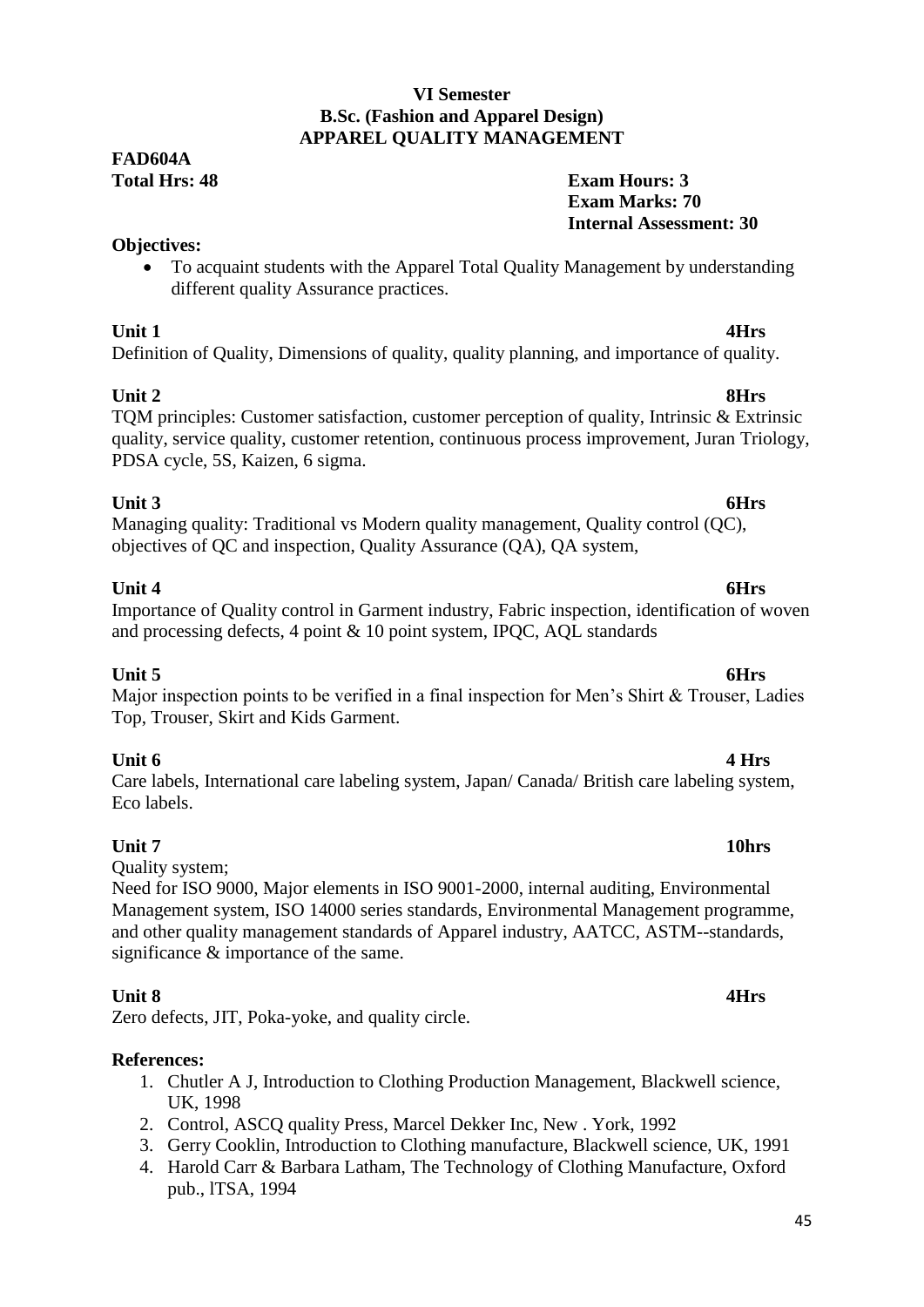6. Ruth E C, Apparel Manufacturing & Sewn Product Analysis. , Pradip V Mehta, Introduction to quality

#### **VI Semester B.Sc. (Fashion and Apparel Design) APPAREL QUALITY MANAGEMENT**

**Practicals FAD604B Exam- 3 hours 16 practicals of 3 hrs each Exam- 35 marks**

Fabric inspection (4& 10 points systems)

### **Unit 2 2**

Designing and Inspection of Apparel care labels, contents, Dimensions and positioning of the labels.

### **Unit3 4**

Final Inspection of Garments. Checking points and methods of checking of Men's Shirt, Trouser, Ladies Top, Trouser and Kids garment

### **Unit4 6**

Preparation of specification sheets for Men's, Women and Kids wear. Note: The Final Inspection checking points as listed below for Men's shirt, similarly the check list to be prepared for women wear and kids wear for practicing by the students. Shirt Inspection Check list:

| N <sub>o</sub> | Location           | <b>Inspect For</b>                                                          |  |  |
|----------------|--------------------|-----------------------------------------------------------------------------|--|--|
|                | Collar             | Both points are same or not, stripe or checks is matched accurately,        |  |  |
|                |                    | stitch, collar flat or not, interlining, bubble presence, collar stick      |  |  |
|                |                    | placement.                                                                  |  |  |
| $\overline{2}$ | Size               | Size label is in correct place, and every part size is correct or not. Size |  |  |
|                |                    | as per the measurement chart, allowances etc.                               |  |  |
| 3              | Button &           | Placed in right place or not, evenness of the gap between the buttons,      |  |  |
|                | <b>Button</b> hole | Button stitches, finishing, matching, $\&$ to make sure button is not       |  |  |
|                |                    | broken. Placement of spare button as per specification.                     |  |  |
| $\overline{4}$ | Pocket             | Pocket upper edge is horizontal or not, pocket position, size, stitch,      |  |  |
|                |                    | stripe or check match, flat or not.                                         |  |  |
| 5              | Hem                | Stitch, puckering, edge free from stitch.                                   |  |  |
| 6              | Yoke &             | Stitch, puckering, DNLS, matching of stripe or checks.                      |  |  |
|                | shoulder           |                                                                             |  |  |
| $\overline{7}$ | Side seam          | Pattern matching, stitch, free from raw edge, puckering, straight stitch,   |  |  |
| 8              | Cuffs              | Stripes or checks matching, top stitch, flat or not., size of the cuff      |  |  |
| 9              | Finished           | Trimming of edges and threads, oil marks, dirt, finger marks broken         |  |  |
|                | appearance         | needle, stitch missing, fabric fault, colour matching, balancing of         |  |  |
|                |                    | different components.                                                       |  |  |
| 10             | <b>Buyers</b>      | If the Buyer or the importer has given a separate checklist for the         |  |  |
|                | specifications     | inspection, the inspection to be carried out to verify the sample from      |  |  |
|                |                    | the bulk selected is matching to the requirement or not.                    |  |  |

**Internal Assessment- 15 Unit 1 4**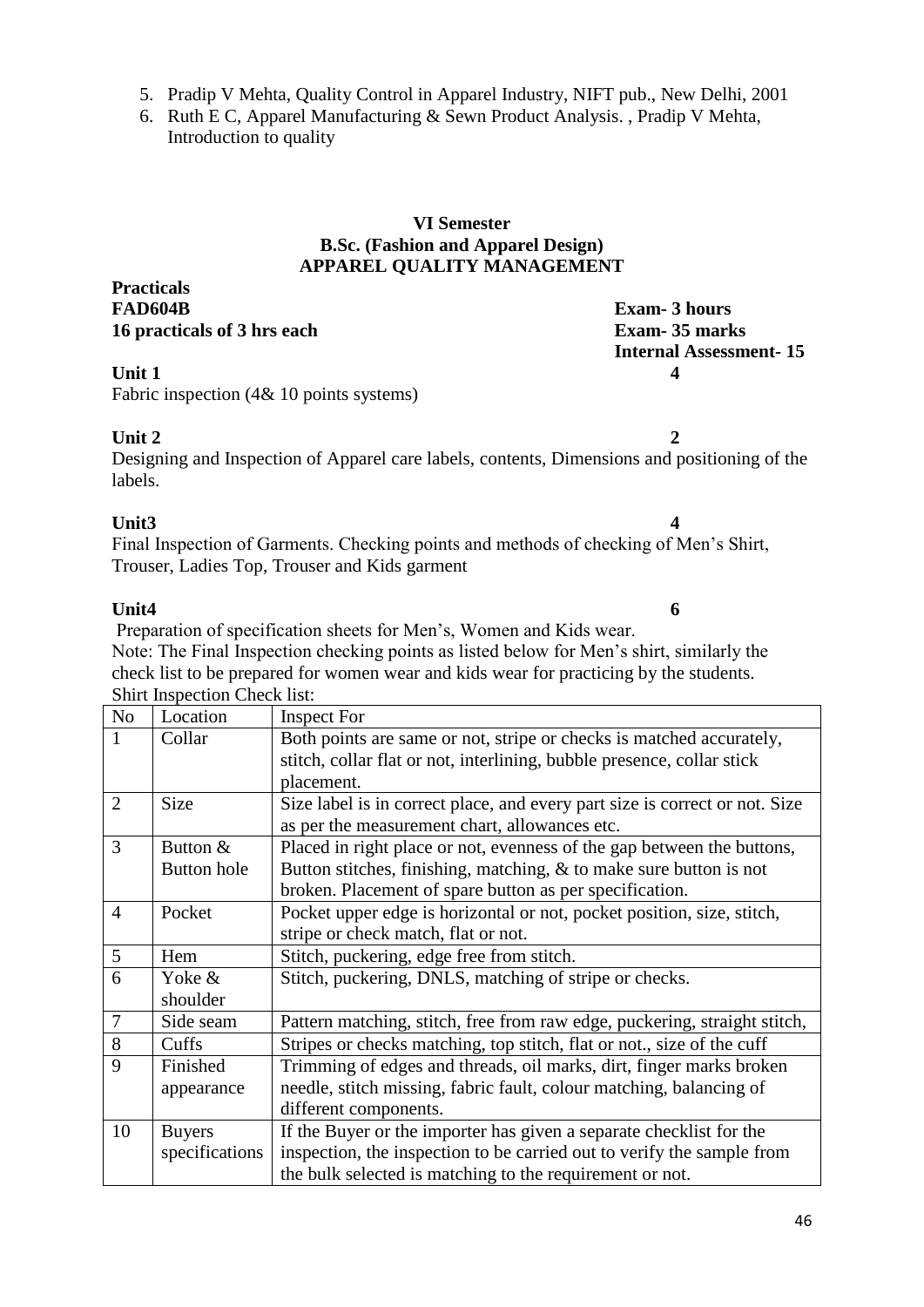#### 47

### **VI Semester B.Sc. (Fashion and Apparel Design) CLOTHING CULTURE AND COMMUNICATION**

**FAD605A Total Hrs: 48 Exam Hours: 3**

#### **Objectives:**

#### **To create awareness about clothing culture**

**To impart knowledge of clothing communication and fashion expression**

### **Unit 1 4 Hrs**

Understanding clothing and Clothing culture.

### **Unit 2 6 Hrs**

Individual & dress, personal communication, personal expression, image building, psychological and sociological influence on clothing.

### **Unit 3 4 Hrs**

Clothing culture and communication, men and women clothing groups, role and status of clothing.

### **Unit 4 6 Hrs**

### Clothing culture and communication based on conservative, labor, liberal, social, democrat, customs and marital status.

**Unit 5 4 Hrs** Individual and dress, personal communication, personal expression, image building. Psychological and sociological influence on clothing.

### **Unit 6 4 Hrs**

Fashion, fashion concepts, differences of fashion and non- fashion, recurring cycles of fashion, styles and fashion.

#### **Unit 7 8 Hrs** corset culture, fashion in  $20<sup>th</sup>$  century. Women at war, between war and post war. Equality between men and women, sexual revolution, marriage and family, education and employment. Evolution of different types of costumes.

### **Unit 8 6 Hrs**

Minis, maxis, unisex, fit woman, glamorous woman, casual and formal clothing. Fashion for all ready to wear fashion, mass marketing of fashion.

### **Unit 9 4 Hrs**

Youth style and fashion, teddy boy, skins, mods, hippies, punks, taste of youth and their life style.

### **Reference**

- 1. Anderson Black, J "A History of Fashion" Orbis Publishing Ltd., USA. 1985.
- 2. Elizabeth Rouse, Understanding Fashion, Blackwell Science, UK, 1989.
- 3. Jane Ashelford, The art of dress: Clothes & Society, ISBN1500-1914, Amazon com.
- 4. Wilcox, T The dictionary of costume, Batsford Ltd., UK.

 **Exam Marks: 70**

 **Internal Assessment: 30**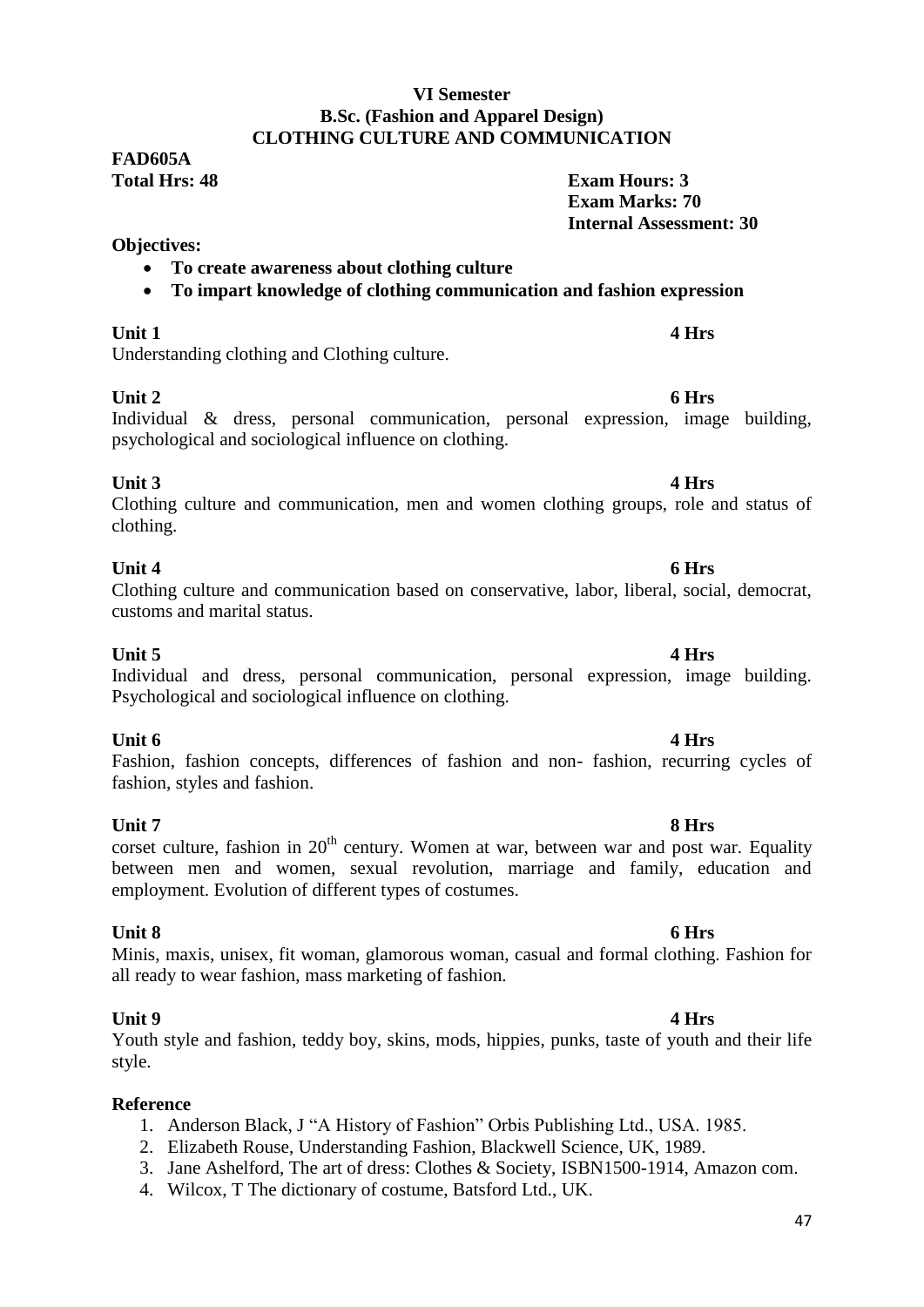### **VI Semester B.Sc. (Fashion and Apparel Design) CLOTHING CULTURE AND COMMUNICATION**

| <b>Practicals</b>                                                                                              |                               |
|----------------------------------------------------------------------------------------------------------------|-------------------------------|
| <b>FAD605B</b>                                                                                                 | <b>Exam-3 hours</b>           |
| 16 practicals of 3 hrs each                                                                                    | Exam - 35 marks               |
|                                                                                                                | <b>Internal Assessment-15</b> |
| Unit 1:                                                                                                        | 3                             |
| Sketch a protective clothing for men/women using flat sketch with spec sheet.                                  |                               |
| Unit 2:<br>Sketch clothing of royalty/ status symbol to depict modesty for men/ women using 10 head<br>croqui. | 3                             |
| Unit 3:<br>Sketch men and women clothing of any custom of the world using 10 head croqui.                      | 3                             |
| Unit 4:<br>Sketch clothing that communicate their profession for men or women using 10 head croqui.            |                               |
| Unit 5:<br>Sketch different types of corset during the Victorian era.                                          |                               |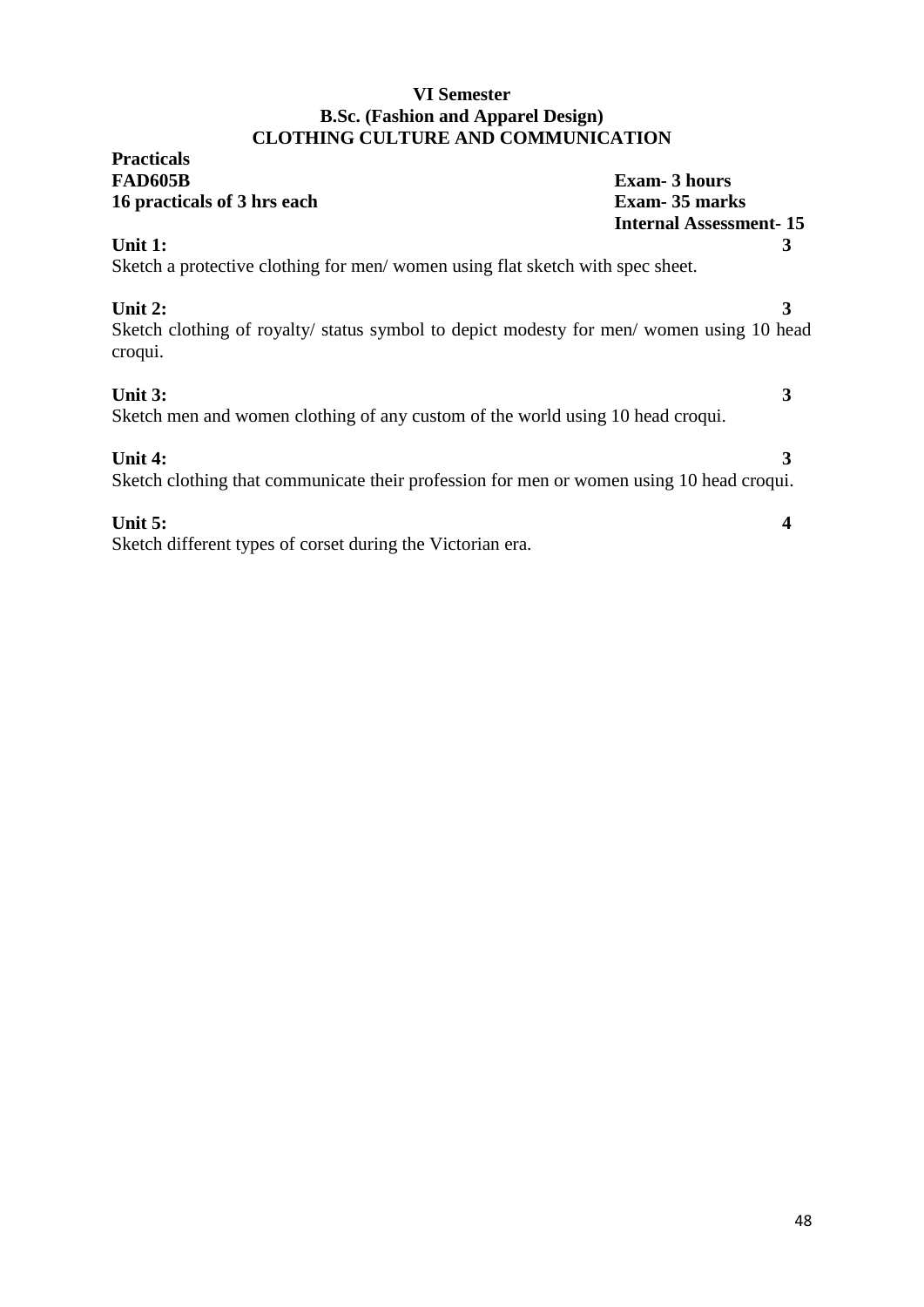#### **VI Semester B.Sc. (Fashion and Apparel Design) FASHION PORTFOLIO & DESIGN COLLECTION**

## **FAD606A**

**Total Hrs:48 Exam Hours: 3 Exam Marks: 70 Internal Assessment: 30**

### **Objectives**:-

- To make students understand the importance and significance of portfolios and presentations
- To impart practical skills for portfolio presentations.

### **Unit 1 6Hrs**

Portfolio preparation, Definition, types and importance, Contents of portfolio, Different portfolio presentation skills and Material management

### **Unit 2 6 Hrs**

Fashion Forecasting and colour Forecasting, Use of online service for forecasting

**Unit 3 6 Hrs** Clothing categories, styling, price and size ranges for men's wear, styling, price and size ranges for women's and styling, price and size ranges for kids wear

### **Unit 4 4 Hrs**

### Technical Details, Working Drawings, development of spec, flat sketch and costing

### **Unit 5 16 Hrs**

Choosing forecast, Mood Board, client board and Colour board, Swatch Board, Illustrations and Flat sketches Production of Spec sheet and costing, Development of Logo, Hang tags, concept board

**Unit 6 6 Hrs** Fashion Photography. Knowledge of different lighting – indoor and outdoor, aperture, speed and locations used in fashion photography. Study the work of well known fashion photographers

### **Unit 7 4 Hrs**

Fashion dressing – makeup- indoor, outdoor, hairstyle, Self grooming- Introduction, importance and application.

### **References-**

- 1. Drake/ Spoone/Greenwald "Retail fashion Promotion and Advertising"
- 2. Gini Stephens Frings " Fashion- from concept to consumer" Pearson Education
- 3. Jarnow, J and KG Dickenson, "Inside the Fashion Business" Prentice Hall, 1997
- 4. Jerligan Easterling "Fashion Merchandising And Marketing' Pearson Education
- 5. Polly Guerin " Creative fashion Presentations" Fairchild Publications